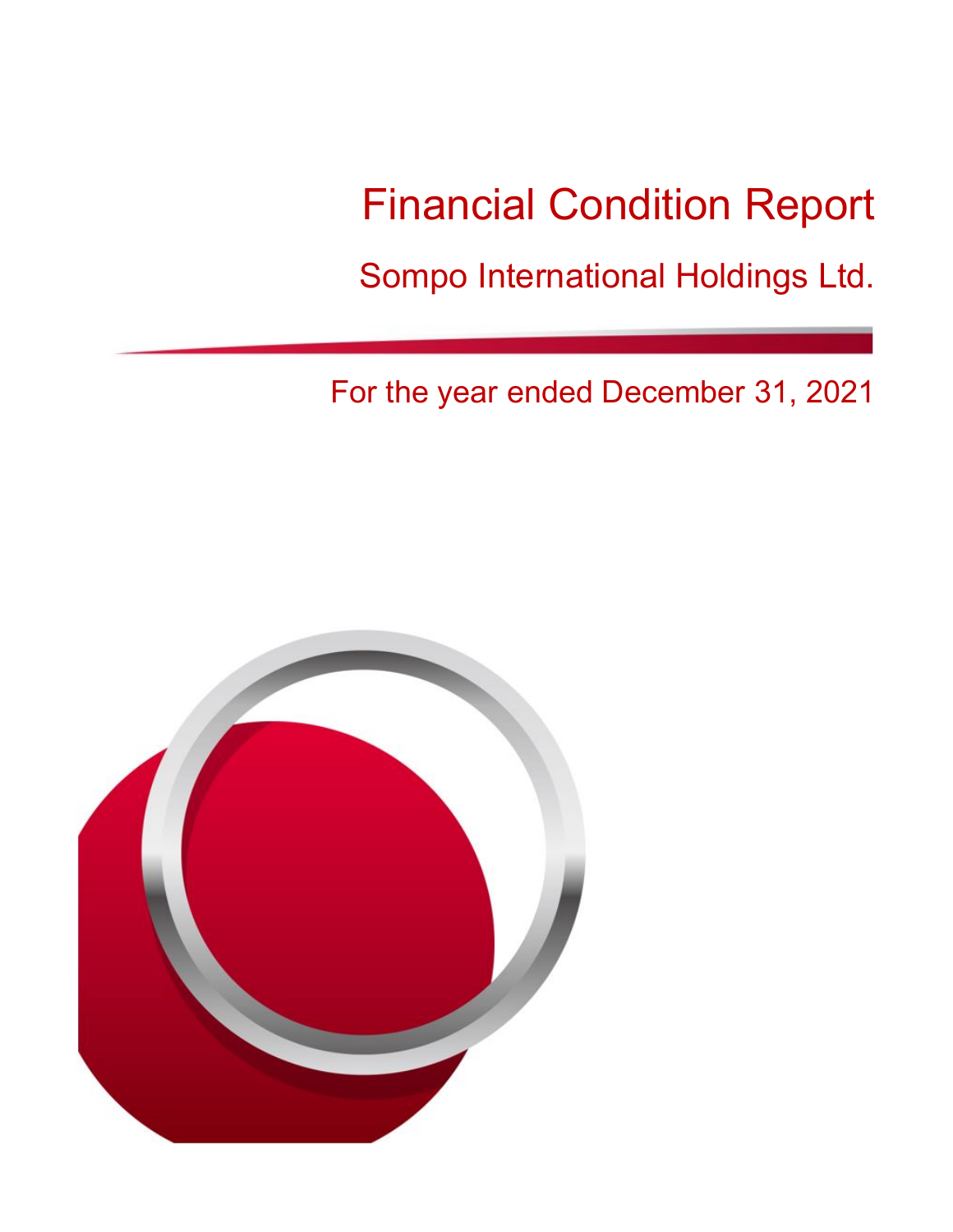# **Sompo International Holdings Ltd. Financial Condition Report For the financial year ended December 31, 2021**

Table of Contents

| Item   |                                 |                |                                                        | Page            |  |  |
|--------|---------------------------------|----------------|--------------------------------------------------------|-----------------|--|--|
|        | Introduction                    |                |                                                        | $\overline{4}$  |  |  |
| Part 1 | <b>Business and Performance</b> |                |                                                        | $\overline{5}$  |  |  |
|        | Item 1.b.                       |                | Group Supervisor                                       | $\overline{5}$  |  |  |
|        | Item 1.c.                       | Group Auditor  |                                                        |                 |  |  |
|        | Item 1.d.                       |                | Ownership Details                                      |                 |  |  |
|        | Item 1.e.                       |                | Group Structure                                        |                 |  |  |
|        | Item 1.f.                       |                | <b>Business Written</b>                                |                 |  |  |
|        | Item 1.g.                       | (i)            | Investments                                            | $8\overline{8}$ |  |  |
|        |                                 | (ii)           | Material Income and Expenses                           | <u>10</u>       |  |  |
| Part 2 | <b>Governance Structure</b>     |                |                                                        | 12              |  |  |
|        | Item 2.a.                       |                | Board and Senior Executive                             | 12              |  |  |
|        |                                 | (i)            | Structure, Roles, and Responsibilities                 | 13              |  |  |
|        |                                 | (ii)           | Remuneration Policies and Performance-Based Criteria   | 15              |  |  |
|        |                                 | (iii)          | Supplementary Pensions and/or Early Retirement Schemes | 15              |  |  |
|        |                                 | (iv)           | Shareholder Controllers and Material Transactions      | 15              |  |  |
|        | Item 2.b.                       |                | Fitness and Propriety                                  | 16              |  |  |
|        |                                 | (i)            | Parent Board and Senior Executives                     | 16              |  |  |
|        |                                 | (ii)           | Professional Qualifications                            | 17              |  |  |
|        | Item 2.c.                       |                | Risk Management and Solvency Self-Assessment           | 20              |  |  |
|        | Item 2.d.                       |                | <b>Internal Controls</b>                               | 21              |  |  |
|        |                                 | (i)            | <b>Internal Controls</b>                               | 21              |  |  |
|        |                                 | (ii)           | <b>Compliance Function</b>                             | 22              |  |  |
|        | Item 2.e.                       | Internal Audit |                                                        | 23              |  |  |
|        | Item 2.f.                       |                | <b>Actuarial Function</b>                              | 24              |  |  |
|        | Item 2.g.                       |                | Ceded Reinsurance Function                             | 24              |  |  |
|        | Item 2.h.                       | Outsourcing    |                                                        | 25              |  |  |
|        |                                 | (i)            | <b>Outsourcing Policy</b>                              | 25              |  |  |
|        |                                 | (ii)           | Intra-group outsourcing                                | 26              |  |  |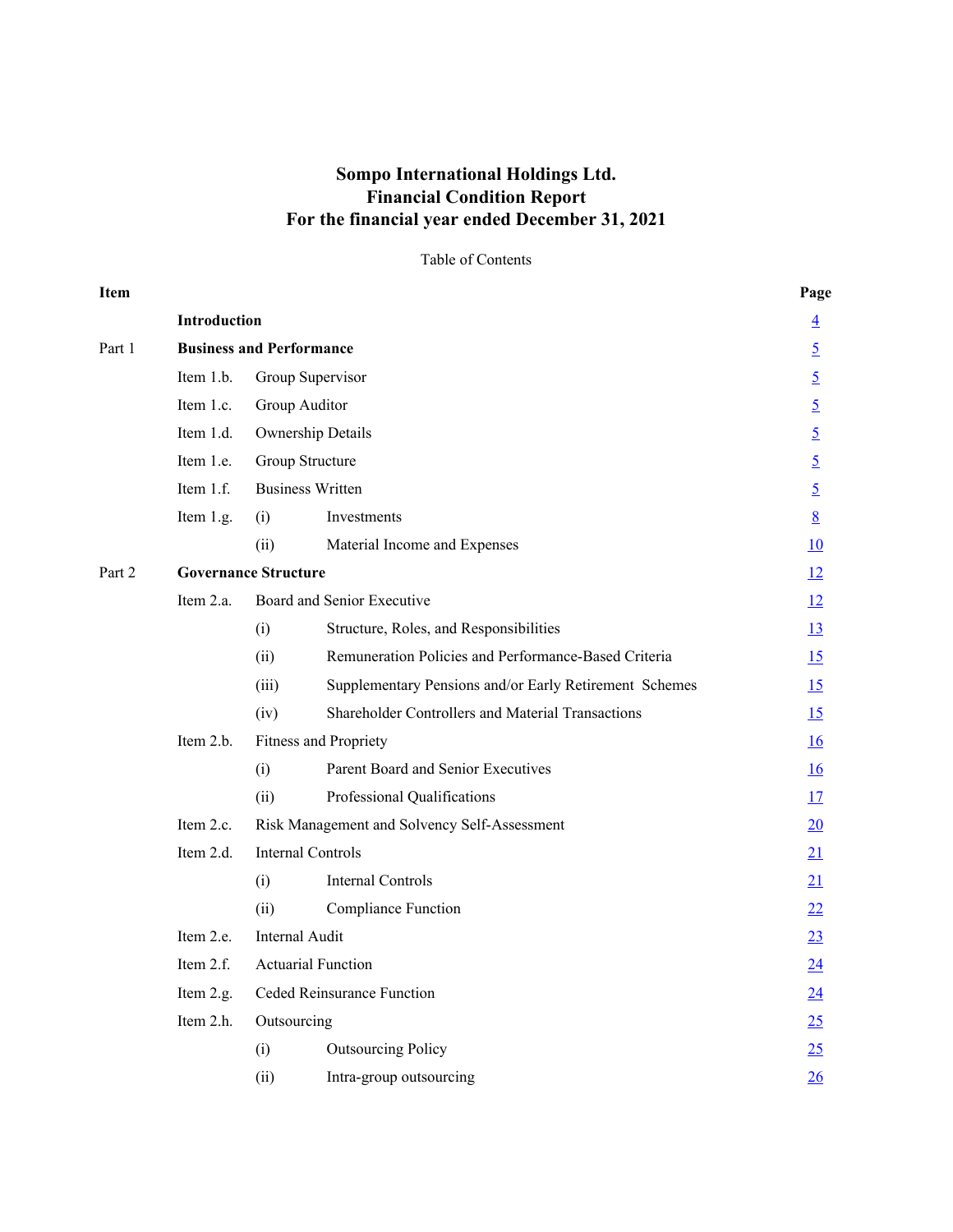

| Item   |                           |                                     |                                                         | Page             |  |  |
|--------|---------------------------|-------------------------------------|---------------------------------------------------------|------------------|--|--|
| Part 3 | <b>Risk Profile</b>       |                                     |                                                         | 27               |  |  |
|        | Item 3.a.                 |                                     | Material Risk Exposures                                 | 27               |  |  |
|        | Item 3.b.                 |                                     | Risk Mitigation and Monitoring                          | 28               |  |  |
|        | Item 3.c.                 | <b>Material Risk Concentrations</b> |                                                         |                  |  |  |
|        | Item 3.d.                 |                                     | <b>Asset Investing</b>                                  |                  |  |  |
|        | Item 3.e.                 |                                     | <b>Stress Testing and Sensitivity</b>                   | 32               |  |  |
| Part 4 | <b>Solvency Valuation</b> |                                     |                                                         |                  |  |  |
|        | Item 4.a.                 | $\underline{34}$                    |                                                         |                  |  |  |
|        | Item 4.b.                 |                                     | <b>Technical Provisions</b>                             | $\frac{36}{5}$   |  |  |
|        | Item 4.c.                 |                                     | Reinsurance Recoverables                                |                  |  |  |
|        | Item 4.d.                 |                                     | Other Liabilities Valuations                            | 38               |  |  |
| Part 5 | <b>Capital Management</b> |                                     |                                                         | $\underline{39}$ |  |  |
|        | Item 5.a.                 |                                     | Eligible Capital                                        | $\underline{39}$ |  |  |
|        |                           | (i)                                 | Capital Management Policy                               | $\underline{39}$ |  |  |
|        |                           | (ii)                                | Eligible Capital by Tiers                               | $\underline{39}$ |  |  |
|        |                           | (iii)                               | Eligible Capital by Tiers for Regulatory Capital Levels | $\underline{39}$ |  |  |
|        |                           | (iv)                                | Eligible Capital Transition                             | $\underline{39}$ |  |  |
|        |                           | (v)                                 | Eligible Capital Encumbrances                           | $\underline{39}$ |  |  |
|        |                           | (vi)                                | <b>Ancillary Capital Instruments</b>                    | 40               |  |  |
|        |                           | (vii)                               | Adjustments to Statutory Capital and Surplus            | $\underline{40}$ |  |  |
|        | Item 5.b.                 |                                     | <b>Regulatory Capital Requirements</b>                  | 40               |  |  |
|        |                           | (i)                                 | <b>ECR</b> and MSM Values                               | $\underline{40}$ |  |  |
|        |                           | (ii)                                | Compliance                                              | $\underline{40}$ |  |  |
|        |                           | (iii)                               | Non-Compliance                                          | 40               |  |  |
|        |                           | (iv)                                | <b>Unresolved Non-Compliance</b>                        | $\underline{40}$ |  |  |
|        | Item 5.c.                 |                                     | Approved Capital Model                                  | $\underline{40}$ |  |  |
| Part 6 | <b>Subsequent Event</b>   |                                     |                                                         | $\underline{41}$ |  |  |
| Part 7 | <b>Declaration</b>        |                                     |                                                         | $\frac{42}{5}$   |  |  |
| Part 8 | <b>Appendix</b>           |                                     |                                                         | $\frac{43}{5}$   |  |  |
|        | Item 8.a.                 |                                     | Appendix A - Organizational Chart                       | 44               |  |  |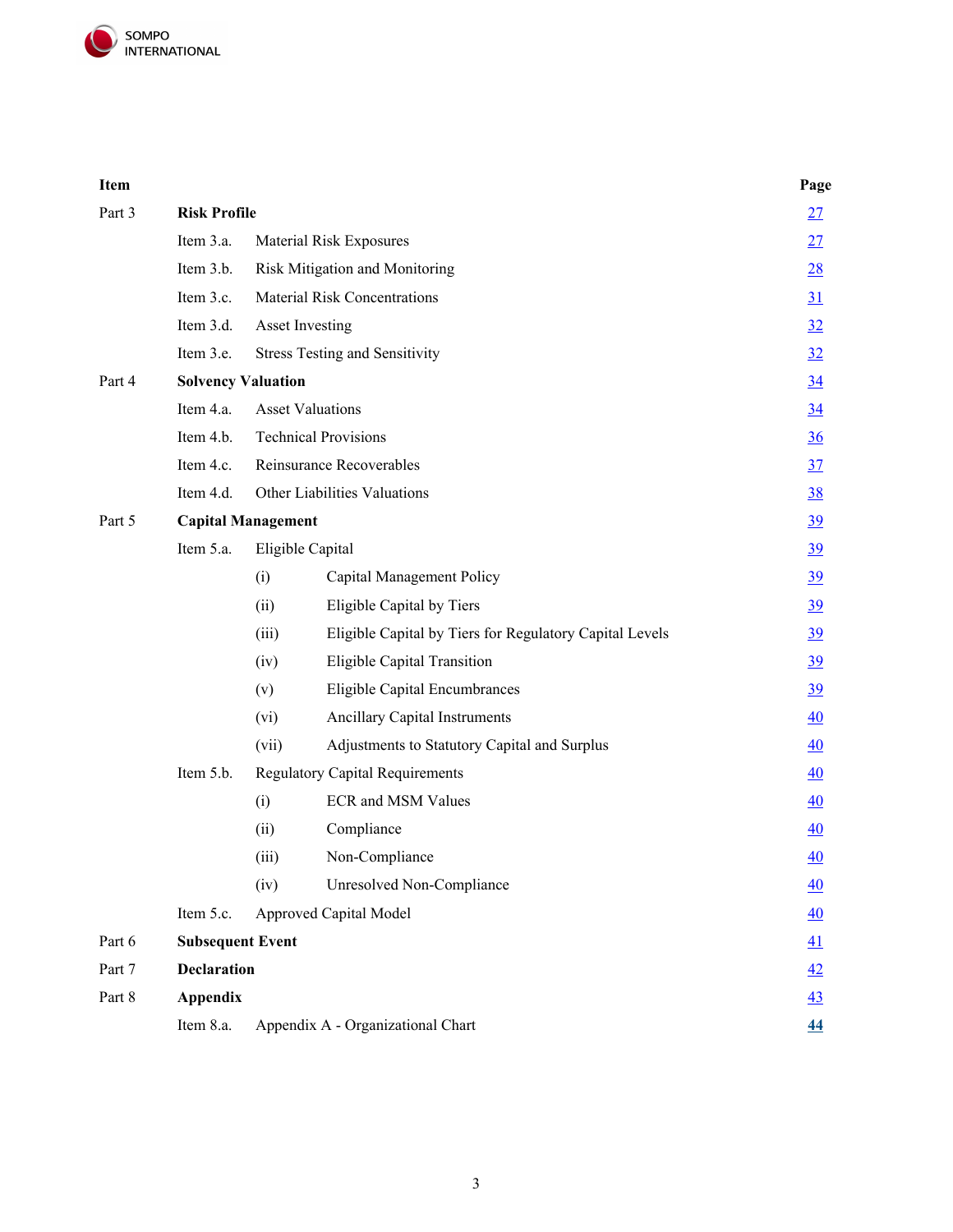

#### **Introduction**

<span id="page-3-0"></span>This report has been prepared in compliance with the public disclosure requirements of the Insurance (Group Supervision) Rules 2011 of the Bermuda Monetary Authority (the "BMA"). In fulfillment of the public disclosure rules, this report contains information regarding Sompo International Holdings, Ltd. ("Sompo International") and its group of companies ("the Group"). In line with our BMA reporting requirements for 2021, the financial information, consolidated financial results and financial position included in this report (inclusive of the enhanced capital requirement and minimum solvency margin) are those of Endurance Specialty Insurance Ltd. ("ESIL") and its subsidiaries on a consolidated basis. ESIL is the Bermuda domiciled, Class 4, designated insurer of the Group. All other information provided in this report for the Group refers to the entire group of companies of Sompo International. Refer to the Organizational Chart - Appendix A. All financial information reported is on the basis of International Financial Reporting Standards except where noted. The amounts reported in tables are expressed in thousands of United States dollars, except for ratios, share and per share amounts. The amounts reported in text are expressed in millions of United States dollars.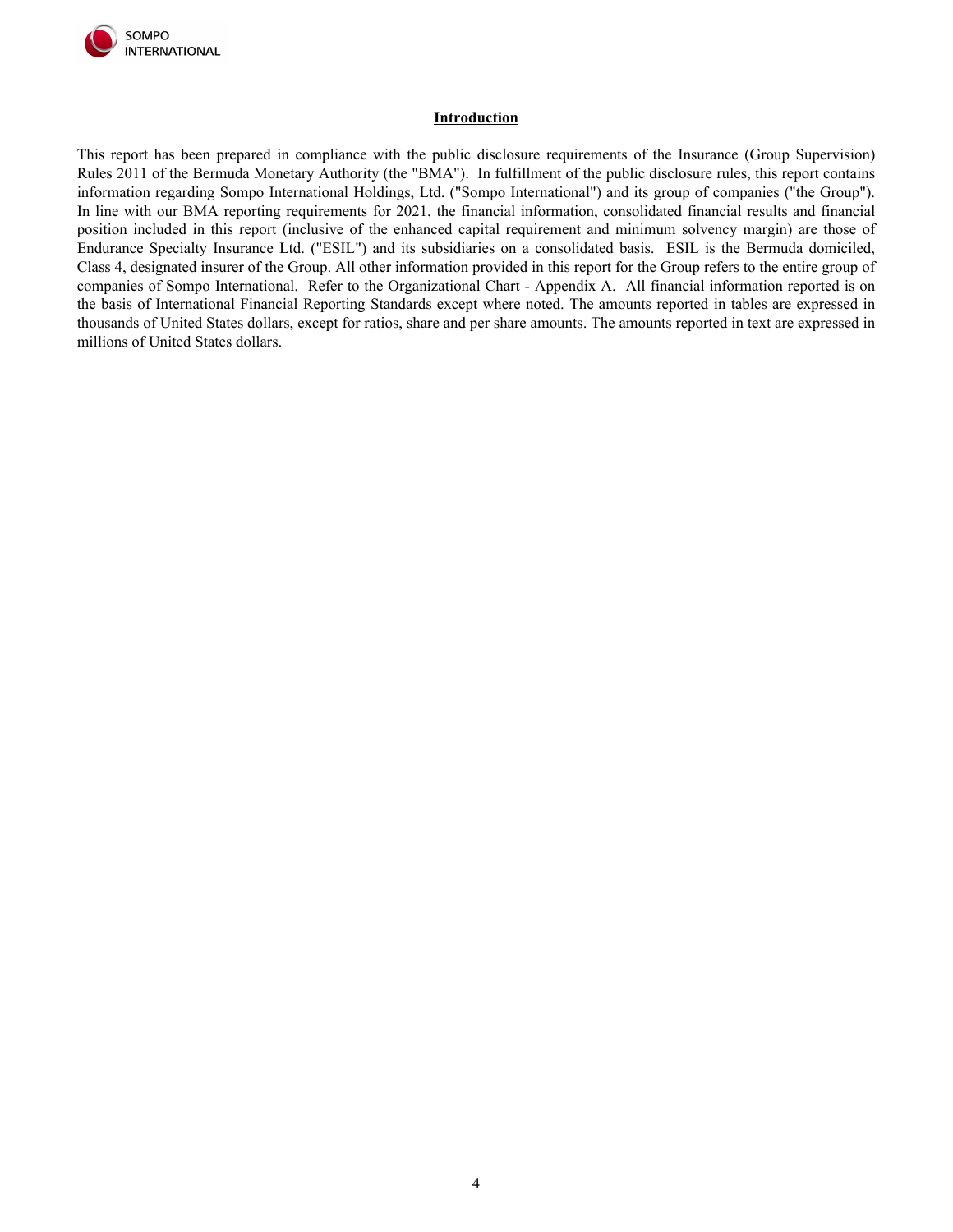

# <span id="page-4-0"></span>**Part 1. Business & Performance**

<span id="page-4-1"></span>Item 1.b. Group Supervisor<br>Bermuda Monetary Authority BMA House 43 Victoria Street Hamilton HM 12 BERMUDA

Sompo Holdings, Inc. ("Sompo Holdings"), the parent company to Sompo International, is a publicly-owned holding company, formed under the laws of Japan, whose capital stock is traded on the Tokyo Stock Exchange. It is regulated by the Japanese Financial Services Agency ("JFSA"). On May 9, 2017, the BMA invoked sub-group supervision on the Group. JFSA will continue to be the Group Supervisor for Sompo Group.

ESIL is also regulated by the Bermuda Monetary Authority.

<span id="page-4-2"></span>

| Item 1.c. Group Auditor | Ernst & Young Ltd |
|-------------------------|-------------------|
|                         | 3 Bermudiana Road |
|                         | Hamilton HM 08    |
|                         | <b>BERMUDA</b>    |
|                         |                   |

#### <span id="page-4-3"></span>Item 1.d. Ownership Details

Sompo International, a Bermuda domiciled holding company, is the parent company for the Group consisting of regulated and non-regulated companies. Sompo International was incorporated in Bermuda in June 2002 and became a wholly owned subsidiary of Sompo Holdings in March 2017.

ESIL is a wholly owned subsidiary of Sompo International.

#### <span id="page-4-4"></span>Item 1.e. Group Structure

As of May 31, 2021 the Group consists of seventy various entities domiciled in across North America, South America, Europe and Asia, as noted in Appendix A. The Group underwrites property and casualty commercial insurance and reinsurance and personal lines insurance on a global basis.

#### <span id="page-4-5"></span>Item 1.f. Business Written

ESIL monitors the performance of its underwriting operations through review of discrete information related to its two reportable segments, Insurance and Reinsurance. Within each of these segments, the Company writes a variety of different types of insurance and reinsurance. For reporting purposes, management has combined its many business units, including within the Insurance Segment - agriculture, casualty and other specialty, professional lines and property, marine/energy and aviation; and within the Reinsurance segment - catastrophe, property, casualty, professional lines and specialty. Management believes that the businesses combined within these segments have similarities that make it appropriate to evaluate each as a group.

Management measures Insurance and Reinsurance Segment results on the basis of the combined ratio, which is obtained by dividing the sum of the net losses and loss expenses, acquisition expenses and general and administrative expenses by net premiums earned. When purchased within a single line of business, ceded reinsurance and recoveries are accounted for within that line of business. When purchased across multiple lines of business, ceded reinsurance and recoveries are allocated to the lines of business in proportion to the related risks assumed. ESIL does not manage its assets by segment; accordingly, investment income and total assets are not allocated to the individual business segments. General and administrative expenses incurred by segments are allocated directly. Remaining general and administrative expenses not incurred by the segments are classified as corporate expenses and are not allocated to the individual business segments. Ceded reinsurance and recoveries are recorded within the business segment to which they apply.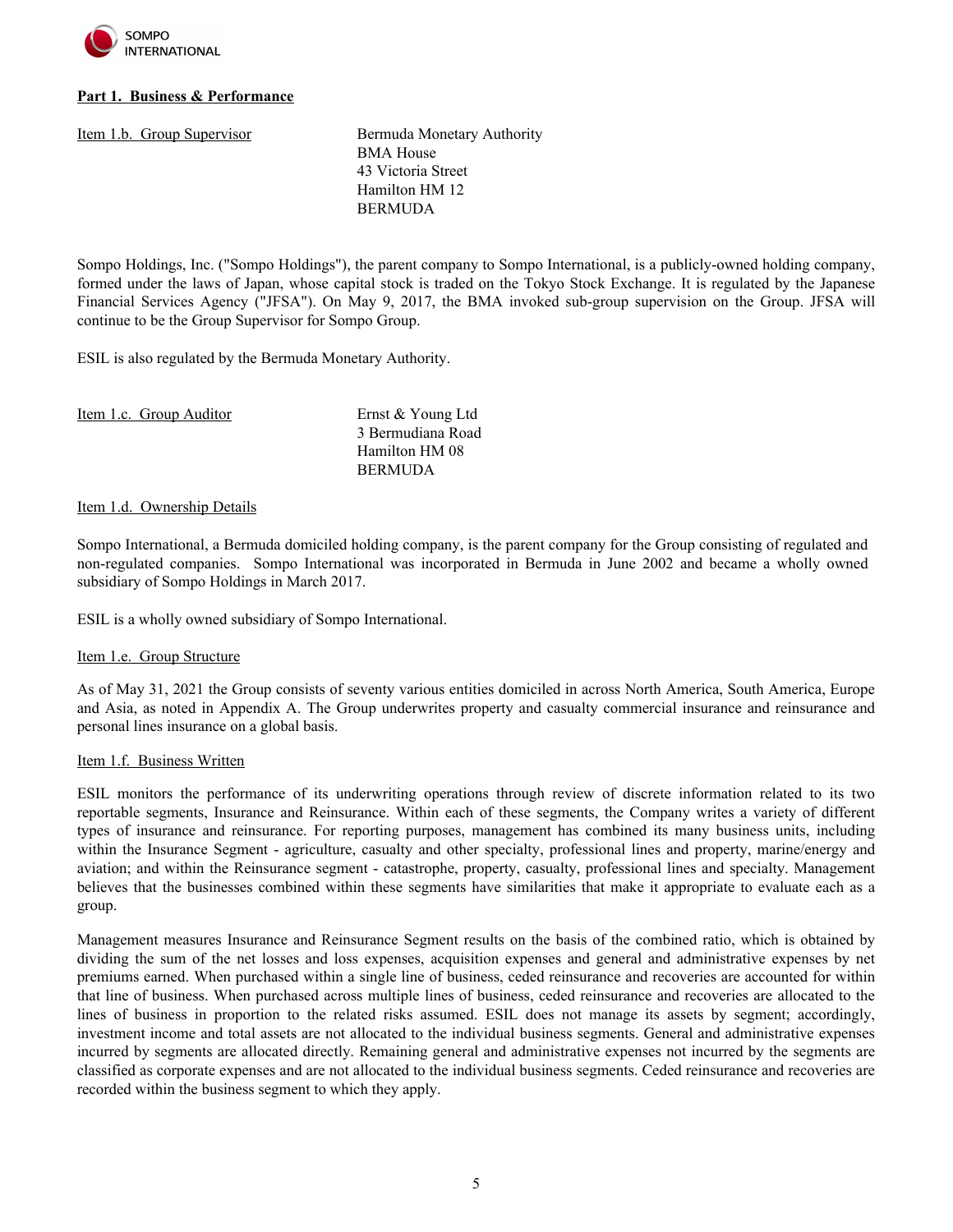

The following table provides a summary of ESIL and subsidiaries' segment revenues and results for the year ended December 31, 2021:

|                                                         | <b>Insurance</b>         | Reinsurance                          | <b>Total</b>             |
|---------------------------------------------------------|--------------------------|--------------------------------------|--------------------------|
| Revenues                                                |                          |                                      |                          |
| Gross premiums written                                  | 8,418,091<br>S           | 3,855,045<br>S.                      | \$12,273,136             |
| Ceded premiums written                                  | (4,279,674)              | (428, 029)                           | (4,707,703)              |
| Net premiums written                                    | 4,148,251                | 3,417,182                            | 7,565,433                |
| Net premiums earned                                     | 3,647,001                | 3,242,733                            | 6,889,734                |
|                                                         |                          |                                      |                          |
| Expenses                                                |                          |                                      |                          |
| Net losses and loss expenses                            | 2,637,237                | 2,060,419                            | 4,697,656                |
| Acquisition expenses                                    | 516,411                  | 851,677                              | 1,368,088                |
| General and administrative expenses                     | 223,949                  | 106,030                              | 329,979                  |
| Other underwriting income                               | (4,587)                  | 787                                  | (3,800)                  |
|                                                         | 3,373,010                | 3,018,913                            | 6,391,923                |
| Underwriting gain (loss)                                | $\mathcal{S}$<br>273,991 | $\boldsymbol{\mathsf{S}}$<br>223,820 | $\mathcal{S}$<br>497,811 |
|                                                         |                          |                                      |                          |
| Net investment income                                   |                          |                                      | 335,649                  |
| Corporate expenses                                      |                          |                                      |                          |
| Net foreign exchange gains (losses)                     |                          |                                      | 59,508                   |
| Net realized and unrealized gains (losses)              |                          |                                      | (220, 282)               |
| Amortization of intangibles                             |                          |                                      | (45,588)                 |
| Financing costs                                         |                          |                                      | (16,218)                 |
| Gain (loss) on investment in associate                  |                          |                                      | 460                      |
| Gain (loss) before income taxes                         |                          |                                      | 611,340<br>\$            |
|                                                         |                          |                                      |                          |
| Net loss ratio                                          | 72.3 %                   | 63.5 %                               | 68.2 %                   |
| Acquisition expense ratio                               | 14.2 %                   | $26.3\%$                             | 19.9 %                   |
| General and administrative expense ratio <sup>(1)</sup> | $6.1 \%$                 | $3.3\%$                              | 4.8 %                    |
| Combined ratio                                          | 92.6 %                   | 93.1 %                               | 92.9 %                   |

(1) Total general and administrative expense ratio includes general and administrative expenses and corporate expenses.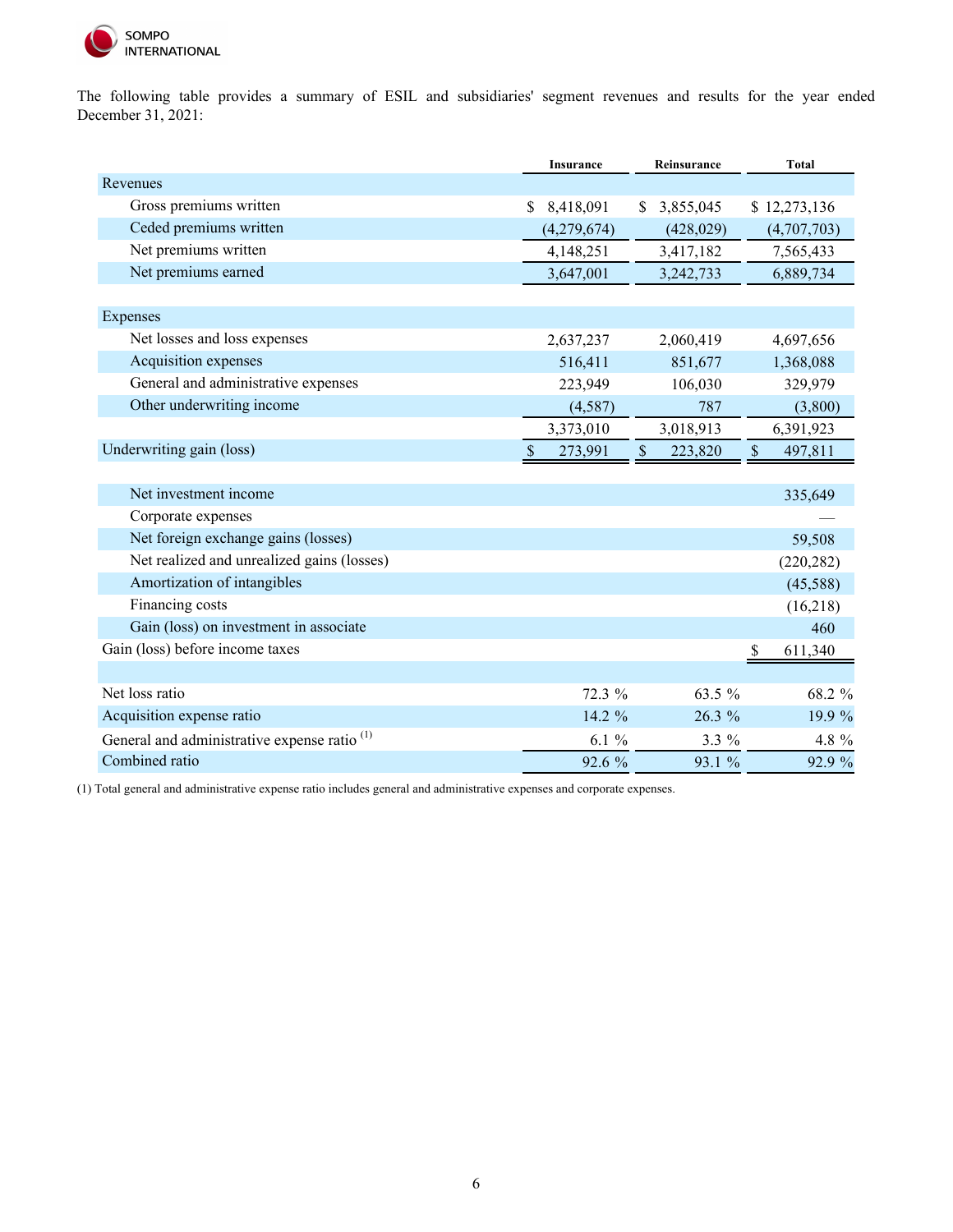

The following table provides ESIL and subsidiaries' gross premiums written by segment and line of business for the years ended December 31, 2021 and 2020:

| <b>Business Segment</b>              |    | 2021       |               | 2020      |
|--------------------------------------|----|------------|---------------|-----------|
| Insurance                            |    |            |               |           |
| Agriculture                          | \$ | 2,668,540  | <sup>\$</sup> | 997,592   |
| Casualty and other specialty         |    | 1,641,524  |               | 1,481,356 |
| Professional lines                   |    | 1,908,392  |               | 1,424,843 |
| Property, marine/energy and aviation |    | 2,199,635  |               | 1,870,010 |
| <b>Total Insurance</b>               |    | 8,418,091  |               | 5,773,801 |
| Reinsurance                          |    |            |               |           |
| Catastrophe                          |    | 502,905    |               | 572,665   |
| Property                             |    | 467,252    |               | 373,740   |
| Casualty                             |    | 809,367    |               | 852,952   |
| Professional lines                   |    | 1,338,080  |               | 908,440   |
| Specialty                            |    | 737,441    |               | 872,160   |
| <b>Total Reinsurance</b>             |    | 3,855,045  |               | 3,579,957 |
| Total                                |    | 12,273,136 | \$            | 9,353,758 |

Increases in gross premiums written for ESIL and subsidiaries for 2021 versus 2020 were mainly driven by the following factors:

- An increase in gross premiums written in the Agriculture line of business, in the Insurance segment, due to the acquisition of Diversified Crop Services, higher policy counts and increase in commodity prices.
- An increase in gross premiums written in the Professional lines, Property, marine/energy & Casualty and other specialty lines of business in the Insurance segment due to new business written and rate increases;
- An decrease in gross premiums written in the Catastrophe line of business in the Reinsurance segment, due to limit reductions and changes to risk appetite;
- An increase in gross written premiums written in the Professional lines of business in the Reinsurance segment, due to positive premium adjustments.
- Increases above were partly offset by a decrease in gross written premiums written in the Specialty lines of business in the Reinsurance segment, due non renewal of material quota share agreements.

Net premiums written in 2021 increased by \$1.7bn, or circa 28.1%, compared to 2020 as a result of growth in both the Insurance and Reinsurance segments.

Insurance premiums grew most significantly in Agriculture from the Acquisition of Diversified Crop, increases commodities, rate increases and new business expanded lines. Reinsurance premiums grew largely due to growth in Professional lines and Property business segments which were driven by rate increases and new business. These increases were partially offset by a reduction in Catastrophe , Casualty and Specialty business segments driven by market opportunities and change in our risk appetite.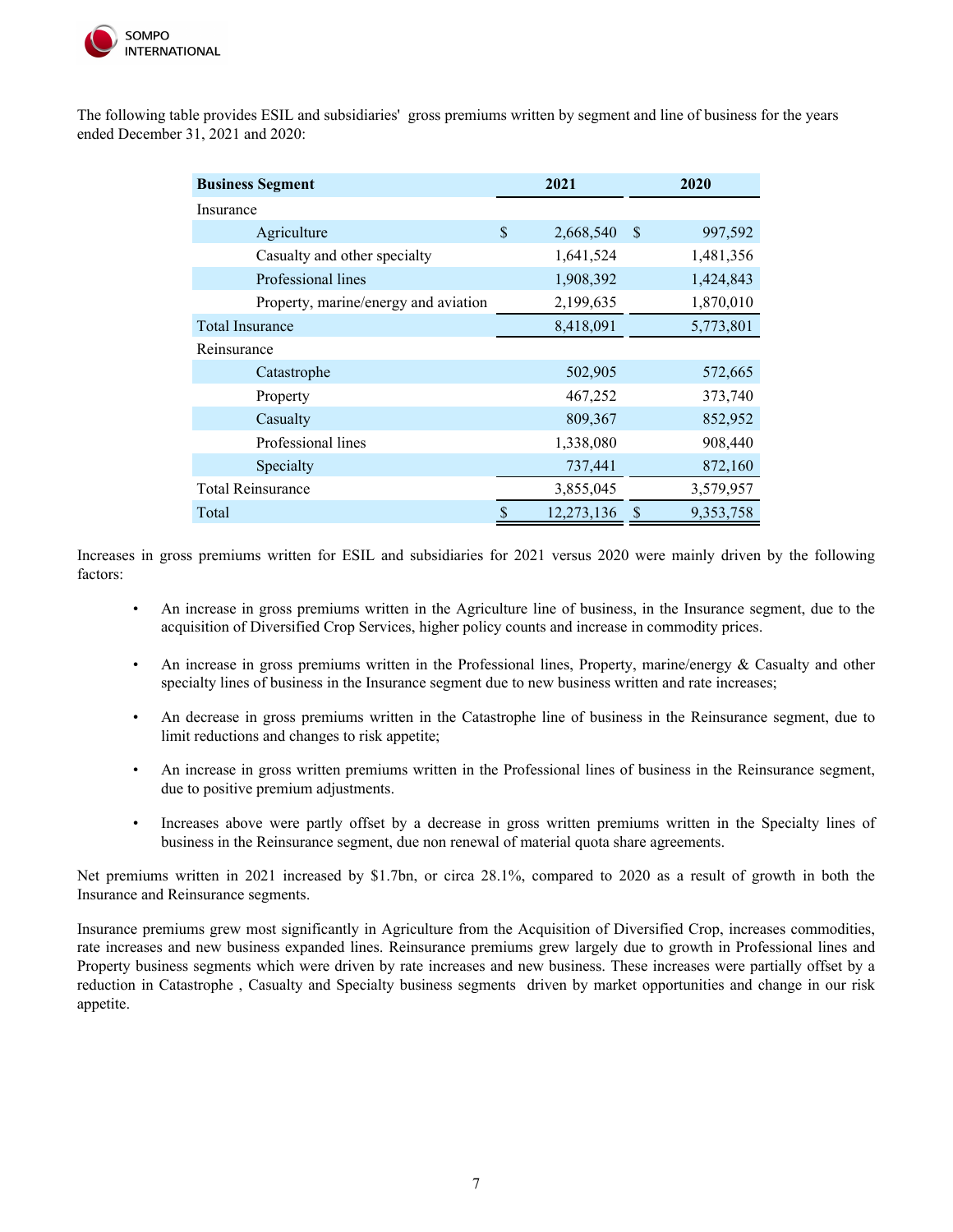

The following table provides the gross premiums written by the geographic location in which the risk originated for the years ended December 31, 2021 and 2020:

|                      | 2021       |         | 2020      |          |
|----------------------|------------|---------|-----------|----------|
| Asia                 | 177,880    | $1\%$   | 117,974   | $1\%$    |
| Australasia          | 203,280    | $2\%$   | 123,614   | $1\%$    |
| Canada               | 65,173     | $1\%$   | 50,201    | $1 \ \%$ |
| Europe               | 964,894    | $8\%$   | 787,074   | $8\ \%$  |
| Japan                | 43,630     | $-$ %   | 68,509    | $1 \ \%$ |
| <b>United States</b> | 8,223,898  | $67 \%$ | 5,676,153 | 61 %     |
| Worldwide            | 2,427,021  | $20 \%$ | 2,390,404 | 26 %     |
| Other                | 167,360    | $1\%$   | 139,829   | $1\%$    |
| Total                | 12,273,136 | 100 %   | 9,353,758 | 100 %    |

Worldwide refers to policies covering multiple geographic locations.

#### <span id="page-7-0"></span>Item 1.g.(i). Investments

The Group and its subsidiaries' investments are governed by its investment policy which provides guidelines and limits on the weighting of investments by class. The application of the prudent person principle within the Group's investment policy is discussed in *Item 3.d. Asset Investing*. Fixed maturity investments are the predominant asset class with the balance consisting of equity securities and alternative funds.

The fair value of the ESIL and subsidiaries investments by class as of the years ended December 31, 2021 and 2020 was as follows:

|                                                                                    |                    | December 31,<br>2021 |               | December 31,<br>2020 |
|------------------------------------------------------------------------------------|--------------------|----------------------|---------------|----------------------|
| Short-term investments, at FVTPL (designated as such upon initial recognition)     | $\mathbf{\hat{S}}$ | 101,204              | - \$          | 187,087              |
| Equity securities, at FVTPL (designated as such upon initial recognition)          |                    | 386,468              |               | 86,742               |
| Alternative funds, at FVTPL (designated as such upon initial recognition)          |                    | 829,557              |               | 681,981              |
| Fixed maturity investments, at FVTPL (designated as such upon initial recognition) |                    |                      |               |                      |
| U.S. government and agencies securities                                            |                    | 2,006,672            |               | 1,448,046            |
| U.S. state and municipal securities                                                |                    | 96,741               |               | 132,737              |
| Foreign government securities                                                      |                    | 340,993              |               | 449,965              |
| Government guaranteed corporate securities                                         |                    | 22,432               |               | 45,563               |
| Corporate securities                                                               |                    | 3,772,580            |               | 3,461,233            |
| Residential mortgage-backed securities                                             |                    | 2,206,422            |               | 2,278,647            |
| Commercial mortgage-backed securities                                              |                    | 1,071,575            |               | 806,112              |
| Collateralized loan and debt obligations                                           |                    | 716,282              |               | 633,512              |
| Asset-backed securities                                                            |                    | 651,786              |               | 548,586              |
| Total fixed maturity investments                                                   |                    | 10,885,483           |               | 9,804,401            |
| <b>Total investments</b>                                                           | \$                 | 12,202,712           | <sup>\$</sup> | 10,760,211           |

| <b>December 31, 2021</b>       | <b>December 31, 2021</b> |         | <b>December 31, 2020</b> |         |
|--------------------------------|--------------------------|---------|--------------------------|---------|
| Hedge funds                    |                          | 329,727 |                          | 303,177 |
| Private investment funds       |                          | 368.921 |                          | 242,495 |
| Other investment funds         |                          | 130,909 |                          | 136,309 |
| <b>Total alternative funds</b> |                          | 829,557 |                          | 681,981 |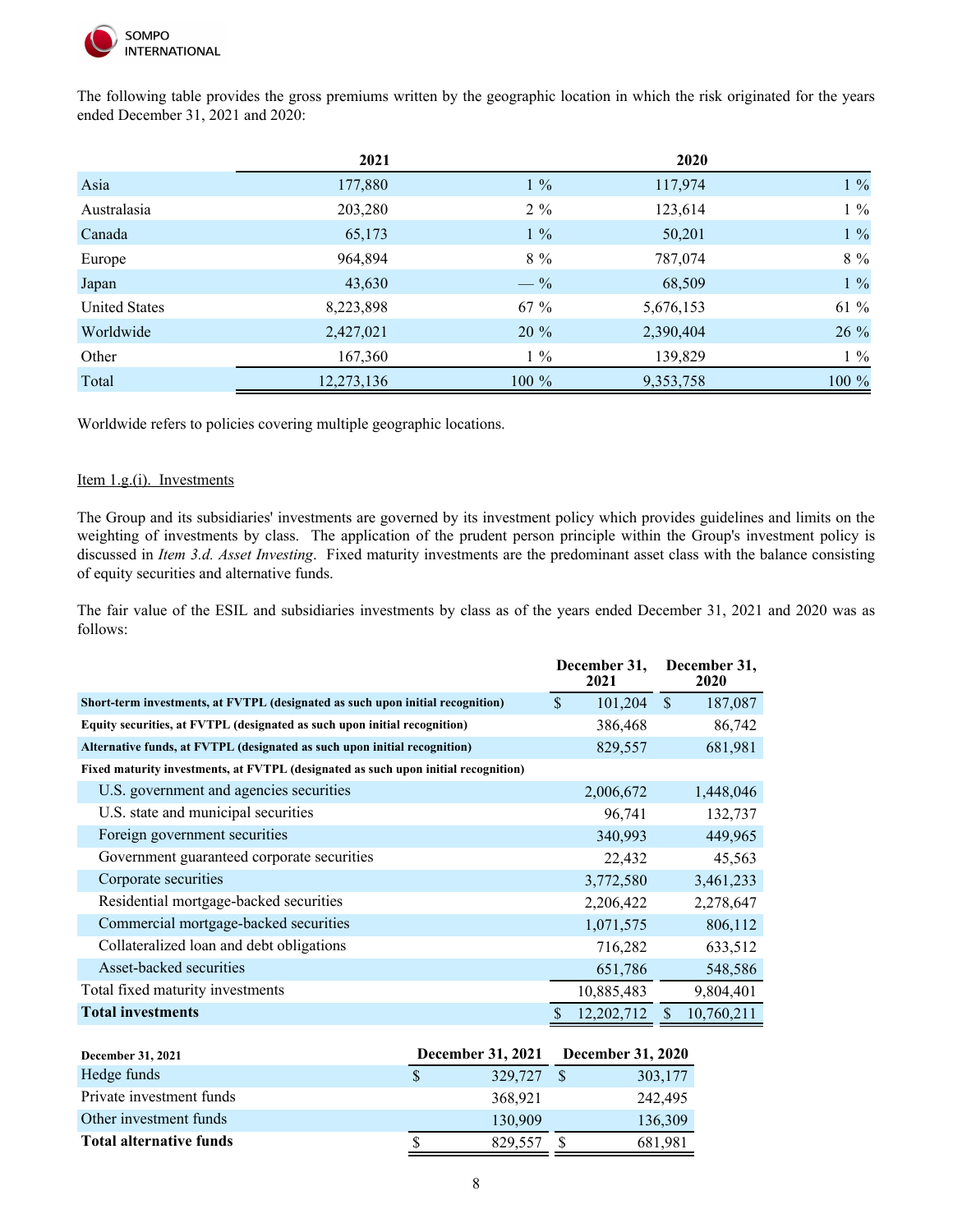

Net investment income for ESIL and subsidiaries by asset class for the years ended December 31, 2021 and 2020 and was as follows:

|                                                  | 2021 |          | 2020      |
|--------------------------------------------------|------|----------|-----------|
| Cash and cash equivalents                        | Φ    | 2,555    | 6,850     |
| Fixed income investments <sup>(1)</sup> at FVTPL |      | 237,194  | 243,608   |
| Equity securities at FVTPL                       |      | 5,530    | 3,215     |
| Alternative funds at FVTPL                       |      | 113,330  | 8,556     |
| Sub-total                                        | S    | 358,609  | 262,229   |
| Investment management expenses                   |      | (22,960) | (20, 664) |
| Net investment income                            |      | 335,649  | 241,565   |

(1) Fixed income investments comprises of short-term investments and fixed maturity investments.

During the years ended December 31, 2021 and 2020 ESIL and subsidiaries recognized net realized and unrealized gains and (losses) on its investments and derivatives of:

|                                            | 2021 |                 |    | 2020        |
|--------------------------------------------|------|-----------------|----|-------------|
| Fixed income investments at FVTPL          |      | 41,330          |    | 47,642      |
| Equity securities at FVTPL                 |      | 411             |    | 18,602      |
| Derivative financial instruments           |      | 962             |    | (459)       |
| Net realized gains (losses) on investments |      | 42,703          | -S | 65,785      |
|                                            |      |                 |    |             |
|                                            | 2021 |                 |    | <b>2020</b> |
| Fixed income investments at FVTPL          |      | $(266, 517)$ \$ |    | 172,610     |
| Equity securities at FVTPL                 |      | 4,997           |    | (3,060)     |
| Derivative financial instruments           |      | (1, 465)        |    | 687         |

The annualized net earned yield and total return of ESIL and subsidiaries investment portfolio for the years ended December 31, 2021 and 2020 and market yield and portfolio duration as of December 31, 2021 and 2020 were as follows:

|                                                     | 2021         | 2020       |
|-----------------------------------------------------|--------------|------------|
| Annualized net earned yield <sup>(1)</sup>          | 2.84%        | 2.41%      |
| Total return on investment portfolio <sup>(2)</sup> | $1.02 \%$    | $5.29\%$   |
| Total return on investment portfolio analyzed:      |              |            |
| Short term investments                              | $(0.18)\%$   | $0.54 \%$  |
| Fixed maturity investments                          | $(0.05)\%$   | 5.34 %     |
| Equity securities                                   | 35.88 %      | 39.71 %    |
| Other investments                                   | $18.75 \%$   | $2.32 \%$  |
| Market yield $^{(3)}$                               | $1.73\%$     | $1.32 \%$  |
| Portfolio duration <sup>(4)</sup>                   | $3.02$ years | 2.88 years |

(1) The actual net earned income from the investment portfolio after adjusting for expenses and accretion of discount and amortization of premium from the purchase price divided by the average market value of assets.

(2) Net of investment manager fees; includes realized and unrealized gains and losses.

(3) The internal rate of return of the investment portfolio based on the given market price or the single discount rate that equates a security price (inclusive of accrued interest) for the portfolio with its projected cash flows. Excludes other investments and operating cash.

(4) Includes only cash and cash equivalents and fixed income investments managed by the Group's investment managers.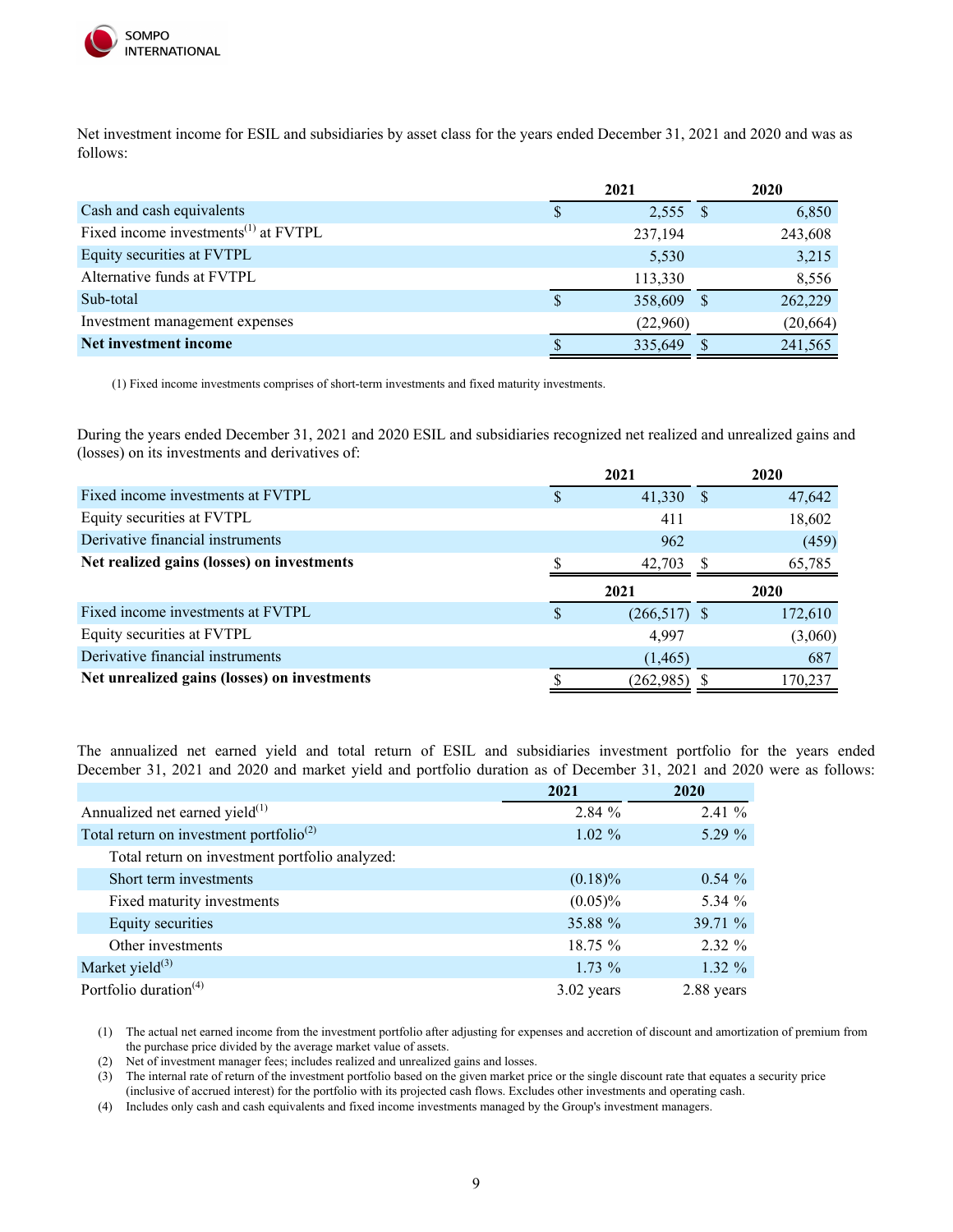

Investment portfolio total return was 1.02% in 2021. The investment portfolio return during 2021 was within expectations given the environment. Negative returns within Core Fixed Income due to rising rates were offset by very strong risk asset performance.

#### <span id="page-9-0"></span>Item 1.g.(ii) Material Income and Expenses

#### *Gross and Net Premiums Written and Earned*

See discussion of premium movements in *Item 1. f*. above.

# *Net Losses and Loss Expenses*

ESIL and subsidiaries' reported net losses and loss expenses by segment and line of business for the years ended December 31, 2021 and 2020 are as follows:

| <b>Business Segment</b>                         |                    | 2021      |               | 2020      |
|-------------------------------------------------|--------------------|-----------|---------------|-----------|
| <b>Insurance</b>                                |                    |           |               |           |
| Agriculture                                     | $\mathbf{\hat{S}}$ | 795,084   | $\mathcal{S}$ | 450,512   |
| Casualty and other specialty                    |                    | 529,743   |               | 472,147   |
| Professional lines                              |                    | 604,261   |               | 365,578   |
| Property, marine/energy and aviation            |                    | 704,130   |               | 524,557   |
| <b>Total Losses Incurred</b>                    |                    | 2,633,218 |               | 1,812,794 |
| Prior Year Favorable (Adverse) Loss Development |                    | (40, 513) |               | (20,793)  |
| <b>Current Accident Year Losses Incurred</b>    | <sup>\$</sup>      | 2,592,705 | <sup>\$</sup> | 1,792,001 |
| Net loss ratio                                  |                    | 72.3 %    |               | 75.6 %    |
|                                                 |                    |           |               |           |
| Reinsurance                                     |                    |           |               |           |
| Catastrophe                                     | $\mathbf S$        | 231,141   | $\mathcal{S}$ | 103,462   |
| Property                                        |                    | 287,511   |               | 173,700   |
| Casualty                                        |                    | 551,518   |               | 221,820   |
| Professional lines                              |                    | 710,183   |               | 244,683   |
| Specialty                                       |                    | 284,086   |               | 284,103   |
| <b>Total Losses Incurred</b>                    |                    | 2,064,439 |               | 1,027,768 |
| Prior Year Favorable (Adverse) Loss Development |                    | (24, 620) |               | (20, 982) |
| Current Accident Year Losses Incurred           |                    | 2,039,819 |               | 1,006,786 |
| Net loss ratio                                  |                    | 63.5 %    |               | 67.2 %    |

In the Insurance segment the net loss ratio reduced by 3.3 percentage points in 2021 compared to 2020. The general decrease in loss ratio was due to higher 2020 crop losses at Agri Sompo NA compared to current year, and favorable loss experience on International Specialty lines and Workers Compensation.

In the Reinsurance segment, the net loss ratio reduced by 3.7 percentage points in 2021 compared to 2020. The general decrease in loss ratio was mainly due to Covid-19 releases and favorable loss experience in Aviation and Energy lines.

ESIL and subsidiaries participate in lines of business where claims may not be reported for many years. Accordingly, management does not believe that reported claims are the only valid means for estimating ultimate obligations. Ultimate losses and loss expenses may differ materially from the amounts recorded in the consolidated financial statements. These estimates are reviewed regularly and, as experience develops and new information becomes known, the reserves are adjusted as necessary. The overall loss reserves were established by the actuaries, approved by the Group's Loss Reserve Committee and reflect management's best estimate of ultimate losses.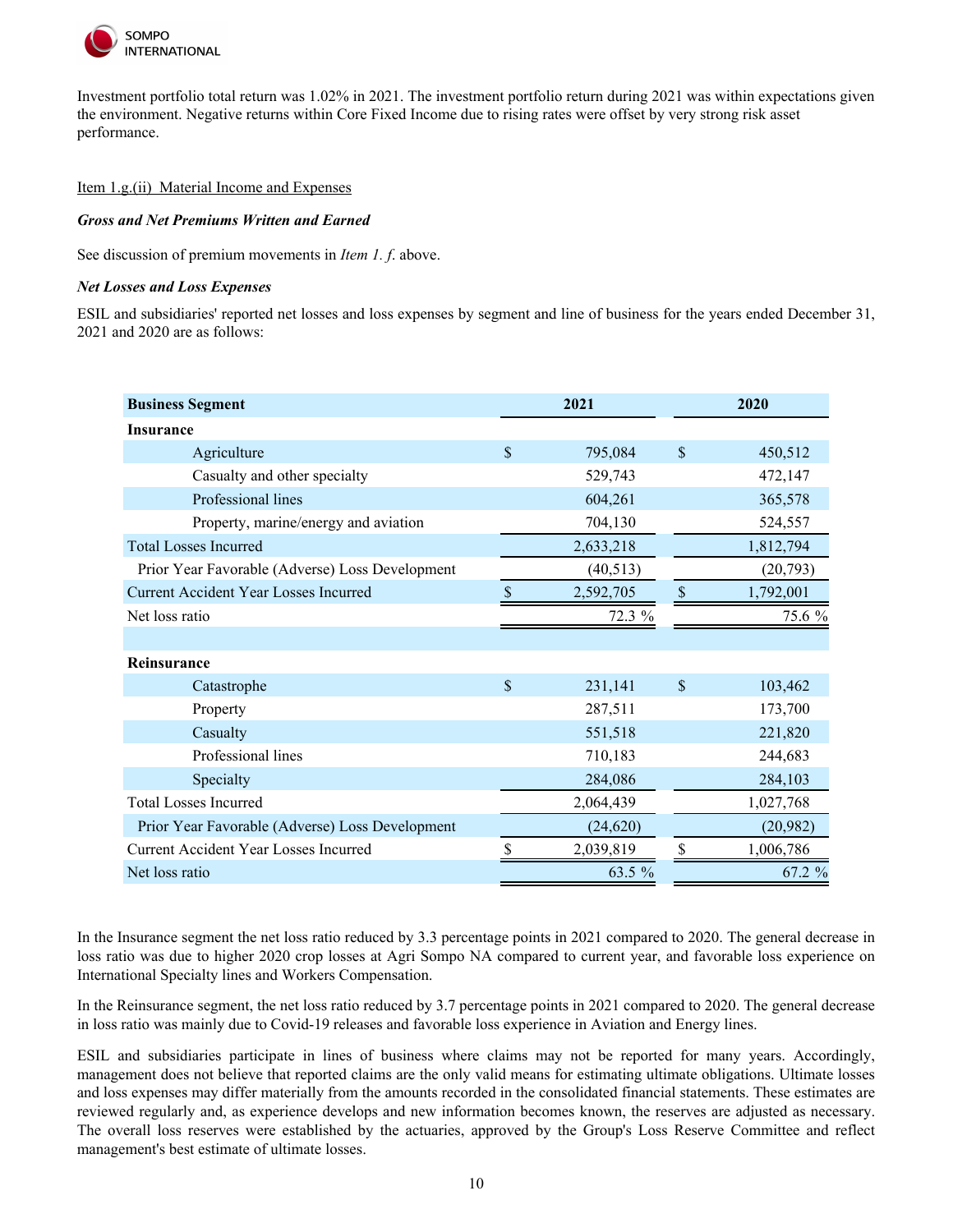

#### **Acquisition Expenses**

Acquisition expenses consist of commissions and brokerage expenses that are typically a percentage of the premiums on insurance policies or reinsurance contracts successfully written. General and administrative expenses consist primarily of personnel expenses and general operating expenses directly attributable to insurance and reinsurance operations. Corporate expenses are expenses not allocated directly to the insurance and reinsurance operations.

The acquisition expenses of the Reinsurance segment of the business written are generally higher than those in the Insurance segment.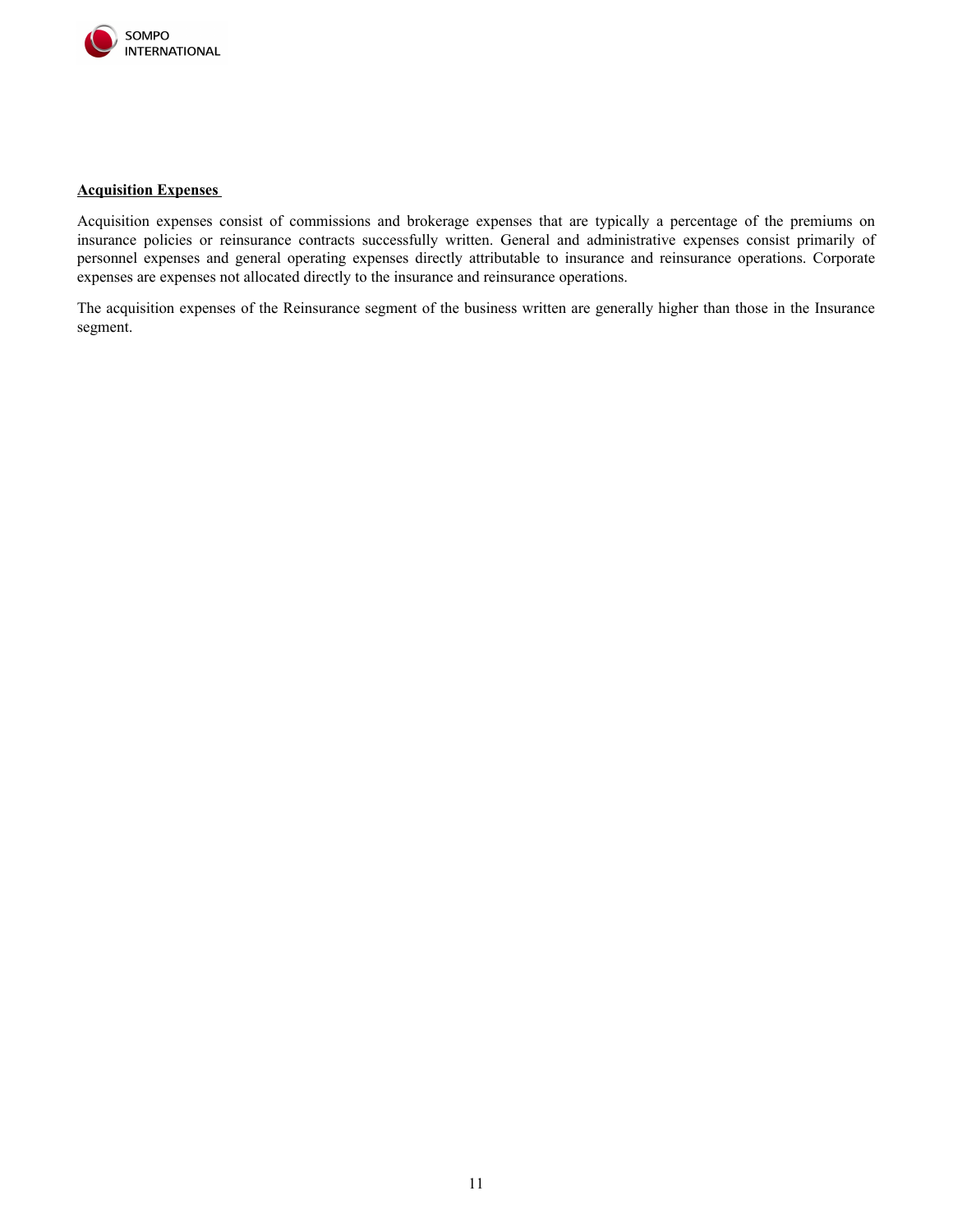

# <span id="page-11-0"></span>**Part 2. Governance Structure**

The governance structure of the Group stems from the Board of Directors of Sompo International (the "Board of Directors" or "Board"). The Board of Directors is selected to oversee and guide the Group's management and business. The Board has adopted a set of Corporate Governance Guidelines to assist in the exercise of its responsibilities. Collectively the Board of Directors, its committees and the senior executives of the Group play an integral part in executing the Group's Enterprise Risk Management("ERM") framework and best practices are implemented properly to meet its various regulatory and corporate requirements.

# <span id="page-11-1"></span>Item 2.a. Parent Board and Senior Executives

#### Sompo International Holdings Ltd.

Sompo International's Board of Directors currently consists of five directors as follows:

- a. James A. Shea, Chairman of the Board (appointed effective 9/1/21)
- b. (John R. Charman resigned effective 9/1/21)
- c. Katsuyuki Tajiri
- d. Mikio Okumura
- e. Christopher B. Gallagher
- f. Yuji Kawauchi

The Group has eight senior executives (the "Senior Executive Officers") as follows:

- James A. Shea, Chief Executive Officer and Executive Chairman (appointed effective 9/1/21)
- (Mikio Okumura resigned as Chief Executive Officer effective 9/1/21)
- Windy Lawrence, General Counsel and Secretary (appointed effective 9/20/21)
- (John V. Del Col resigned as General Counsel and Secretary effective 9/20/21)
- Christopher B. Gallagher, Chief Executive Officer, Commercial P&C
- Brian W. Goshen, Chief Administrative Officer
- Michael J. McGuire, Chief Financial Officer
- Christopher A. Donelan, Chief Executive Officer, Global Reinsurance
- Carrie Rosorea, Chief Accounting Officer
- Satyan Sawhney, Group Chief Risk Officer

#### Endurance Specialty Insurance Ltd. ("ESIL")

ESIL's Board of Directors currently consists of three members. The current directors are as follows:

- James A. Shea (appointed  $12/1/21$ )
- Michael J. McGuire (appointed 12/1/21)
- Christopher B. Gallagher
- (John R. Charman and John V. Del Col resigned effective 12/1/21)

There are four senior executives (the "Senior Executive Officers") as follows:

- Christopher B. Gallagher, Chief Executive Officer
- Michael J. McGuire, Chief Financial Officer
- Carrie Rosorea, Chief Accounting Officer
- Yohei Namiki, Secretary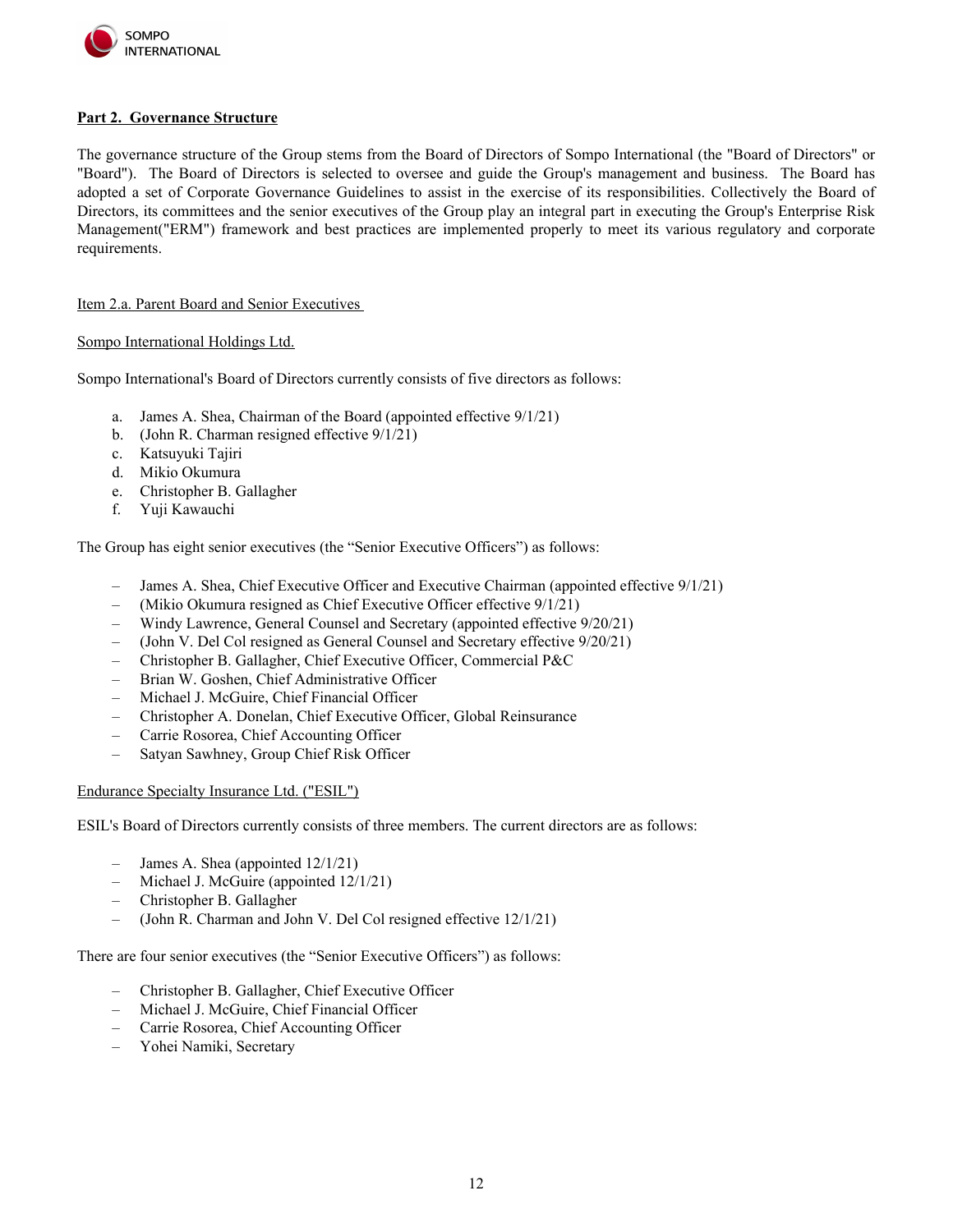

#### <span id="page-12-0"></span>Item 2.a.(i) Structure, Roles, and Responsibilities

The Board oversees management's performance on behalf of Sompo Holdings. The Board's primary responsibilities are (1) to select, oversee and determine compensation for the Chief Executive Officer who, with senior management, run the Group's affairs on a day-to-day basis, (2) to monitor management's performance to assess whether the Group is creating value for Sompo Holdings in an effective, efficient and ethical manner and (3) to periodically review the Group's long-range plan, business initiatives, capital management and budget matters. The Board appoints the Chairman of the Board, who may be an officer or former officer of the Group if the Board determines that it is in the best interests of the Group and Sompo Holdings. The roles of Chairman and Chief Executive Officer may be held by the same person or may be held by different people.

Various operational and corporate risk governance responsibilities of the Board have been delegated to Board Committees as defined within the respective Committee charters. Typical responsibilities include ensuring that each significant operational area maintains appropriate policies and procedures, and that these policies and procedures are reviewed on at least an annual basis. In addition, the Audit & Governance Committee Charter empowers the committee to review any accounting and internal control policies and procedures within the Group. Governance activities of the Board are documented within Board minutes, drafted and maintained in accordance with applicable law.

The Board and its committees meet throughout the year on a set schedule, and also hold special meetings and act by written consent from time to time as necessary. The Board has delegated certain responsibilities and authority to the committees as noted above and described below. Committees report regularly on their activities and action to the Board.

The current Board of Directors and its committees and the membership of each committee as at December 31, 2021 is noted as follows:

| Board                                                                                                             | <b>Audit &amp; Governance</b><br>Committee                        | Nomination &<br>Compensation<br>Committee                                        | <b>Finance Committee</b>                                                             | <b>Risk Committee</b>                                                                                                                      |
|-------------------------------------------------------------------------------------------------------------------|-------------------------------------------------------------------|----------------------------------------------------------------------------------|--------------------------------------------------------------------------------------|--------------------------------------------------------------------------------------------------------------------------------------------|
| •James A.Shea (Chair)<br>•Christopher B.<br>Gallagher<br>• Yuji Kawauchi<br>• Katsuyuki Tajiri<br>• Mikio Okumura | • James A.Shea<br>•Yoshihiro Uotani(<br>Chair)<br>• Yuji Kawauchi | • James A.Shea<br>• Brian W. Goshen<br>• Shinichi Hara(Chair)<br>• Mikio Okumura | • James A.Shea(Chair)<br>· Mikio Okumura<br>• Michael McGuire<br>• Tsutomu Yamaguchi | •James A.Shea<br>• Christopher B.<br>Gallagher<br>• Mikio Okumura<br>• Yoshihiro Uotani<br>(Chair)<br>• Yuji Kawauchi<br>•Katsuyuki Tajiri |

The Audit & Governance Committee oversees and focuses on risks related to the Group's financial statements, the financial reporting process, and the Group's corporate governance policies and practices. The Audit & Governance Committee has responsibility for monitoring risks within the following categories:

- Significant accounting policies, changes  $\&$  restatements
- Taxation  $&$  adherence to tax operating guidelines
- Third party solvency (credit risk); transfer pricing; management of run-off business
- External auditor relationship
- Segregation of relationship
- Code of business conduct  $&$  ethics
- Charitable contributions  $\&$  political actions
- Legislative affairs
- Corporate governance structure  $\&$  reputational matters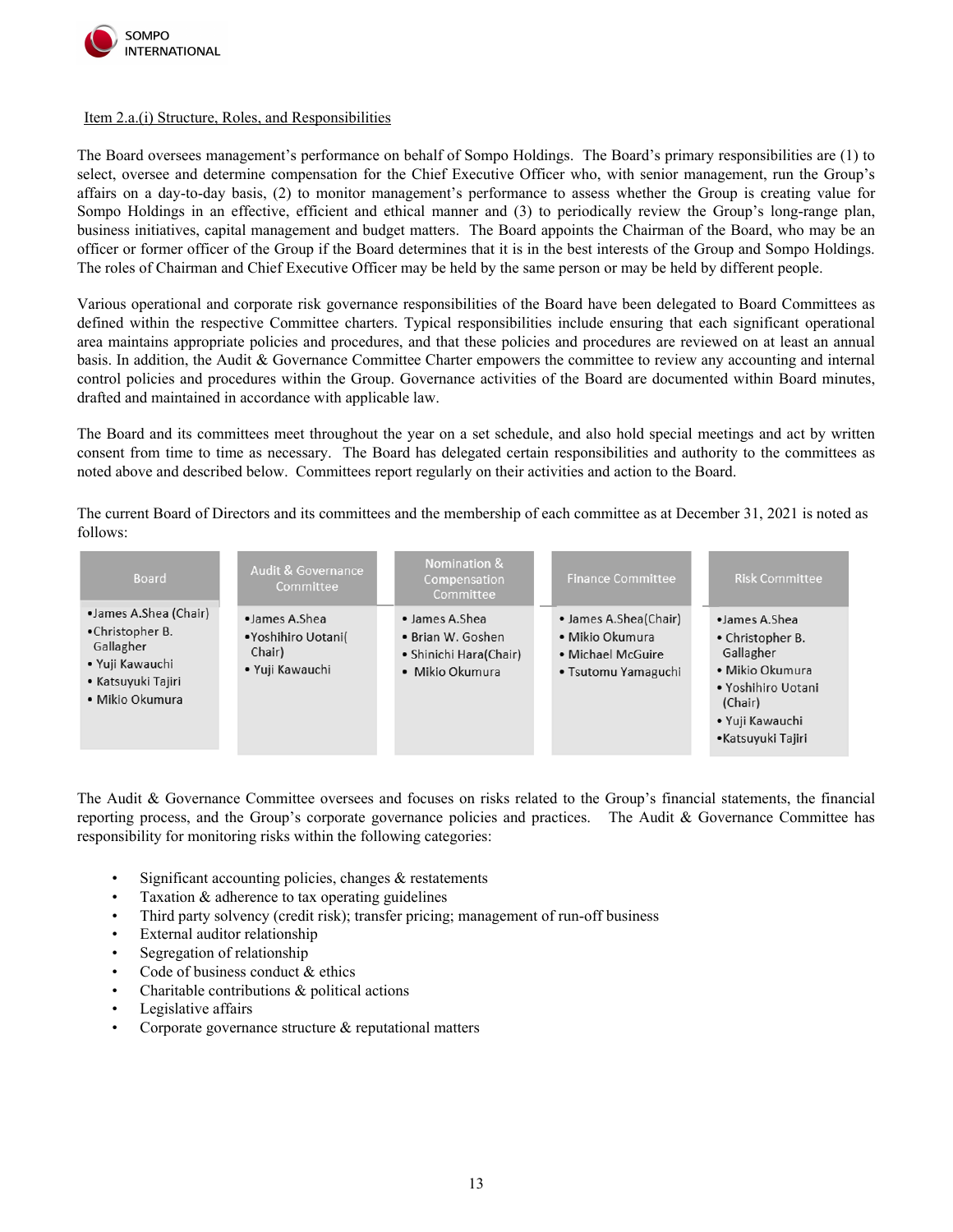

Additionally, in conjunction with the Risk Committee, the Audit & Governance Committee has responsibility for the monitoring of:

- Underwriting controls  $&$  financial reporting
- Loss Reserving adequacy & financial reporting
- Ceded Reinsurance credit risk & financial reporting
- Regulatory reporting requirements

The Nomination & Compensation Committee oversees and is responsible for the nomination of members and evaluation of the policies and processes of the Board. In addition, it has responsibility to evaluate the risks and rewards associated with the Group's compensation and benefits programs. The committee is also responsible for monitoring risks in these categories:

- Compensation & benefits
- Succession planning
- Human resources
- Culture & behavior
- Employee relations

The Finance Committee is charged with overseeing the risks within the Group's investment portfolio and capital structure. The Committee is responsible for monitoring risk within the following categories:

- Capital management
- **Liquidity**
- Interest rate/inflation changes
- Commodity price volatility
- Credit/default risks
- Financial strength ratings
- Foreign exchange

Additionally, in conjunction with the Risk Committee, the Finance Committee is responsible for monitoring the policies and procedures of the Group's investments.

The Risk Committee of the Group oversees the Group's risk management framework, with the purpose of identifying and managing the risks that threaten the Group and its solvency, monitor adherence to risk appetite, monitoring the Group's risk adjusted returns on capital and reviewing with management the Group's underwriting, investment and operational risks and controls. The Risk Committee is responsible for monitoring risks to the achievement of the Company's objectives in each of the following areas:

- Financial Strength and stability
- Capital efficiency and earnings stability
- Financial resilience
- Operational resilience
- **Sustainability**

The Risk Committee also works in tandem with the Finance Committee in monitoring the risks associated with the Group's investment correlations. In addition, the Risk Committee is responsible for monitoring the risk of Catastrophe Risk Correlation & Aggregation.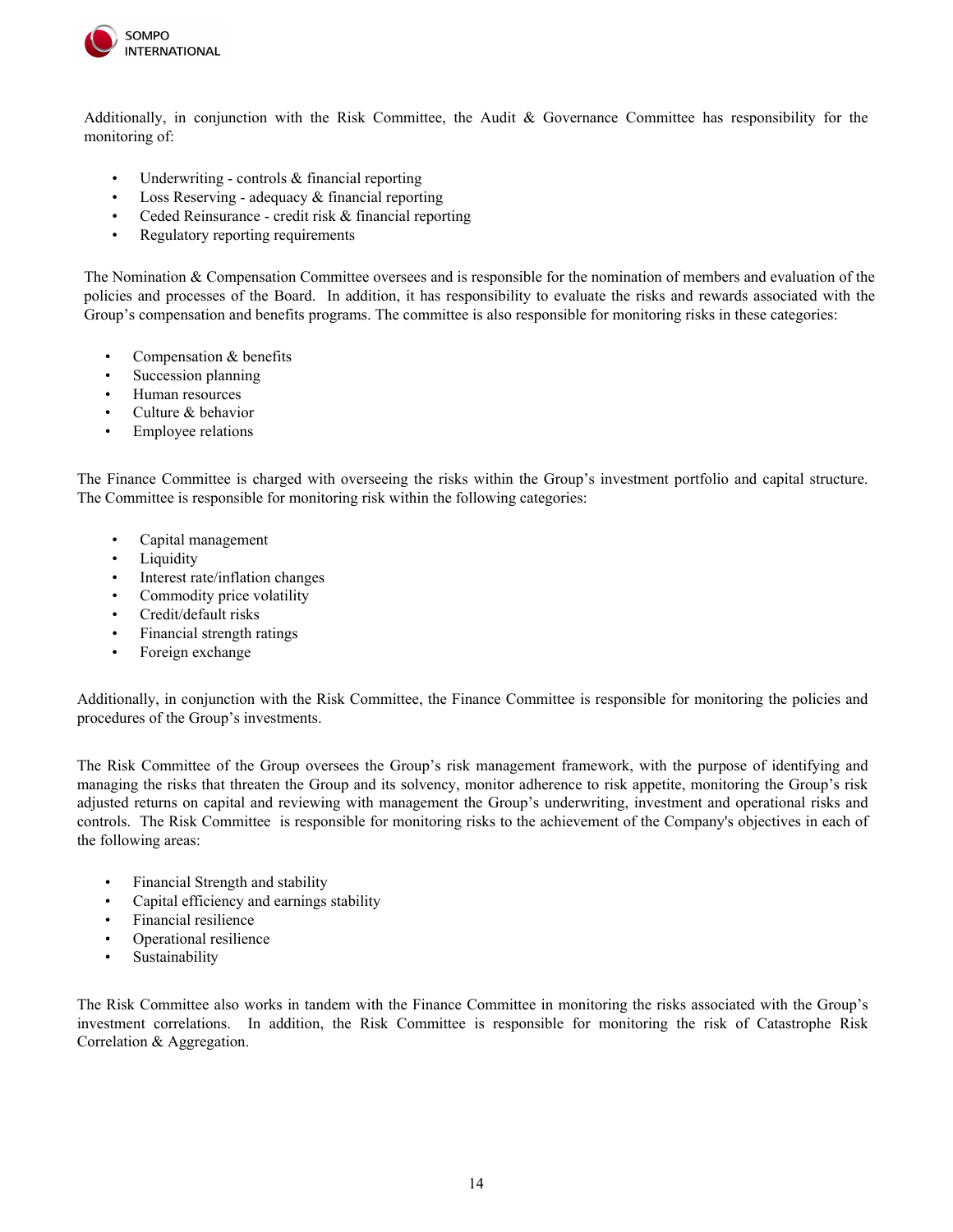

# <span id="page-14-0"></span>Item 2.a.(ii) Remuneration Policies and Performance-Based Criteria

The Compensation and Performance based criteria for the senior executives of the Group and ESIL consists of four principal elements of compensation: base salary, annual incentive compensation, long-term incentive compensation, and employee benefits/ other compensation. Base salary is the guaranteed element of the Group's compensation structure and is paid to its employees for ongoing performance throughout the year. The Group's annual incentive compensation program supports the Group's strategy by linking a significant portion of its employees' total compensation to the achievement of critical business goals on an annual basis. All of the Group's employees, (other than John Charman, the Group's former Chairman), are eligible to earn annual incentive compensation.

The Nomination & Compensation Committee believes the inclusion of long-term incentive compensation in the Group's compensation structure fosters the appropriate perspective in management, given that the ultimate profitability of the insurance or reinsurance underwritten by the Group may not be fully known for years. In addition, the Compensation Committee seeks to align the interests of the Group's employees with the Group's ultimate shareholders to the greatest extent practicable. Finally, long-term incentive compensation, which potentially is forfeited in the event of the departure of an employee from the Group, has the ability to retain valuable executive talent within the organization. Each of the Senior Executive Officers is eligible to earn long-term incentive compensation.

The Group offers a core set of employee benefits in order to provide its employees with a reasonable level of financial support in the event of illness or injury and enhance productivity and job satisfaction through programs that focus on employees' health and well-being. The benefits provided are similar for all of the Group's employees, subject to variations as a result of local market practices. The Group's basic benefits include medical, dental and vision coverage, disability insurance and life insurance. The Group also offers all employees the opportunity to participate in the Group's defined contribution retirement savings plans.

# <span id="page-14-1"></span>Item 2.a.(iii) Supplementary Pension and/or Early Retirement Schemes

<span id="page-14-2"></span>The Group does not have any supplementary pension programs or early retirement schemes for any of the members of its Board of Directors nor any of the senior executives. Item 2.a.(iv) Shareholder Controllers and Material Transactions

As a wholly owned subsidiary of Sompo Holdings, the Group does not have any external shareholders and therefore does not have any shareholder controllers.

The Group did not have any material transactions in the reporting period with persons who exercise significant influence or senior executives other than those associated with the compensation arrangements previously disclosed.

ESIL is a wholly owned subsidiary of the Group and therefore does not have any shareholder controllers.

ESIL did not have any material transactions in the reporting period with persons who exercise significant influence or senior executives other than those associated with the compensation arrangements previously disclosed.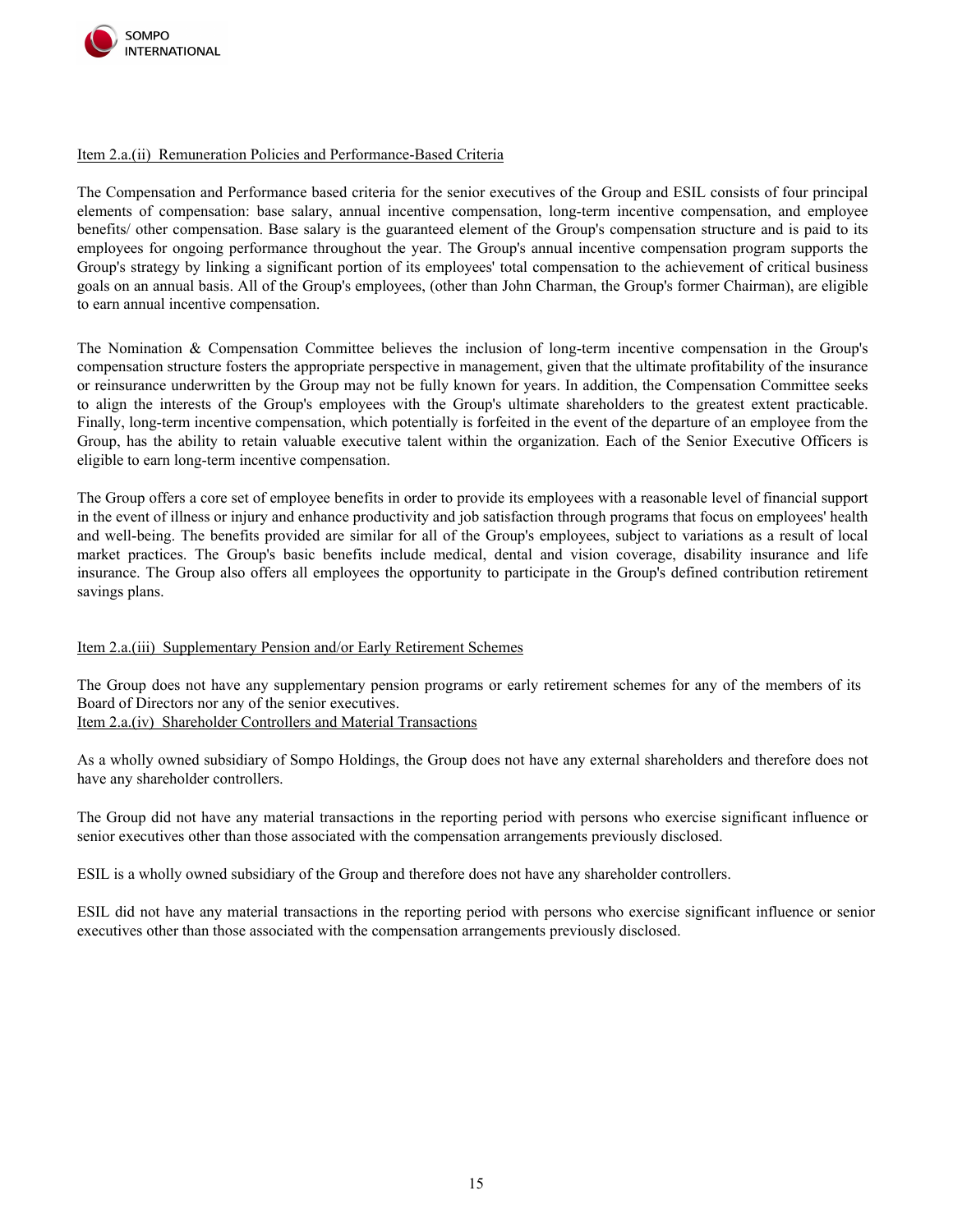

#### <span id="page-15-0"></span>Item 2.b. Fitness & Propriety

# <span id="page-15-1"></span>Item 2.b.(i) Parent Board and Senior Executives

The Board of Directors' Nomination & Compensation Committee oversees the process utilized by the Group inclusive of ESIL in assessing the fitness and propriety of a member of its Board. In connection with each Annual General Meeting, and at such other times as it may become necessary to fill one or more seats on the Board of Directors, the Nomination  $\&$  Compensation Committee will consider in a timely fashion potential candidates for director that have been recommended by the ultimate parent company, the Company's directors, the Chief Executive Officer or members of senior management.

The Nomination & Compensation Committee may also determine to engage a third-party search firm as and when it deems appropriate to identify potential director candidates for its consideration. The Nomination & Compensation Committee will meet as often as it deems necessary to narrow the list of potential candidates, review any materials provided in connection with potential candidates and cause appropriate inquiries to be conducted into the backgrounds and qualifications of each candidate. During this process, the Nomination & Compensation Committee also reports to and receives feedback from other members of the Board of Directors and meets with and considers feedback from the Chief Executive Officer and other members of senior management. Interviews of potential candidates for nomination are conducted by members of the Nomination & Compensation Committee, the Chief Executive Officer and other members of senior management.

The personal characteristics, attributes, bases for evaluation, process for renomination of current directors are set forth in the Director Nomination Policy and are discussed below. The Director Nomination Policy is intended as a component of the framework within which the Board, assisted by the Nomination & Compensation Committee, nominates candidates to serve as members of the Board.

Under the Director Nomination Policy, Board of Directors should retain flexibility to select those candidates whom it believes will best contribute to their overall performance. Candidates to be selected by the Board of Directors should possess personal characteristics consistent with those who:

- have demonstrated high ethical standards and integrity in their personal and professional dealings;
- possess high intelligence and wisdom;
- are financially literate (i.e., who know how to read a balance sheet, an income statement, and a cash flow statement, and understand the use of financial ratios and other indices for evaluating company performance);
- ask for and use information to make informed judgments and assessments;
- approach others assertively, responsibly, and supportively, and who are willing to raise tough questions in a manner that encourages open discussion; and/or
- have a history of achievements that reflect high standards for themselves and others.

In addition, under the Director Nomination Policy, candidates for the Board of Directors should have one or more of the following attributes:

- a record of making good business decisions;
- an understanding of management "best practices";
- relevant industry-specific or other specialized knowledge;
- a history of motivating high-performing talent; and
- the skills and experience to provide strategic and management oversight, and to help maximize the long-term value of the Company for its shareholders.

The composition of the current Board includes directors with diverse backgrounds, including seasoned insurance and reinsurance industry executives, investment management veterans, investment professionals, financial experts and those with significant experience operating global enterprises at the executive level.

In the case of current directors being considered for renomination, the director's history of attendance at Board of Directors and committee meetings, the director's tenure as a member of the Board of Directors and the director's preparation for and participation in such meetings are also taken into consideration under the Director Nomination Policy.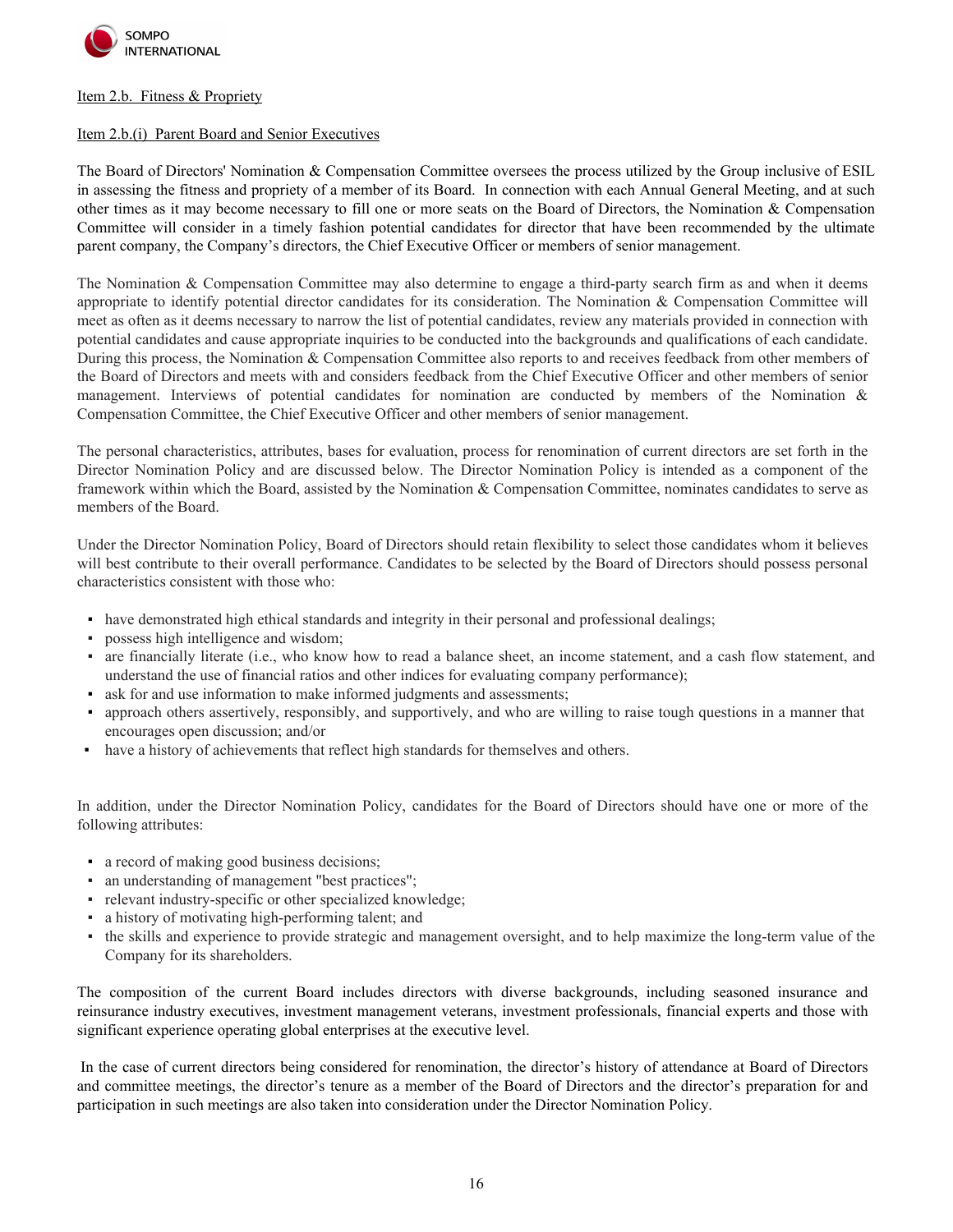

Similarly, the Board of Directors applies the same concepts and ideologies in evaluating the fitness and propriety of the senior executives. Potential candidates are sought who exhibit the same personal characteristics and attributes as noted for Board of Directors nominees.

# <span id="page-16-0"></span>Item 2.b.(ii) Professional Qualifications

The professional qualifications and expertise of the members of the Sompo International Group's Board of Directors and senior executives are described as follows:

# James A. Shea – Executive Chairman of the Board

James Shea was appointed Executive Chairman of the Board of Directors, Sompo International Holdings Ltd. and Chief Executive Officer of Overseas Insurance and Reinsurance Business, Sompo Holdings, Inc. and Chief Executive Officer, Sompo International Holdings Ltd. in September 2021. Having served in various senior level positions in Canada, the U.S., UK, France, Japan and Singapore throughout his career. He was most recently CEO of Zurich Insurance Group's Global Commercial Insurance Business and member of their Executive Committee from 2016 until 2021. Prior to that, he served as the President of Global Financial Lines for AIG in New York and CEO of Commercial Insurance for AIG in Asia Pacific. Earlier in his career, Mr. Shea held several senior underwriting and general management roles. He holds a bachelor's degree in political science from McGill University.

#### Katsuyuki Tajiri – Board Member

Katsuyuki Tajiri was appointed an Executive Director of Sompo International in January 2019. He joined Sompo Holdings in 1990 and has held various management positions during his more than 30 years of service to the company, including planning roles in new product development, direct marketing, global strategy and more recently as Executive Director and COO of Sompo Holdings (Asia) which manages Sompo's retail business in the ASEAN countries. In 2018, he was appointed Executive Officer of a new division of Sompo International responsible for laying the foundation for an integrated retail platform, which primarily focuses on personal lines products. Mr. Tajiri holds a Bachelor of Arts degree from Sophia University.

# Mikio Okumura - Board Member

Mikio Okumura was appointed an Executive Director of Sompo International in March 2019. An executive officer of Sompo Holdings, Inc. since April 2015 and director since June 2016, he was appointed Group Chief Operating Officer and President in April 2022. Previously, he served as Group Chief Strategy Officer since April 2019, business owner of Nursing Care & Healthcare at Sompo Holdings since April 2017 and Chairman and Executive Officer of Sompo Care Inc. Mr. Okumura joined the company in 1989 and, throughout his more than thirty year tenure with Sompo Holdings, has held leadership roles within investment banking, the overseas insurance business, and corporate planning.

#### Christopher B. Gallagher - Chief Executive Officer,Sompo International Commercial P&C and Board Member

Christopher Gallagher currently serves as Executive Director of Sompo International Holdings Ltd. and Chief Executive Officer of Sompo International's Commercial Property and Casualty Business. Mr. Gallagher was previously Chief Risk Officer and Group Actuary, from September 2015 through February 2019, responsible for Sompo International's Enterprise Risk Management and Actuarial Functions. Prior to joining the Group, Mr. Gallagher was the Chief Risk Officer of the Insurance segment at Axis Capital Holdings from 2007 to 2015. Prior thereto, he served from 2001 to 2007 as a Senior Manager in Ernst & Young LLP's insurance and actuarial advisory practice in London. Mr. Gallagher holds a Bachelor of Science (Honours) degree in Mathematics and Statistics from the University of Glasgow and is a Fellow of the Institute and Faculty of Actuaries in the UK.

#### Yuji Kawauchi - Board Member

Yuji Kawauchi is a Non-Executive Director and currently serves as Executive Vice President, General Manager, Global Business Planning Department of Sompo Holdings, Inc. Mr. Kawauchi joined Sompo Holdings in 1988 and has held various management positions in his over 30 years of service to the company, primarily in the areas of corporate planning and global business strategy and in executive leadership roles in the company's South Asia and East Asia regions.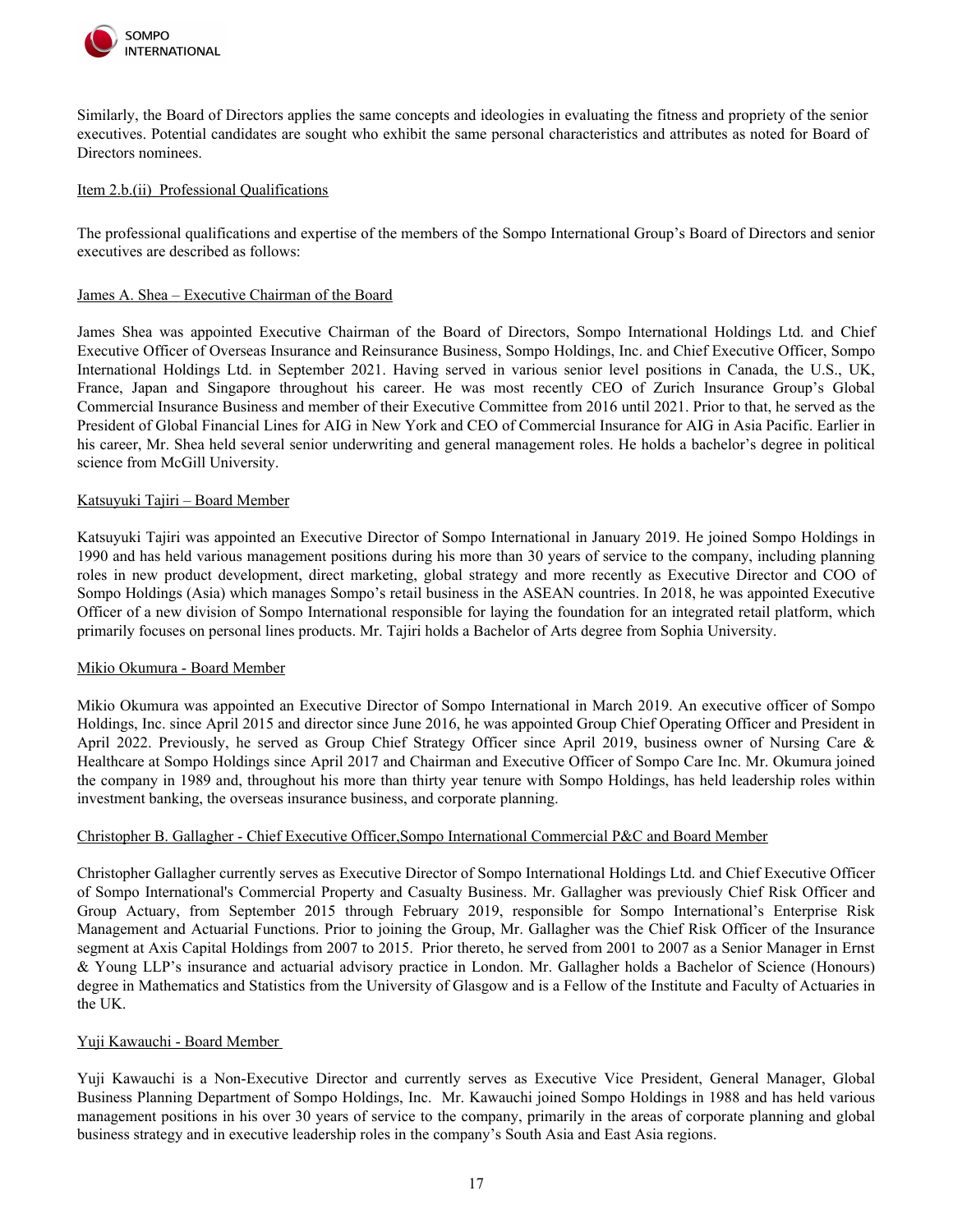

In 2019, he was appointed to his current role leading business planning for Sompo Holdings on a global basis. Mr. Kawauchi holds a degree from Tokyo Metropolitan University, Faculty of Law.

In addition to the directors noted above, the biographies of the Group's senior executives are:

James A. Shea – Chief Executive Officer (as noted above)

Christopher B. Gallagher, Chief Executive Officer, Commercial Property & Casualty (as noted above)

# Windy L. Lawrence, General Counsel and Secretary

Windy Lawrence was appointed General Counsel and member of the Commercial P&C Executive Team of Sompo International in September 2021. Prior to joining the company, Ms. Lawrence held multiple legal and regulatory roles and was responsible for the transformation and operational, legal, and regulatory integrations of major organizations. She has also led legal and compliance teams supporting life insurance, property and casualty insurance and broker-dealers. A native of New York, Ms. Lawrence is admitted to practice law in New York and is also active in many community and civic matters.

#### Michael J. McGuire, Chief Financial Officer

Michael J. McGuire has been Chief Financial Officer of the Group since January 2006. Mr. McGuire joined the Group in 2003 to lead its external reporting, treasury and Sarbanes-Oxley compliance initiatives from Deloitte & Touche LLP where he spent over nine years working in a variety of audit and advisory roles in the United States, Bermuda and Europe. In his last role at Deloitte & Touche, Mr. McGuire served as a senior manager in their merger and acquisition advisory practice, providing transaction accounting, structuring and due diligence services to private equity and strategic investors. Mr. McGuire is a Certified Public Accountant and a member of the American Institute of Certified Public Accountants.

#### Christopher A. Donelan, Chief Executive Officer, Global Reinsurance

Chris Donelan was appointed Chief Executive Officer, Global Reinsurance in March 2020, having previously served as the Deputy CEO for Global Reinsurance, Chairman of North America Reinsurance and CUO of Global Casualty Reinsurance. Prior to joining the company in October 2013, Mr. Donelan held senior underwriting, claims and reinsurance management positions with various insurance and reinsurance organizations. With nearly 30 years of industry experience, he has a successful track record of building and leading global reinsurance portfolios. Mr. Donelan holds a MBA in Insurance and Risk Management from St. John's University and holds both the Chartered Property Casualty Underwriter and Associate in Reinsurance designations.

# Carrie L. Rosorea, Chief Accounting Officer

Carrie L. Rosorea was named Chief Accounting Officer of the Group and of ESIL effective February 2013. Ms. Rosorea joined Endurance in 2005 and has held several financial reporting and controller positions of increasing responsibility, most recently Group Finance Director. Prior to joining Endurance, from October 2000 to April 2005, Ms. Rosorea served as a Controller at Alta Partners, a San Francisco-based private equity firm. Previously, Ms. Rosorea worked as an Assistant Controller at XL Mid Ocean Reinsurance Company Ltd. and as a Senior Accountant in the audit practice of Deloitte & Touche LLP, both in the United States and Bermuda. Ms. Rosorea is a Certified Public Accountant.

# Brian W. Goshen, Chief Administrative Officer

Brian Goshen is Chief Administrative Officer of the Group. Mr. Goshen joined the Group in February 2014 and is responsible for our global Human Resources, Information Technology, Corporate Claims, Real Estate & Facilities and Marketing & Communications teams. He has over 30 years of experience as a Human Resources professional with more than 25 of those in the financial services industry. Mr. Goshen has held various management positions with responsibility across all human resource operations, and recently served as Chief Administrative Officer for a global insurance and reinsurance company. He holds a B.S. in Management and Organization from Central Washington University.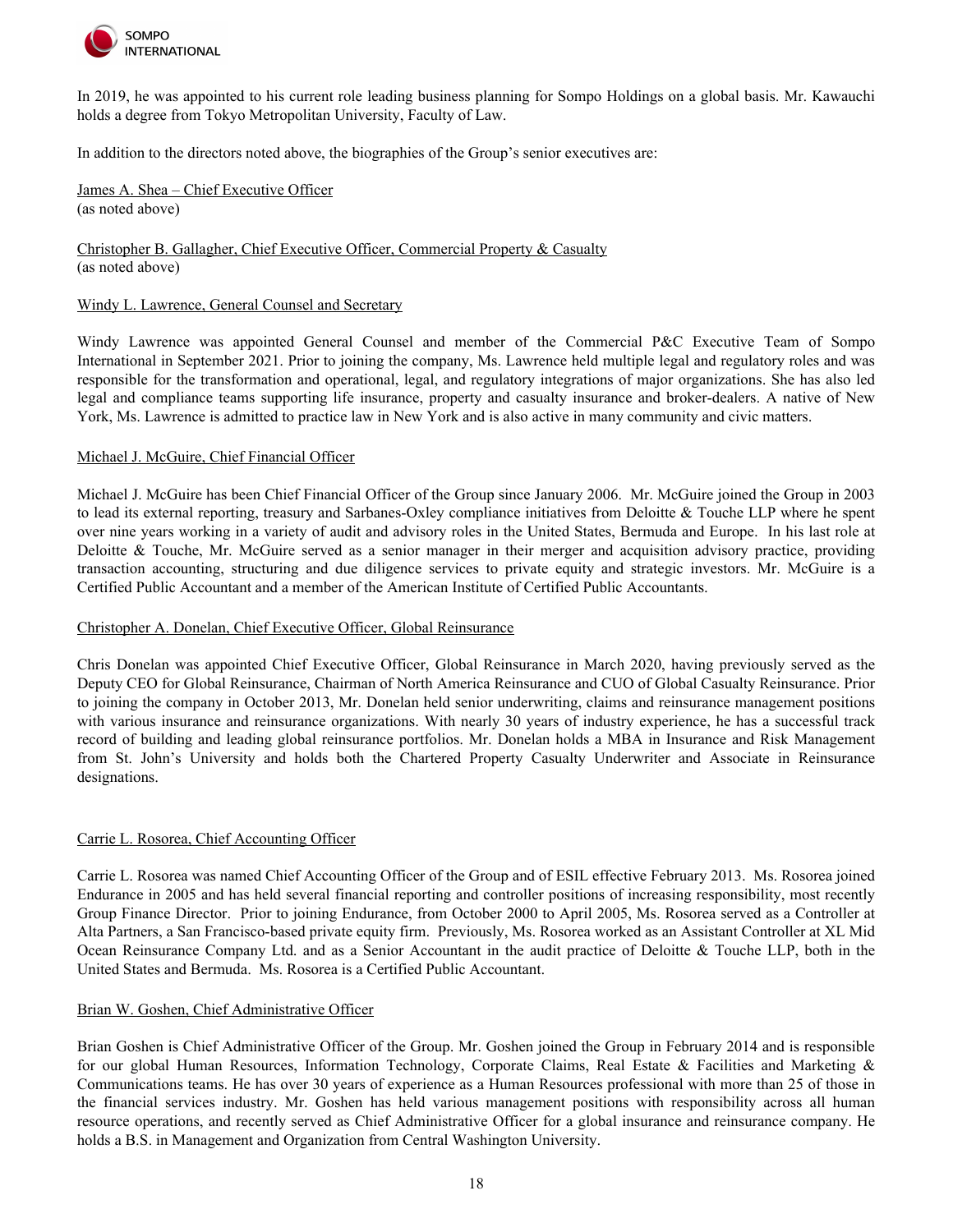

# Satyan Sawhney, Group Chief Risk Officer

Satyan Sawhney was named Group Chief Risk Officer, Sompo International Holdings Ltd., in 2020. Mr. Sawhney is responsible for risk strategy and leading specialist risk analytics, data and operational risk teams along with a network of chief risk officers internationally. He chairs Sompo International's Risk Committee and is a member of the Sompo Holdings' ERM committee. Prior to this role, Mr. Sawhney held risk and actuarial leadership roles in the London Market and was a founding member of a Lloyd's syndicate and managing agent. He holds a Master of Science degree in Mathematics, Operational Research, Statistics and Economics from the University of Warwick and is a Fellow of the Institute and Faculty of Actuaries in the UK.

ESIL

The professional qualifications and expertise of the members of ESIL's Board of Directors are described as follows:

James A. Shea (*as noted above*)

Christopher B. Gallagher (*as noted above*)

Michael McGuire (as noted above)

In addition to the Directors noted above, the qualifications of the ESIL's senior executives are:

#### Yohei Namiki, Secretary

Yohei Namiki was appointed Secretary of Endurance Specialty Insurance Ltd. in December 2021. He is currently Senior Vice President and Chief of Staff to the Chief Executive Officer of Sompo International Holdings, Inc, and prior to that, he served as a consultant and project manager in various roles in Tokyo. He holds a Bachelor's degree in economics from Waseda University and a Master's degree in business administration from the IESE School of Business.

Michael J. McGuire (as noted above)

Christopher B. Gallagher (as noted above)

Carrie Rosorea (as noted above)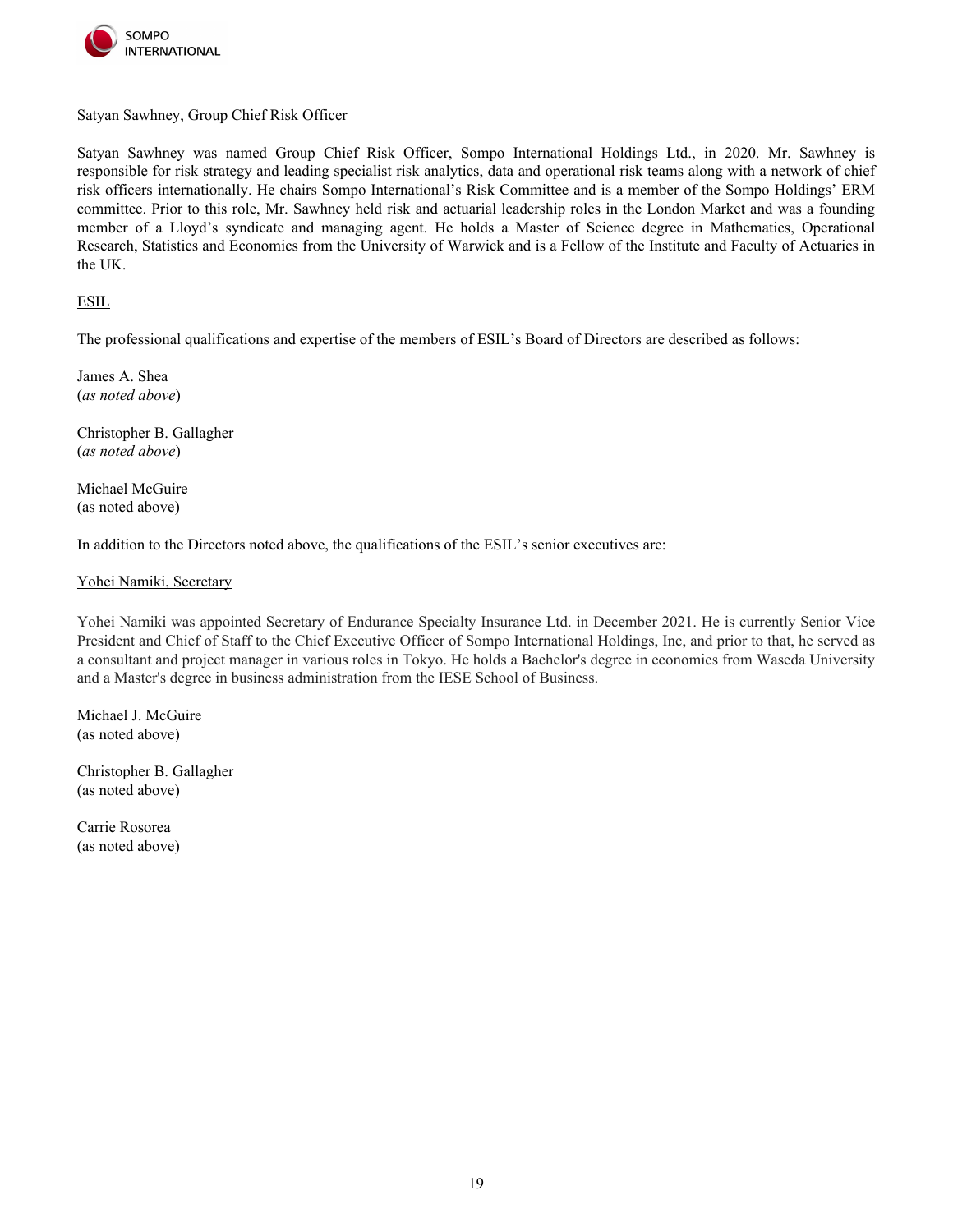

# <span id="page-19-0"></span>Item 2.c. Risk Management and Solvency Self-Assessment

The risk management framework is based on a governance process that sets forth clear responsibilities for taking, managing, monitoring and reporting risk. The Sompo International Enterprise Risk Management (ERM) policy is the Group's main governance document and it sets standards of effective risk management throughout the Group. The Policy describes the Group's risk management framework, provides a standardized set of risk types and defines the Group's appetite for risk, as authorized by the Board of Directors. Ongoing risk assessments verify that the requirements of the ERM policy are met. The Group regularly reports on its risk profile at local and Group levels.

On a group basis, the Risk Team monitors and reports on, among other things, the following:

- Any changes to the risk profile;
- Adherence to the risk appetites and limits;
- Capital position relative to internal and external needs;
- Accumulating risk exposure from underwriting and investment activities;
- Stress and scenario analysis, reflective of current emerged, emergent or emerging risks;
- Operational risk assessments including any operational loss incidents or near misses; and
- Developments in any other risk areas, including Group, Strategic, Reputational or Legal Risk.

The risk team is supported in fulfilling these reporting requirements by a number of risk sub-committees that bring together key risk owners and other specialists from across the business focusing upon: Natural Catastrophe Risk; Financial and Credit Risk; Cyber Risk, Liability Risk; Capital Modelling and Capital Management. Key findings and updates are reported to the Management Risk Committee ("MRC") quarterly and the Board Risk Committee ("BRC") semi-annually.

To support this monitoring the Group maintains a central listing of the Group's material risks in a risk register that defines the Group's and the Group Companies' Risk Universe. The key risks documented within the risk register are updated annually or more frequently as required by the risk team in conjunction with assigned risk owners. These key risks are mitigated by a documented control framework of policies, procedures, processes and control activities. The control framework is assessed by risk owners at least on an annual basis or more frequently as required. Any material control issues or material change in risk exposures are reported to the MRC and BRC.

The Group assesses and reports upon its forward-looking risk profile at least on an annual basis. This process is called the Own Risk & Solvency Assessment ("ORSA"). The Bermuda Monetary Authority refers to this process as the Group Solvency Self-Assessment (for Groups) or Commercial Insurer's Solvency Self-Assessment (for licensed insurers). Material risks and ongoing capital needs in light of an evolving internal and external risk environment or arising from revisions to the business strategy or through marketplace changes are evaluated through the ORSA process.

In particular the ORSA process supports the understanding of the risk profile, performance prospects and on-going solvency requirements of the Group and each Group Company. It does so with regard to the Group's stated strategy, whether the Group's risk appetite and tolerances are consistent with such strategy; and with specific consideration of the potential shocks or risks the Group may face over its strategic planning horizon and their impact on the Group's strategy and goals. The process:

- Involves both a quantitative and qualitative evaluation of existing, strategic and emerging risks, including stress and scenario testing;
- Involves a review of the material risks and on-going capital needs in the event of a material change to the internal and / or external risk environment or arising from revisions to the business strategy;
- Provides for the regular determination of the current and future solvency position and the determination of the quality and quantity of the funds necessary to ensure its capital needs are met at all times. Capital assessments are supported by the Bermuda Solvency Capital Requirement ("BSCR") risk-based capital tool and the internal Group Capital Model ( $'GCM'$ ). Both encompass the primary risk exposure areas as stated in item  $3(a)$ ; and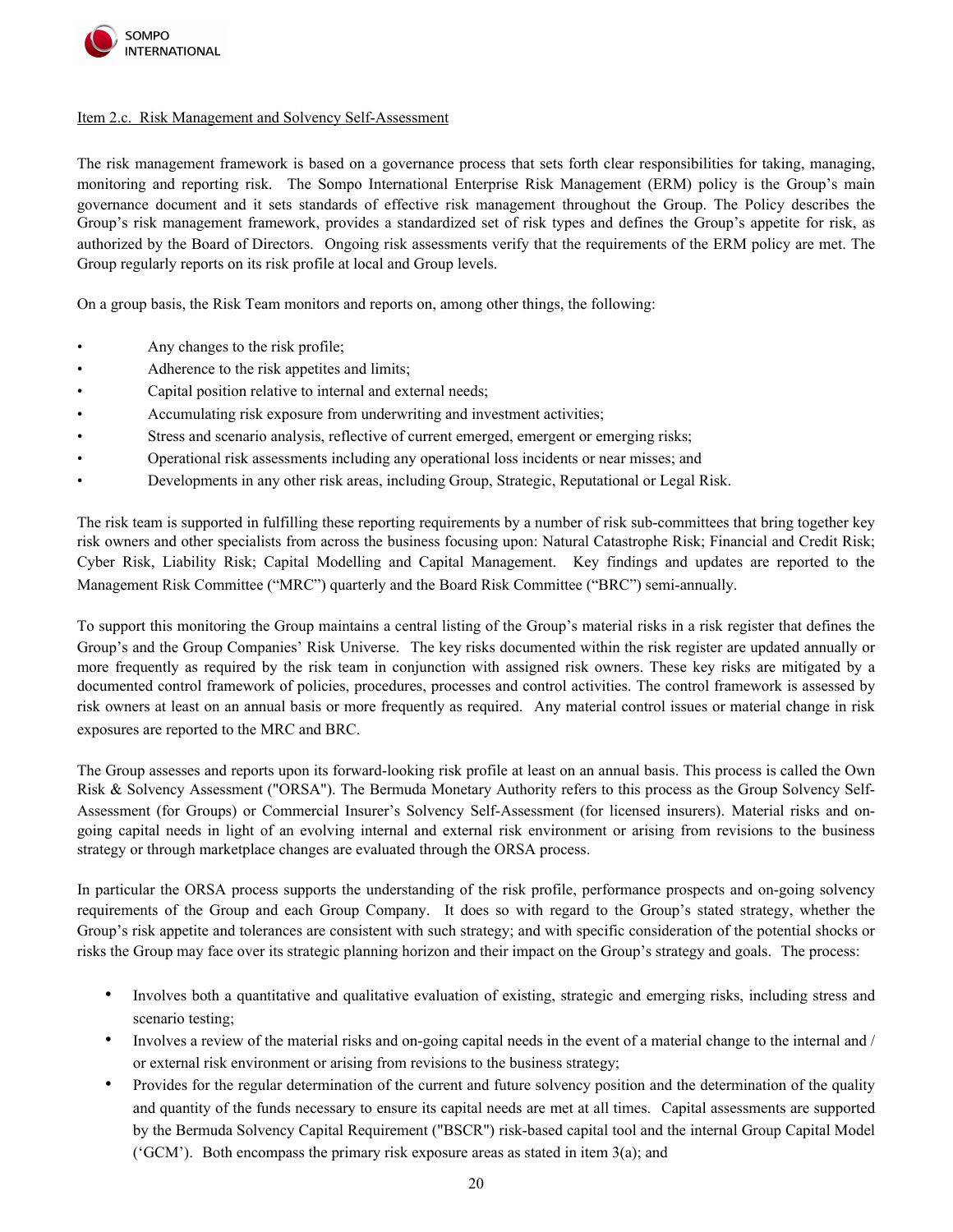

• Is appropriately evidenced, documented and described in the reporting that is prepared at least annually and reported to the BRC.

The BRC has ultimate responsibility for the ORSA. The Risk function has day-to-day responsibility for conducting the ORSA process and reporting the results of such process with assistance from the actuarial and other supporting functions.

At least annually (or more frequently as required by the MRC or BRC), the Risk function compiles the outputs from the underlying processes within the scope of the ORSA to prepare a formal annual ORSA report to the MRC and BRC. The Risk function maintains a record of each report which documents the MRC and BRC conclusions and actions taken in response to the ORSA findings.

Key data used to support the ORSA process is subject to review by key function holders and key data sources. ORSA reporting provides transparency as to any uncertainty in the assessments associated with data deficiencies, biases or issues of timeliness.

The ORSA reporting is also used to demonstrate the results of self-assessment of the risks to the BMA, and also comply with laws and regulations applicable.

# <span id="page-20-1"></span><span id="page-20-0"></span>Item 2.d. & 2.d.(i). Internal Controls

The Group operates an internal control system in accordance with its 'three lines of defense' model of internal control. Specifically:

- Operational Management Controls, being those operated within core business functions where risk is owned and managed (the first line of defense);
- A Risk Management Function and a Compliance Function, which monitor and facilitate the implementation of effective risk management and control practices and provides assistance and guidance to the first line of defense in reporting adequate risk information through the Group's operations (the second line of defense); and
- An (Internal) Audit Function, which provides assurance to the Group's Board as to the effectiveness of the first and second lines of defense through a risk-based program of testing, quality assurance, and assessment (the third line of defense).

The controls operated in the Group combine preventative controls and detection controls, designed to ensure that the Group operates within its stated risk appetites and tolerances.

The Group's internal control framework is overseen by the Group's Audit & Governance Committee. The Audit & Governance Committee's oversight of internal controls includes the following responsibilities, in accordance with the Group's Audit & Governance Committee charter:

- Review the adequacy and effectiveness of the Group's accounting and internal control policies and procedures on a regular basis, including the responsibilities, budget and staffing of the Group's internal audit function, through inquiry and discussions with the Group's independent auditors and management of the Group;
- Review with management the Group's administrative, operational and accounting internal controls, including any special audit steps adopted in light of the discovery of material control deficiencies, and evaluate whether the Group is operating in accordance with its prescribed policies, procedures and codes of conduct;
- Receive periodic reports from the Group's independent auditors and management of the Group to assess the impact on the Group of significant accounting or financial reporting developments that may have a bearing on the Group;
- Establish and maintain free and open means of communication between and among the Board, the Committee, the Group's independent auditors, the Group's internal audit department and management, including providing such parties with appropriate opportunities to meet separately and privately with the Committee on a periodic basis;
- Establish clear hiring policies by the Group for employees or former employees of the Group's independent auditors;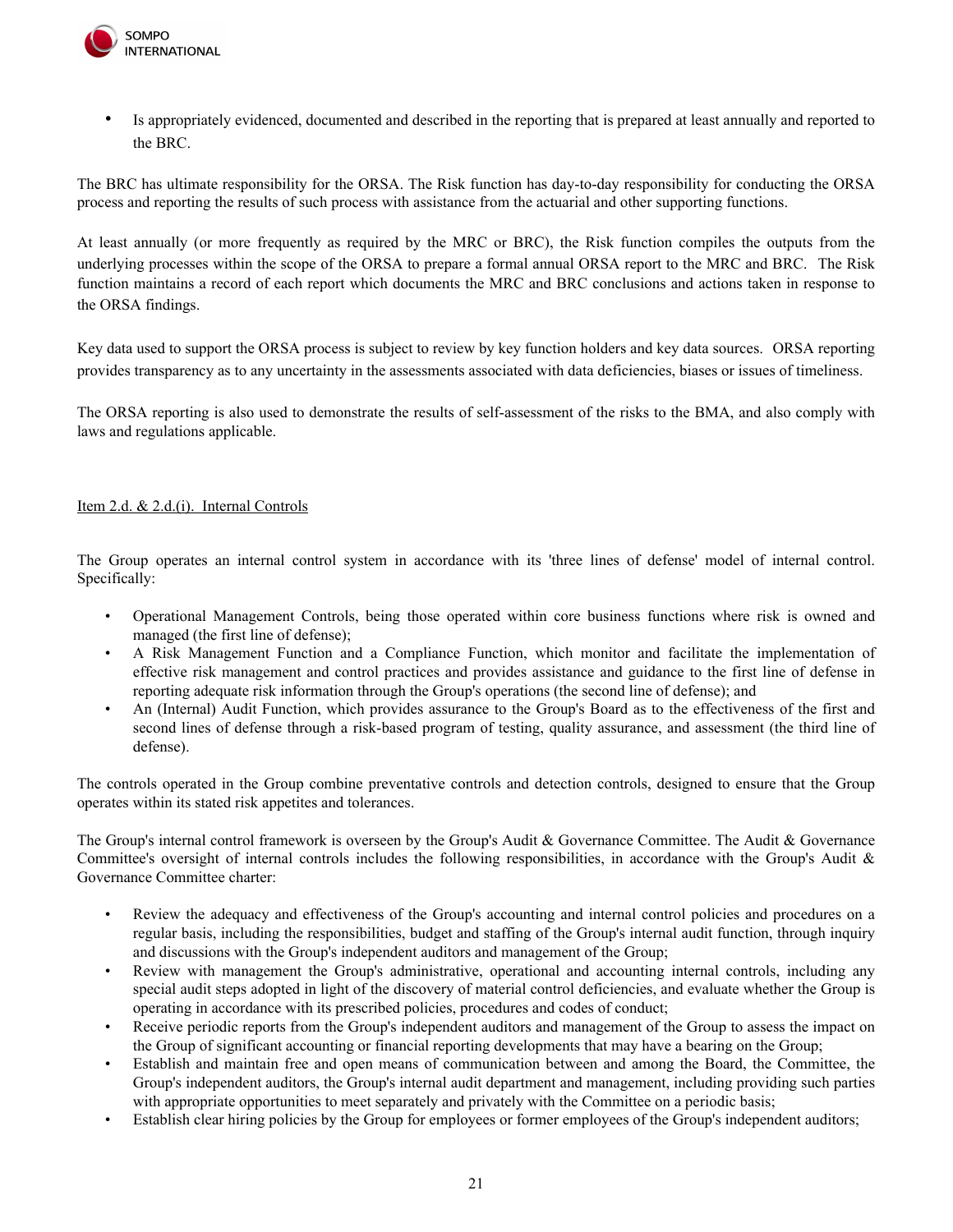

• Discuss guidelines and policies governing the process by which senior management of the Group and the relevant departments of the Group assess and manage the Group's exposure to risk, as well as the Group's major financial risk exposures and the steps management has taken to monitor and control such exposures;

Additionally, the Group assesses the effectiveness of internal controls over financial reporting in accordance with Sompo Holdings' Group Basic Policy on Internal Control over Financial Reporting for each fiscal year to confirm there are no material weaknesses.

# <span id="page-21-0"></span>Item 2.d.(ii) Compliance Function

The compliance function of the Group is overseen by a designated Compliance Officer. The Compliance Officer's role is to (a) act as an advisor to the Board of Directors, the Chief Executive Officer and the Risk Management Committee on matters relating to compliance and (b) monitor and report on the results of the compliance/ethics efforts of the Group to the Board of Directors, the Chief Executive Officer and the Risk Management Committee.

The Compliance Function exists within the Group in order to secure, inter alia, the following objectives, as set out in the Compliance Policy and Procedures:

- To advise the Board on compliance with all relevant regulations and legislation;
- To assess the impact on the Group of material changes in the legal or regulatory environment;
- To facilitate the identification, assessment and mitigation of compliance and regulatory risk;
- To oversee and monitor compliance with regulatory requirements by the Group; and
- To produce and implement a plan to achieve the objectives with which the Compliance Function is charged.

In order to achieve the objectives set out above the Compliance Function operates (alongside the Risk Function) as part of the Group's second line of defense and reports at least quarterly to the Group's Board on its operations and activities. The activities of the Compliance Function are divided into the following strands of activity:

- Business advisory: ensuring that the Board, senior management, and staff of the Group are aware of the obligations and requirements imposed on them by the applicable regulatory regimes.
- Compliance monitoring: providing regular and prompt identification and assessment of compliance risk and the dayto-day operation of compliance tools, policies and procedures.
- Regulatory affairs: managing the relationship of the Group with its regulators.
- Complaints handling: administering and operating the complaints handling process for the Group on a day-to-day basis.
- Reporting on all of the above strands of activity to the Group's Board.

Supplementing the Compliance Officer's role are the Group's regulatory and operational compliance functions. The Regulatory Compliance function is charged with ensuring compliance within each of the jurisdictions the Group operates in. For each regulatory jurisdiction, the Chief Financial Officer, the General Counsel, or their respective delegates with responsibility for the pertinent geographic location, continually monitor the regulatory environment for requirements that may impact the Group. In the event of a new regulatory requirement being proposed, and depending upon the underlying nature of the regulatory requirement, all filings may be managed at the local level or, alternatively, the Chief Financial Officer and General Counsel may establish a dedicated project team at the corporate level to which the responsibility of creating and submitting the filing is delegated. The project team may include, but not be limited to specialists within the Finance, Legal, Internal Audit and Risk Management functions. As required, the Legal function drafts the necessary Group policies and procedures in accordance with the requirements of applicable laws and regulations. The Legal function is further charged with the responsibility to investigate and resolve all issues of non-compliance.

Operational Compliance is monitored and reported through the combined actions of the Internal Audit, Corporate Underwriting and Claims functions. The responsibilities of Internal Audit and its role in operational compliance are explained below in *Item 2.e. - Internal Audit*.

Corporate Underwriting is responsible for ensuring that all underwriting procedures/ guidelines related to the product line are followed, that business written is within an underwriter's authorized limits that a robust peer review process is followed and that pricing adequately compensates for the exposures detailed within the contract terms. Corporate Underwriting also performs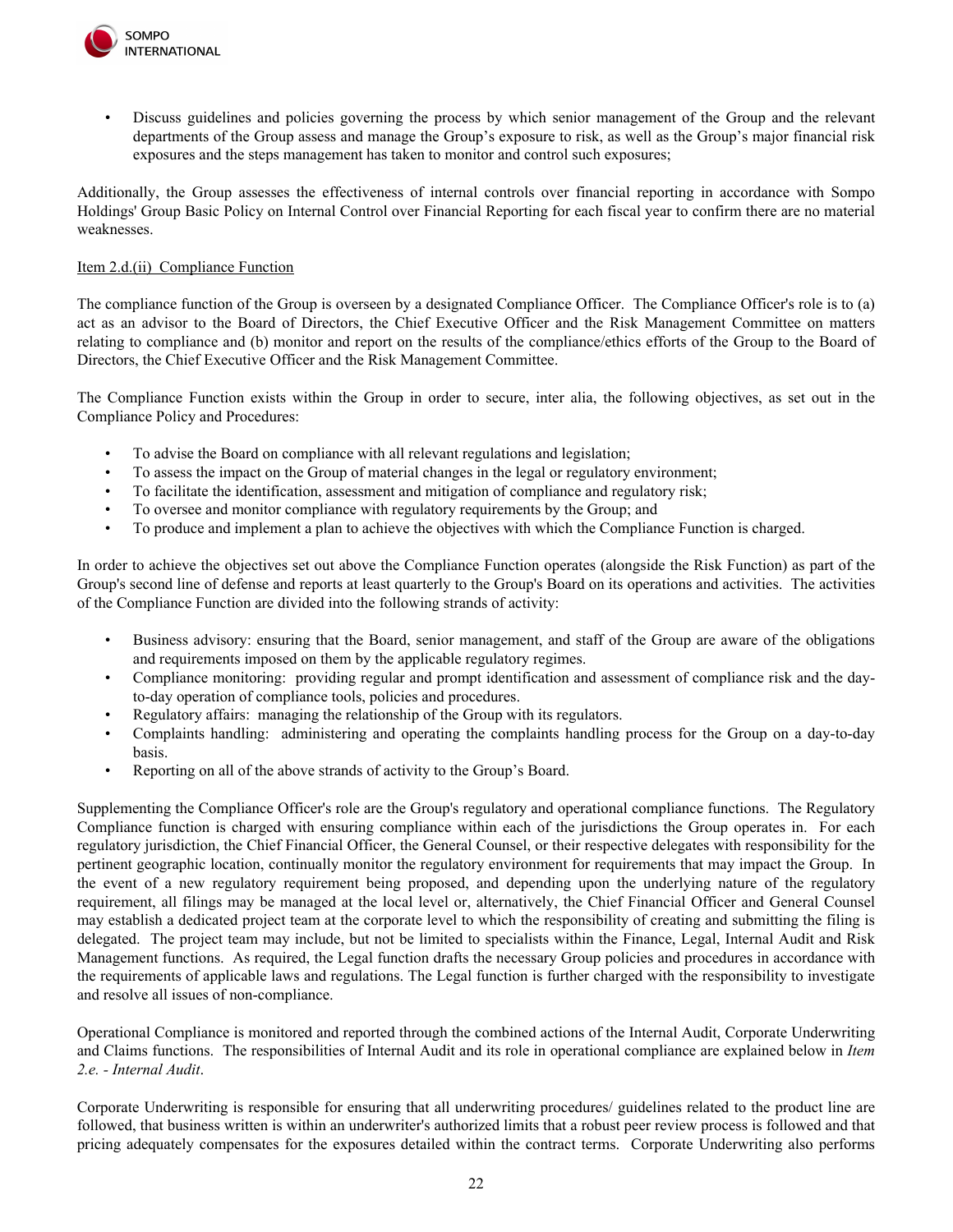

operational and process audits on both the insurance and the reinsurance book of business. Underwriting audit reports provide an assessment of the overall effectiveness of the business unit being audited and recommends process improvements. The compliance component of the Claims function utilizes peer reviews to ensure the overall quality of the claims management process. Claims reviews include but are not limited to compliance with the claims operating guidelines, the decision making process, the adequacy of reserves, and the tracking and managing of recoveries.

#### <span id="page-22-0"></span>Item 2.e. Internal Audit

The purpose of the Internal Audit's (IA) function is to help the Board and Executive Management to protect the assets, reputation and sustainability of the Group by challenging the effectiveness of the framework of controls which enable risk to be assessed and managed. IA assists the Group in accomplishing its objectives by bringing a systematic and disciplined approach to evaluate and improve the effectiveness of the organization's governance, risk management and internal control. The internal audit activity's responsibilities are defined by the Audit & Governance Committee as part of their oversight role.

At least annually, the Chief Audit Executive will submit to Executive Management and the Audit & Governance Committee an internal audit plan for review and approval. The internal audit plan will consist of a schedule as well as budget and resource requirements for the next fiscal/calendar year. The internal audit plan will be developed based on a prioritization of the audit universe using a risk-based methodology, including input of senior management, the risk function and the Audit  $\&$  Governance Committee. The Chief Audit Executive will review and adjust the plan, as necessary, in response to changes in the organization's business, risks, operations, programs, systems, and controls. Any significant deviation from the approved internal audit plan will be communicated to senior management and the Audit & Governance Committee through periodic activity reports.

The Chief Audit Executive or designee following the conclusion of each internal audit engagement will produce a written report that is distributed as appropriate. Internal audit results will also be communicated to the Audit & Governance Committee.

The internal audit report will include management's response and corrective action taken or to be taken in regard to the specific findings and recommendations. Management's response will include a timetable for anticipated completion of action to be taken and an explanation for any corrective action that will not be implemented. The internal audit activity will be responsible for appropriate follow-up on engagement findings and recommendations. All findings will remain in an open issues file until cleared.

The Chief Audit Executive will periodically report to Executive management and the Audit & Governance Committee on the internal audit activity's purpose, authority, and responsibility, as well as performance relative to its plan.

The internal audit activity remains free from interference by any element in the organization, including matters of audit selection, scope, procedures, frequency, timing, or report content to permit maintenance of a necessary independent and objective mental attitude.

Internal auditors have no direct operational responsibility or authority over any of the activities audited. Accordingly, they do not implement internal controls, develop procedures, install systems, prepare records, or engage in any other activity that may impair an internal auditor's judgment. Internal auditors will make a balanced assessment of all the relevant circumstances and not be unduly influenced by their own interests or by others in forming judgments. Internal auditors will exhibit the highest level of professional objectivity in gathering, evaluating and communicating information about the activity or processes being examined.

The Chief Audit Executive will confirm to the board, at least annually, the organizational independence of the internal audit activity.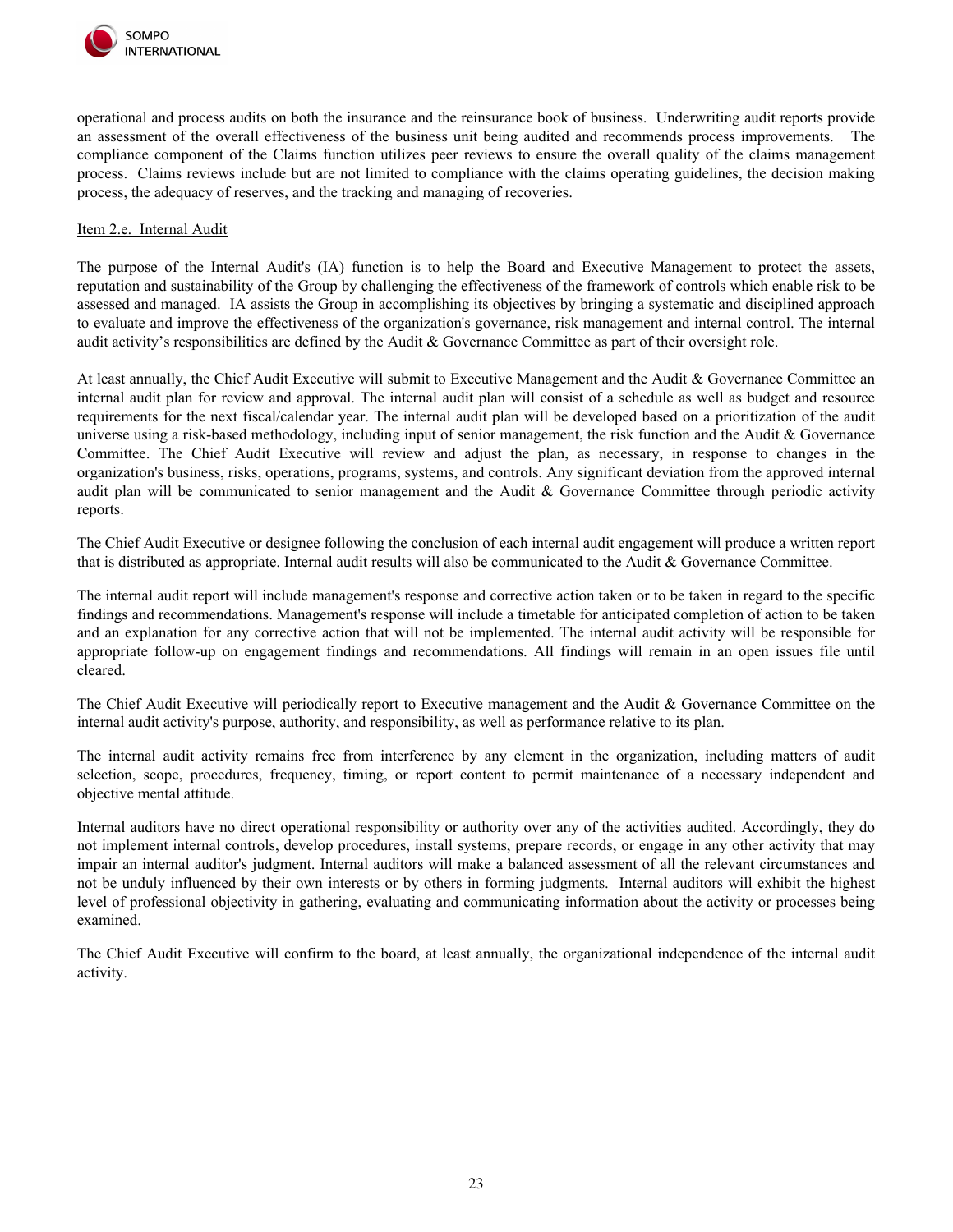

#### <span id="page-23-0"></span>Item 2.f. Actuarial Function

#### **Group Functions**

The Actuarial Functions at the Group operate in various segments of the organization. The Group Chief Risk Officer and the Group Chief Reserving Officer are responsible for the oversight of these functions with the support of the Chief Pricing Actuaries for the two major business segments, and the Ceded Reinsurance Officer. Actuarial Functions are provided with the necessary authority to carry out their roles by the Board and are operationally independent of the Group's other key functions.

The **Reserving actuaries** review the Group's loss and loss expense reserves on a quarterly basis for both current and prior accident years using the latest claims data. The Group uses multiple methods, supplemented with its own actuarial and professional judgment, to establish its best estimate of loss and loss expense reserves.

The Reserving analysis for the Group's business units uses data from the claims and underwriting data systems. This data is subject to review and quality checks by members of the Information Technology, Finance, and Actuarial teams. The Actuarial reserving function performs the quarterly reserving analysis, using approved reserving techniques. Reserve estimates are adjusted for any ceded reserves, which are estimated based on the underlying characteristics of the ceded treaty terms.

Each quarter an internal peer review is performed of the loss reserve estimates to determine whether they reasonably represent the contractual liabilities to which the Group is exposed. All reserve estimates are consolidated within the quarterly loss reserve study and are presented to the Group Reserve Committee for review and approval. The committee consists of representatives of various disciplines from within the Group.

The **Capital actuaries** are responsible for the development and maintenance of the Group Capital Model( GCM), primarily used to support on-going solvency monitoring and risk adjusted performance assessments , as well as wider uses such as earnings volatility monitoring, ceded reinsurance assessments and supporting pre-bind risks selection and pricing. Capital actuaries ensure the GCM is operated in line with the Board-approved capital model policies in terms of model governance, change, validation, and documentation. The Group Capital Model Sub-Committee, a sub-comittee of the Management Risk Committee, consists of representatives from capital, pricing, actuarial and ceded reinsurance function, and seeks to provide ongoing assurance that the model is well maintained and appropriate for its intended uses.

# **Reinsurance and Insurance Pricing Functions**

Reinsurance and Insurance Pricing Functions are discrete functions. Pricing analysis at the business unit level is overseen by the head of pricing for Reinsurance and Insurance as well the CEO's for those respective areas. The CEOs of Global Insurance and Reinsurance are ultimately responsible for ensuring business written by the Group is adequately priced. To achieve this objective, actuarial pricing models have been developed, by line of business, to provide a standardized means by which submissions can be consistently and objectively rated. All models require peer review and user testing as part of the standard pricing model development process. Prior to deployment within the business, all models require sign-off by the relevant lead actuary. Guidelines have been developed and disseminated identifying the triggering premium thresholds (by line of business) at which actuarial pricing and/or peer reviews are required. The Insurance and Reinsurance segments both monitor rate changes and achieved rating levels. This information is used as a key input to the Reserving team's selection of initial expected loss ratios.

# Item 2.g. Ceded Reinsurance Function

The purchase of ceded reinsurance is coordinated by the Ceded Reinsurance Officer who works with the business and various functional areas to determine coverage needs. An appropriate reinsurance structure is developed and the submission is built to present to market. The Ceded Reinsurance Officer ensures that the data contained within the submission is both accurate and that the narrative outlining the business' strategy is relevant. All draft contracts undergo a legal review. The reinsurance also undergoes a risk transfer analysis based on final terms and conditions. All purchases are made through a pre-approved counterparty panel with the constituents selected on the basis of their financial strength rating and other background criteria. In the event of credit downgrades, approved counterparties are removed from the panel. Ceded Reinsurance formally advises the Claims and Finance functions of all in force ceded reinsurance treaties to ensure that appropriate recoveries are obtained and reinsurance cessions properly recorded.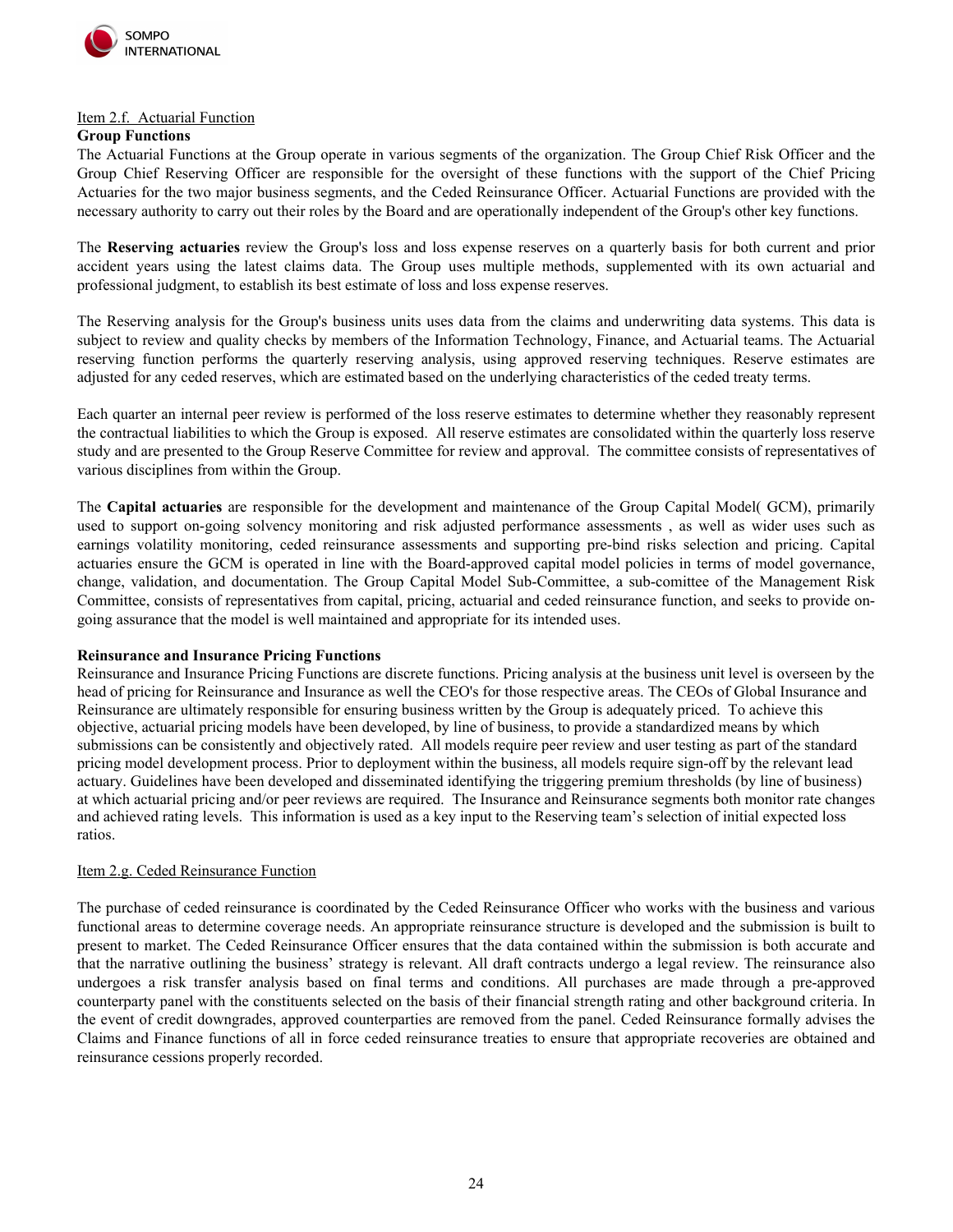

# <span id="page-24-1"></span><span id="page-24-0"></span>Item 2.h. Outsourcing

#### Item 2.h.(i) Outsourcing Policy

The Group has established standards, processes, roles and responsibilities for our arrangements of services to be provided by unaffiliated third parties ("outsourcers"). Outsourcing arrangements are supported by individual contracts and/or service level agreements ("SLA's"). Before an outsourcing arrangement is entered into, the Group assesses the impact of the proposed arrangement, including reviewing the qualifications of the service provider. For all material outsourcing arrangements based on the size and criticality of service, the Group applies the following due diligence and selection criteria.

The Group's outsourcing due diligence includes three main components:

- Formal reviews of the proposed outsourcing arrangements by the appropriate internal departments, including Legal and Procurement.
- Request For Proposal ("RFP") requirements provided that single source procurement may be permitted with the approval of Legal and Procurement.
- Reviews by requester and the key management personnel to ensure that no conflicts of interest exist in engaging the outsourcer.

The selection criteria process is agreed in advance by the requester and other reviewing parties (Legal, Procurement, IT) and considers the following factors, among others:

- demonstrated quality (financial and technical abilities);
- specialized knowledge and resources;
- control framework;
- conflicts of interest:
- value-add services as differentiators;
- long-term viability and pricing;
- availability of an adequate Business Continuity Plan;
- risks from outsourcing and mitigation.

Outsourcing arrangements that have cleared due diligence and met the appropriate selection criteria are reviewed to determine if an RFP is applicable. Where an RFP process is deemed appropriate, a reasonable number of competitive bids should be obtained to ensure quality services are being received at an appropriate price.

For any proposed outsourcing arrangement not subject to an RFP process, the requester must provide formal justification for single source procurement and obtain approval from Legal and Procurement.

In all outsourcing situations where outsourcers will access the Group's non-public information and/or systems, outsourcers will be required to sign a non-disclosure agreement.

The Group has defined key management personnel within its members that are authorized to approve an outsourcing arrangement should the arrangement satisfy the due diligence and selection criteria. The key management personnel are prescribed in the Group's "Authorized Approvers" policy document and include the requirements for adequate specifications for the services to be entered into and a general ledger account and activity code where appropriate.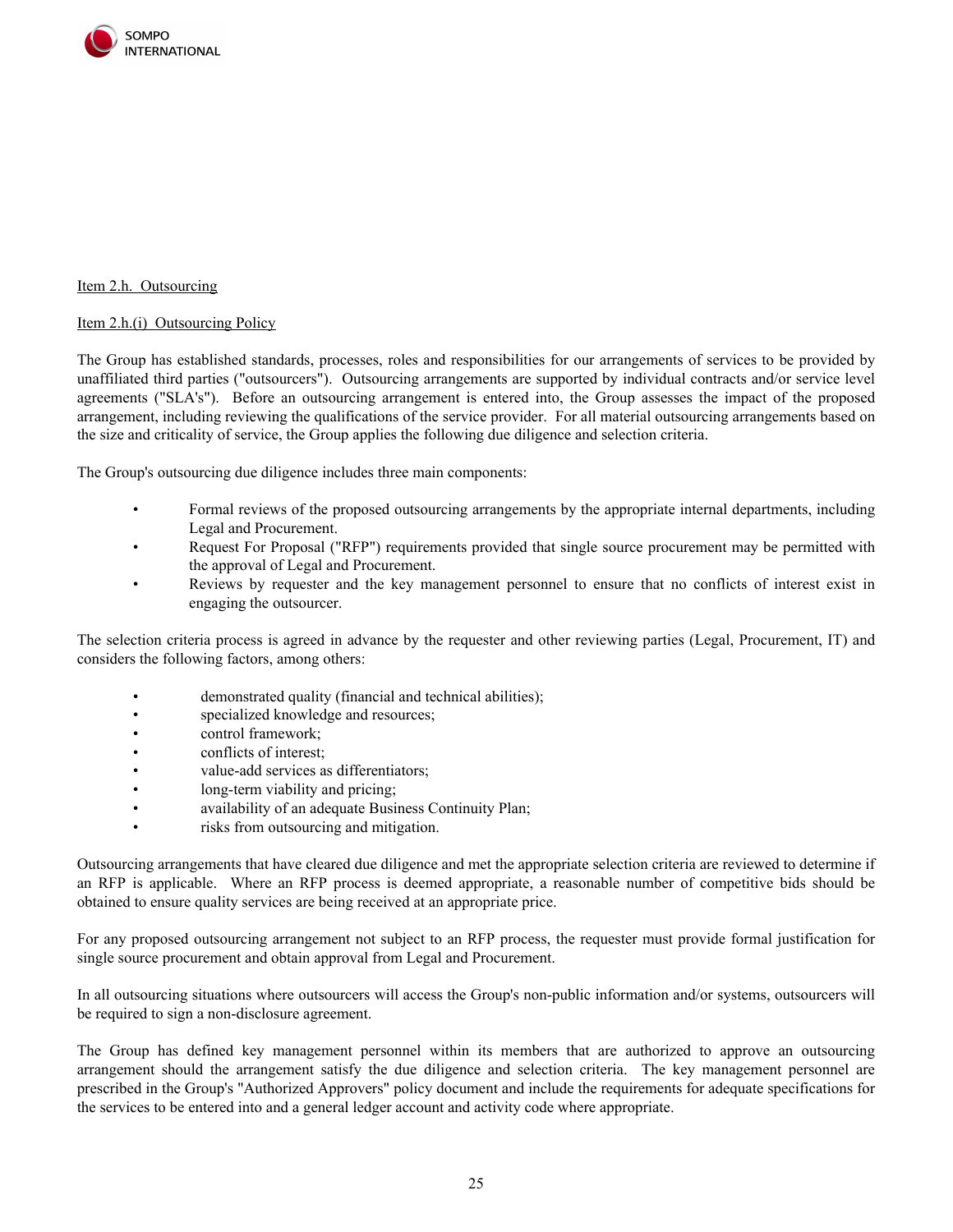

The major service arrangements the Group has under its outsourcing policy are with BlackRock Inc., Clearwater Analytics, Gallagher Basset Services Inc., Resource Pro LLC and DXC . Blackrock, Inc. provides the Group with various investment management and risk analysis services, while Clearwater Analytics provides investment accounting services. DXC provides support in processing submissions, claims, cash collection and allocation and provides various information technology support services. Gallagher Basset Services Inc handles claims globally for Sompo Global Risk Solutions(GRS). Resource Pro LLC processes submissions and other administrative work for US Insurance and GRS.

#### <span id="page-25-0"></span>Item 2.h.(ii) Intra-group outsourcing

The Group has various intra-group reinsurance, loans, and other arrangements amongst its members. These arrangements are overseen by the Group's Intercompany Governance Committee ("ITGC") of senior management. The ITGC establishes, maintains, and authorizes intercompany agreements and includes members from the Finance, Legal, Tax, Risk and Underwriting departments. It meets at least twice a year and more often as necessary to review specific transactions.

The ITGC has established the following key controls:

- All agreements and material modifications are reviewed and agreed by the ICGC. Approval is then obtained from the Chief Financial Officer and General Counsel.
- Communication of agreements and material changes is made to the CEO and the Senior Executive Officers.

All intra-group outsourcing functions are also reviewed by the Audit Committee of the Board of Directors. Additionally, the Group has an intra-group administrative services agreement amongst its entities. The primary services agreements are a consolidated tax sharing agreement amongst its US Holding company and its various US entities; and an administrative services agreement which allows for the provision of certain administrative services between and among the wholly-owned entities of the Group, including, but not limited to: general management; finance-related services; information technology; and facilities and equipment.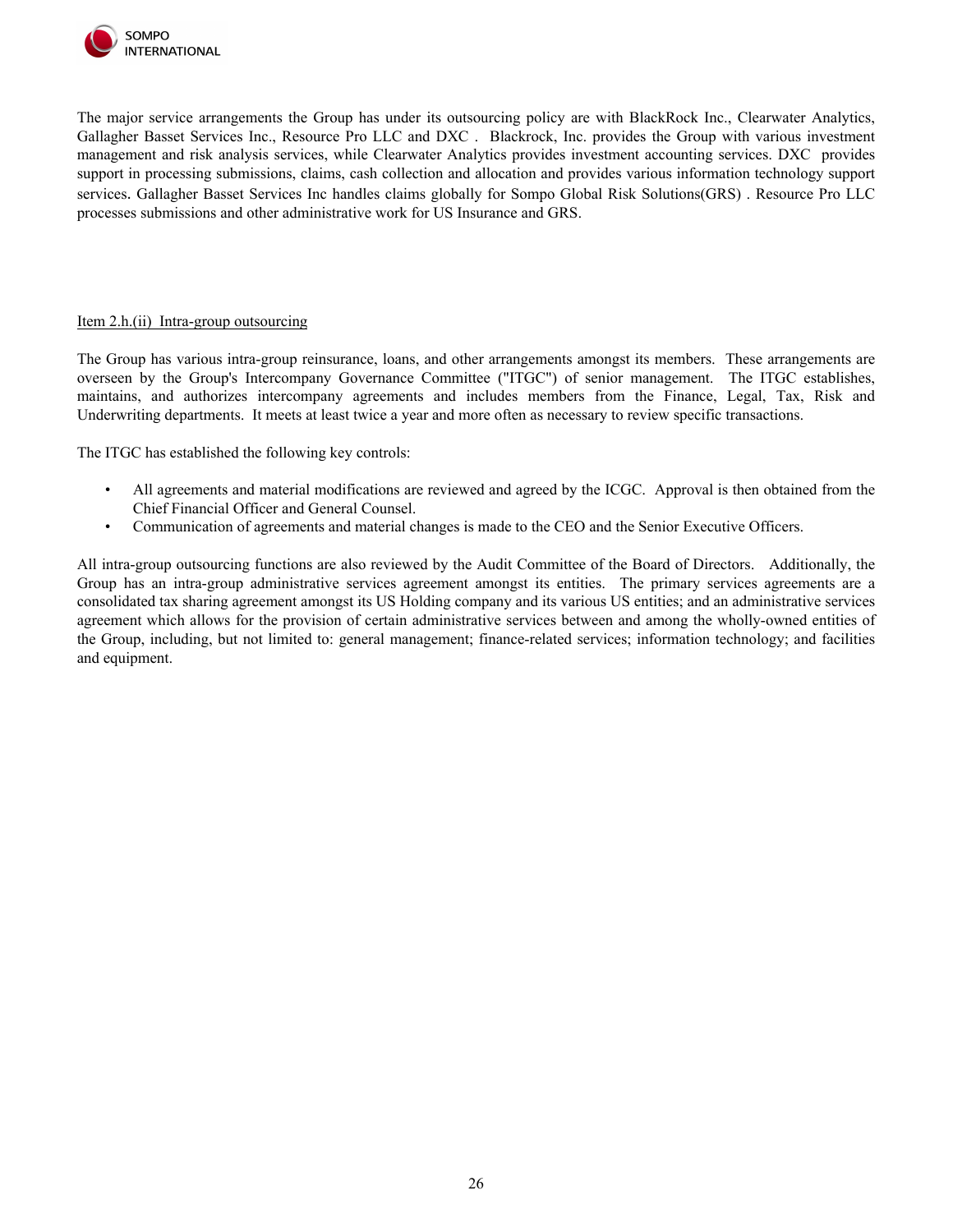

# <span id="page-26-0"></span>**Part 3. Risk Profile**

Sompo International's risk profile categories have been defined in a manner consistent with those most commonly, used by the various regulatory and rating agencies. There are ten primary categories within which Sompo International has grouped their risk exposures.

<span id="page-26-1"></span>Item 3.a. Material Risk Exposures

• Catastrophe liability or Financial Catastrophe Risk ("Cat") : Cat Risks are split between natural catastrophes and manmade events, e.g., cyber, marine, aviation, terrorism, or credit default. The Group's major natural Cat exposures are U.S. hurricane and U.S Eathquake . In assessing Catastrophe loss exposures the Group also considers process and parameter risk for modelled risk, as well as unmodelled losses.

• Underwriting Risk: Underwriting Risk encompasses exposures derived from underwriting new or renewal (re)insurance business including the management of clash of of these exposures within and across business units. The primary risks underlying Underwriting include loss volatility, exposure volatility, rate level volatility, expense volatility, parameter uncertainty, risks of inflation and changes in foreign exchange on the underwriting portfolio and the correlation across the business lines. Underwriting Risk : broadly encompasses the risks of estimation error and estimation bias throughout pricing activities. Pricing-related risks include, for example, misestimation arising from incorrect, inadequate or inappropriate data; incorrect or inappropriate application or operation of models; incorrect expert actuarial judgment; incorrect parameterization of models; unexpected changes in the legal and social environment; and incorrect reporting or interpretation of results.

Loss Reserving Risk: Reserving-related risks include those risks listed for Underwriting Risk, but also include misestimation arising from latent sources of risk and delays in the emergence of loss information. Reserving risk encompasses all aspects of the loss reserve estimation process in terms of the potential for an adverse change in the valuation of (re)insurance liabilities including the impact of adverse events and exogenous developments, inflation, foreign exchange and their correlating effects across accident and calendar years.

• Investment Risk: Investment Risk includes all facets of risk related to the Group's invested assets. These are traditionally split into market risks (i.e. interest rate movements, bond spread volatility, equity and alternative investments price volatility), credit risk (i.e. bond default), liquidity risk, foreign exchange risk, and asset concentration risk.

• Counterparty Risk: Counterparty Risk arises from exposure to default by a third party to whom the Group has exposure. Primarily, these parties would comprise reinsurers to whom the Group has ceded or retroceded business, parties holding premiums due to the Group, banks providing letters of credit to the Group's benefit, and derivative counterparties.

• Operational Risk: Operational Risk represents the risk of loss as a result of inadequate or failed internal processes, system failures, human error, or external events. Operational risk includes employee or third-party fraud, business interruptions, inaccurate processing or transactions, IT failure, the loss of key employees without appropriate successor, and non-compliance with reporting obligations.

• Group Risk: Group Risk represents the risk associated with being a member of the group. These are additional risks to which the Group is exposed which arise from the interrelationships that form due to ownership and management structure of the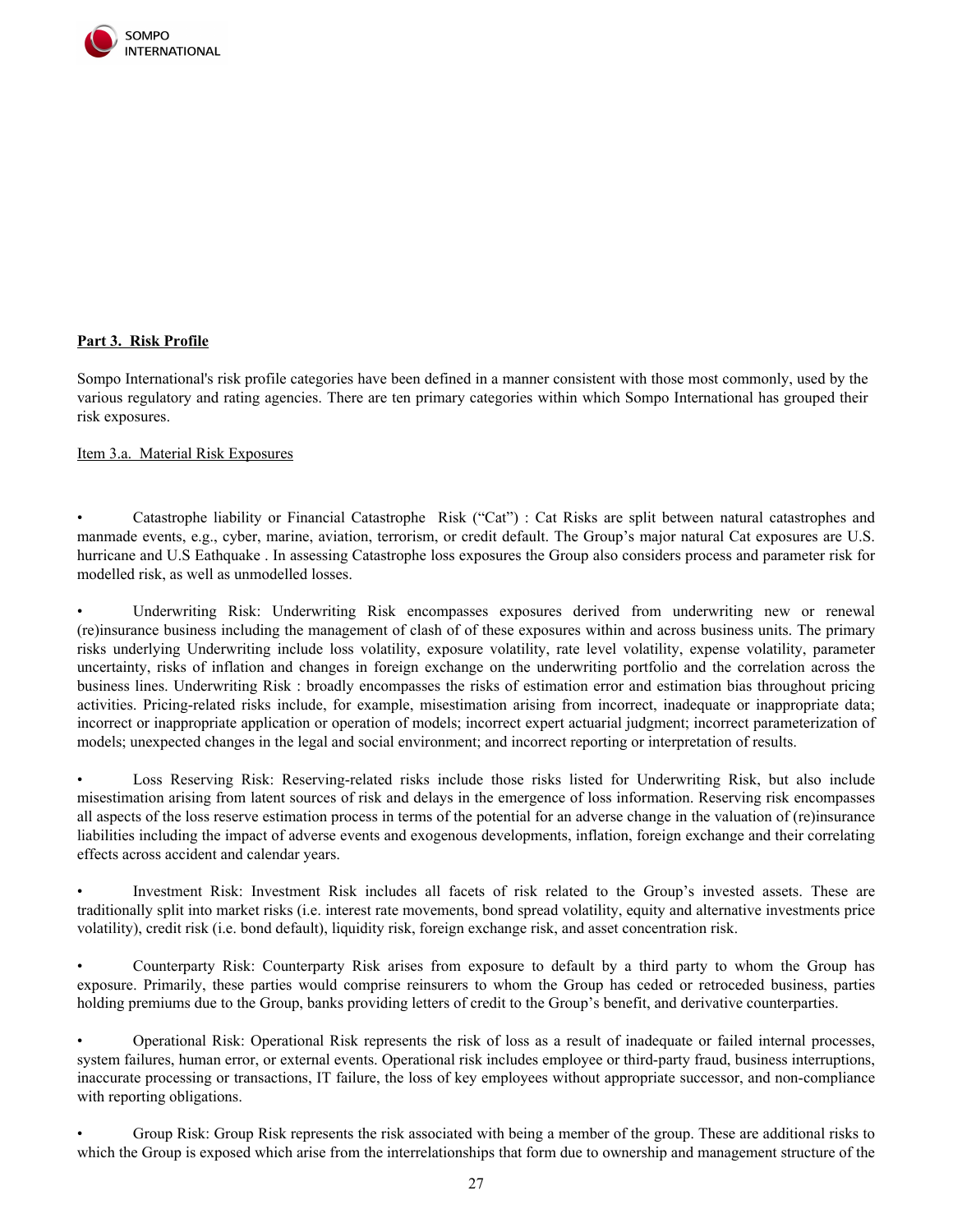

Group, including its relationship to its ultimate corporate parent, Sompo Holdings. Types of risks include material intra-group transactions and exposures, and managing accumulation and contagion risks within the Group.

• Strategic Risk: Strategic risk is the risk of an unexpected negative change in the Group's value, arising from the adverse effect of management decisions on both business strategies and their implementation. This includes the failure to devise or adapt a business strategy in the light of changes in internal or external environment. Strategic risk includes the risk of missed business opportunities, non-achievement of corporate strategy and impact on competitive positioning and the value of the Group brand. It includes the risk of rating agency downgrades from poor risk management and inadequate capitalization.

• Reputational Risk: Reputational risks include failure to meet stakeholders' reasonable expectations of the organization's performance and behavior.

• Legal Risk: Legal risk includes the risk of failing: (i) to identify new or modified laws and regulations applicable to the business segments, corporate, and the Group; or (ii) to follow external laws/regulations and internal policies, processes, and standards. This risk is mitigated and controlled by compliance with the Group's internal controls and procedures.

# <span id="page-27-0"></span>Item 3.b. Risk Mitigation and Monitoring

The BRC is charged with the responsibility of monitoring the Group's major risk exposures and the steps taken by senior management to monitor and control the exposures. Supporting the BRC is the MRC which is chaired by the Group Chief Risk Officer. The purpose of the MRC is to review, evaluate, and on certain matters, approve those aspects of the Group's operations and activities which have the potential to have an impact on its risk position, including but not limited to Underwriting, Catastrophe, Credit, Reserving, Investment, and Operational risks. The MRC is supported by several sub-committee including the Catastrophe, Cyber,Credit, Liability, Capital Modelling and Capital Management committees.

Through other management committees - investment, loss reserving, ceded reinsurance, and intercompany governance, the Group monitors the other risk exposures of underwriting/reserving, investments, credit/counterparty, and operational risk. These committees are subject to oversight by the Group's Board of Directors.

Specific risk mitigation strategies with regards to the risk profile are as below:

Underwriting Risk: Underwriting authority is delegated to the managers of the Group's lines of business in each business segment and to underwriters in accordance with corporate risk tolerances, prudent practice and underwriting capabilities. Detailed letters of authority are issued to each underwriter. These letters of authority reference the Group's operating guidelines and a description of the analytic process to be followed. The letters of authority include, as appropriate, referral requirements specific to each line of business, terms, conditions, risk exposures, transactional situations, limits and premium capacity. The Group's pricing guidelines are communicated to all business units and each individual underwriter and include maximum combined ratio targets or minimum returns on risk-based capital, by line of business, with exceptions permitted only upon approval of senior management as noted in the guidelines. This includes criteria for referral of transactions to the Chief Risk Officer for review.

The Group has a disciplined approach to underwriting and risk management that relies heavily upon the collective underwriting expertise of the Group's management and staff. This expertise is in turn guided by the following underwriting principles:

- the Group will underwrite and accept only those risks it knows and understands;
- the Group establishes pricing parameters, sets its own independent pricing and conduct a risk review on risks it accepts; and
- the Group generally accepts those risks that are expected to earn a return on capital commensurate with the risk they present, and consistent with the groups purpose and values.

Before the Group reviews any natural catastrophe exposed insurance or reinsurance proposal, it considers the appropriateness of the client, including the quality of its management and its risk management strategy. In addition, the Group prefers those proposals that include significant information on the nature of the perils to be underwritten and detailed aggregate information as to the location or locations of the risks covered. The Group further requests information on the client's loss history for the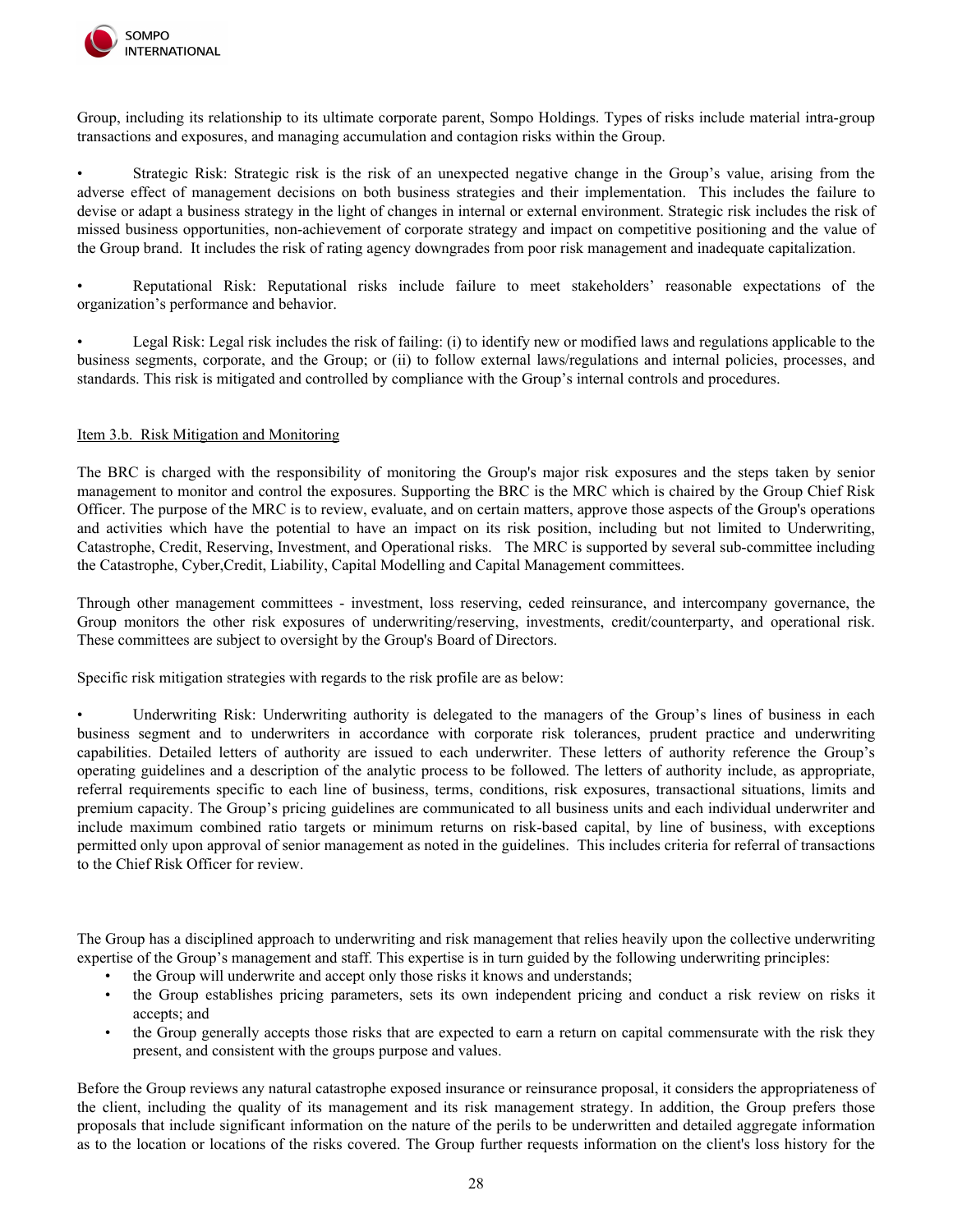

perils being insured or reinsured, together with relevant underwriting considerations. If a proposal meets the preceding underwriting criteria, the Group then evaluates the proposal in terms of its risk/reward profile to assess the adequacy of the proposed pricing and its potential impact on its overall return on capital as well as its corporate risk objectives and tolerances.

The Group has fully integrated its internal pricing actuarial staff into the underwriting and decision-making process. The Group uses in-depth actuarial and risk analyses to evaluate contracts prior to authorization. In addition to internal actuaries and risk professionals, the Group makes use of outside consultants as necessary to develop appropriate analyses for pricing.

Separate from the Group's natural catastrophe exposed businesses, it underwrites and accepts property, casualty and specialty insurance and reinsurance business. The Group performs actuarial and risk analysis on these businesses using commercial data and models. As with the Group's natural catastrophe exposed businesses, it seeks to identify those casualty and specialty exposures that are most likely to be simultaneously influenced by significant events. These exposures are then jointly tracked to ensure that the Group does not develop an excessive accumulation of exposure to that particular type of event.

In addition to the above technical and analytical practices, the Group's underwriters use a variety of tools, including specific contract terms, to manage its exposure to loss. These include occurrence limits, aggregate limits, reinstatement provisions and loss ratio caps. Additionally, the Group's underwriters use appropriate exclusions and terms and conditions to further eliminate particular risks or exposures that the Group's underwriting team deems to be outside of the intent of the coverage it is willing to offer.

In certain cases, the insurance and reinsurance risks written and assumed by the Group are reinsured with third party reinsurers. The amount of reinsurance protection varies by segment and line of business based on a number of factors, including market conditions. The benefits of reinsuring the Group's risks include reducing exposure on individual risks, improving the balance of the Group's portfolio, protecting against catastrophic risks, maintaining acceptable capital ratios and enabling the writing of additional business. Reinsurance ceded does not legally discharge the Group from its liabilities to the original policyholder in respect of the risk being reinsured.

• Reserving Risk: Establishing reserves for losses and loss expenses, in particular reserves for the Group's long-tail lines of business, constitutes a significant risk for the Group. Loss reserves do not represent an exact calculation of liability, but instead are estimates of what the Group expects the ultimate settlement and administration of claims will cost. To the extent the Group determines that losses and loss expenses are estimated to exceed the loss reserves recorded in the Group's financial statements, the Group will be required to increase its reserve for losses and loss expenses, which in turn could cause a material reduction in the Group's profitability and capital.

The Group manages the risk inherent in estimating the Group's reserves for losses and loss expenses in a variety of ways. First, the Group underwrites a balanced and diversified portfolio of business, which reduces the Group's susceptibility to reserving errors that may be associated with any one line or type of business. Second, where loss development uncertainty exists, the Group may use purchased reinsurance to reduce the Group's exposure to such loss development uncertainty. Finally, in the Reinsurance segment, the Group conducts active, regular audits of its ceding company clients with the intent of quickly and thoroughly identifying losses assumed by the Group.

The Group's reserving process also serves to mitigate the risk associated with the Group's loss and loss expense reserve estimates. The Group seeks to base its loss reserve estimates upon actuarial and statistical projections derived from the most recently available data, as well as current information on future trends in claims severity and frequency, judicial theories of liability and other factors. The Group continually refines both its loss reserve estimates and the means by which its loss reserve estimates are derived, continually integrating developing loss experience, reported claims and claims settlements.

• Catastrophe ("Cat") Risk: To achieve the Group's catastrophe risk management objectives, it utilizes a variety of proprietary and commercially available tools to quantify and monitor the various risks it accepts.

The Group's catastrophe modeling tools, which include both proprietary and licensed software, use exposure data provided by the Group's insureds and ceding company clients to simulate catastrophic losses. The Group takes an active role in the evaluation of a commercial catastrophe model, providing feedback to the modeling company to improve the effectiveness of their model. The Group uses modeling not just for the underwriting of individual transactions but also to optimize the total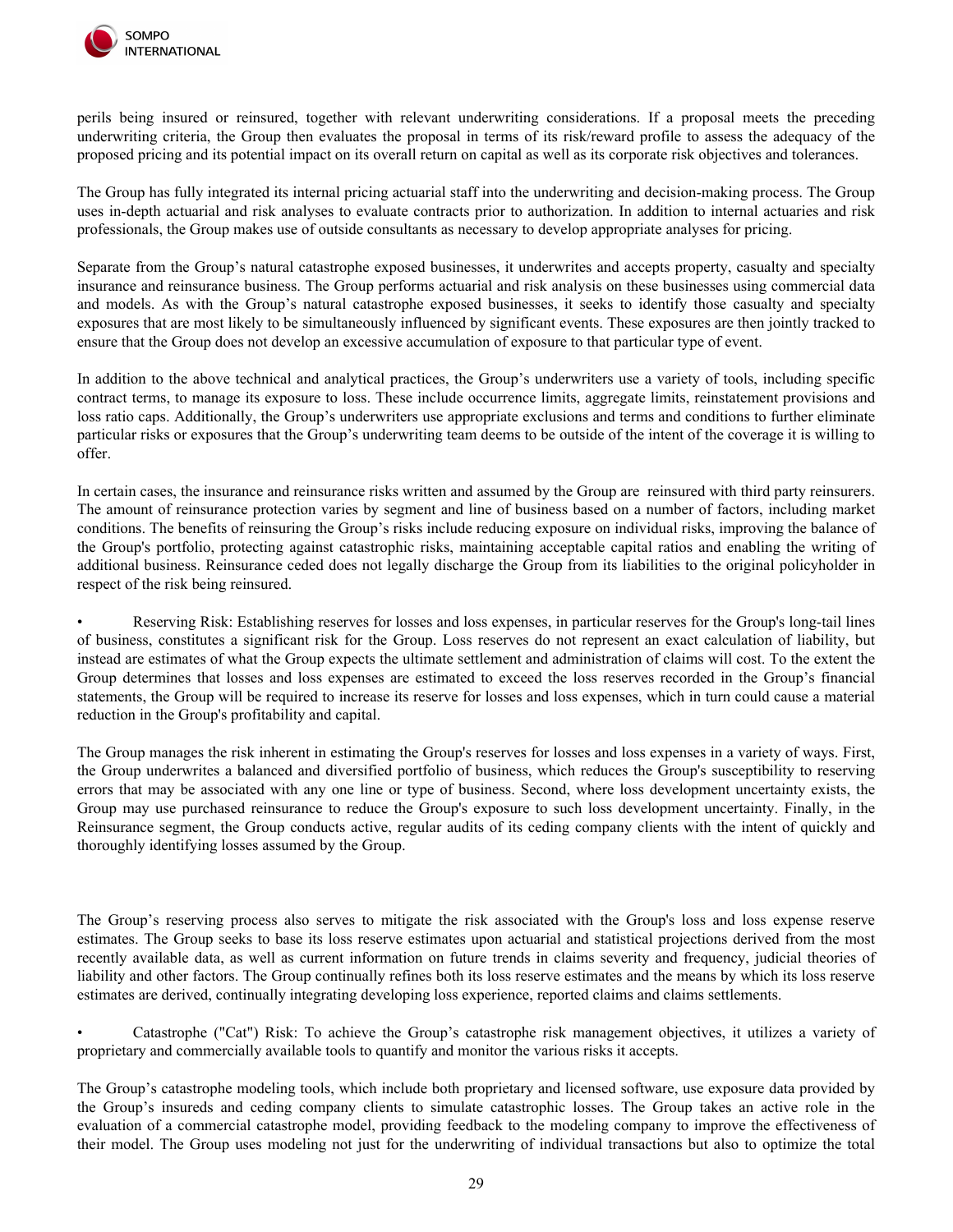

return and manage the aggregate risk of the Group's underwriting portfolio. The Group has specific requirements as to the quality and levels of detailed exposure data to be provided by the Group's clients.

The Group's proprietary systems include those for modeling a variety of insurance and reinsurance risks including those associated with property, catastrophe, casualty, and other specialty risks. This comprises the Group's proprietary portfolio risk management, capital allocation and pricing models. These systems allow the Group to monitor its pricing and risks on a contract and portfolio basis within and across its segments and business lines.

Output from both the Group's licensed and proprietary software models is used to estimate the amount of premium that is required to pay the long-term expected losses under the proposed contracts. The data output is also used to estimate correlation between both new business and the Group's existing portfolio. The degree of correlation is used to estimate the incremental capital required to support the Group's participation on each proposed risk, allowing it to calculate risk adjusted pricing targets.

• Investment Risk: Investment risk encompasses the risk of loss in the Group's investment portfolio potentially caused by the adverse impact on its invested assets from fluctuations in interest rates, equity prices, credit spreads, foreign currency rates, inflation and other market changes.

The Group manages its investment risks through both a system of limits and a strategy to optimize expected risk and reward. To ensure diversification of the Group's investment portfolio and to avoid excessive aggregation of risks, limits on asset types, economic sector exposure, industry exposure and individual security exposure are placed on the Group's investment portfolio and monitored on an ongoing basis. The Group manages its interest rate risk through an asset liability management strategy that involves the selection of investments with appropriate characteristics, such as duration, yield, currency and liquidity that are tailored to the anticipated cash outflow characteristics of the Group's liabilities and the anticipated interest rate environment. The Group manages foreign currency risk by seeking to match the Group's liabilities under insurance and reinsurance policies that are payable in foreign currencies with assets, such as cash and investments or currency options and forwards, that are denominated in such currencies. In order to limit the Group's exposure to credit risk, the Group's Investment Policy is to invest primarily in debt instruments of high credit quality issuers and to limit exposure to any one issuer. The Group's Investment Policy sets limits for individual credit exposures based on credit rating. The Group manages equity risk by maintaining a diversified portfolio and limiting the overall size of its investment in equities.

The Group uses a number of capital-at-risk models, which include scenario based analysis, value-at-risk ("VaR") and credit impairment calculations to evaluate its investment portfolio risk. Additionally, the Group's capital-at-risk models also include the measures of risk capital applied by Standard & Poor's ("S&P") and A.M. Best Company ("A.M. Best") in their risk based capital assessments of the Group. Scenario-based analytics are used in order to stress test the portfolio for expected changes in specific market scenarios. VaR is a probabilistic method of measuring the potential loss in portfolio value over a given time period and for a given distribution of historical returns. Portfolio risk, as measured by VaR, is affected by four primary risk factors: asset concentration, asset volatility, asset correlation and systematic risk. The Group adjusts its investment risk scenarios for a variety of extremes as well as expected outcomes. Management continuously evaluates the applicability and relevance of the models used and makes adjustments as necessary to reflect actual market conditions and performance over time.

• Credit (Counterparty) Risk: Counterparty risk encompasses risk that a counterparty will not uphold its contractual obligations. The Group's counterparty risk arises mainly from external ceded reinsurance, and the reinsurer's ability to pay liabilities due.

The Group mitigates this risk through the management's Ceded Reinsurance Committee, which is responsible for ensuring that the Group's underwriting strategy is properly balanced with the Group's risk tolerance strategy. This is achieved through the determination, at a group level, of all underwriting limits and tolerances, which are then promulgated down to the individual entities.

The purchase of ceded reinsurance is coordinated by the Ceded Reinsurance Officer who works with the business and various functional areas to determine coverage needs, develop an appropriate reinsurance structure and build the submission to present to market. All draft contracts undergo a legal review. The reinsurance also undergoes a risk transfer analysis based on final terms and conditions. All purchases are made through a pre-approved counterparty panel with the constituents selected on the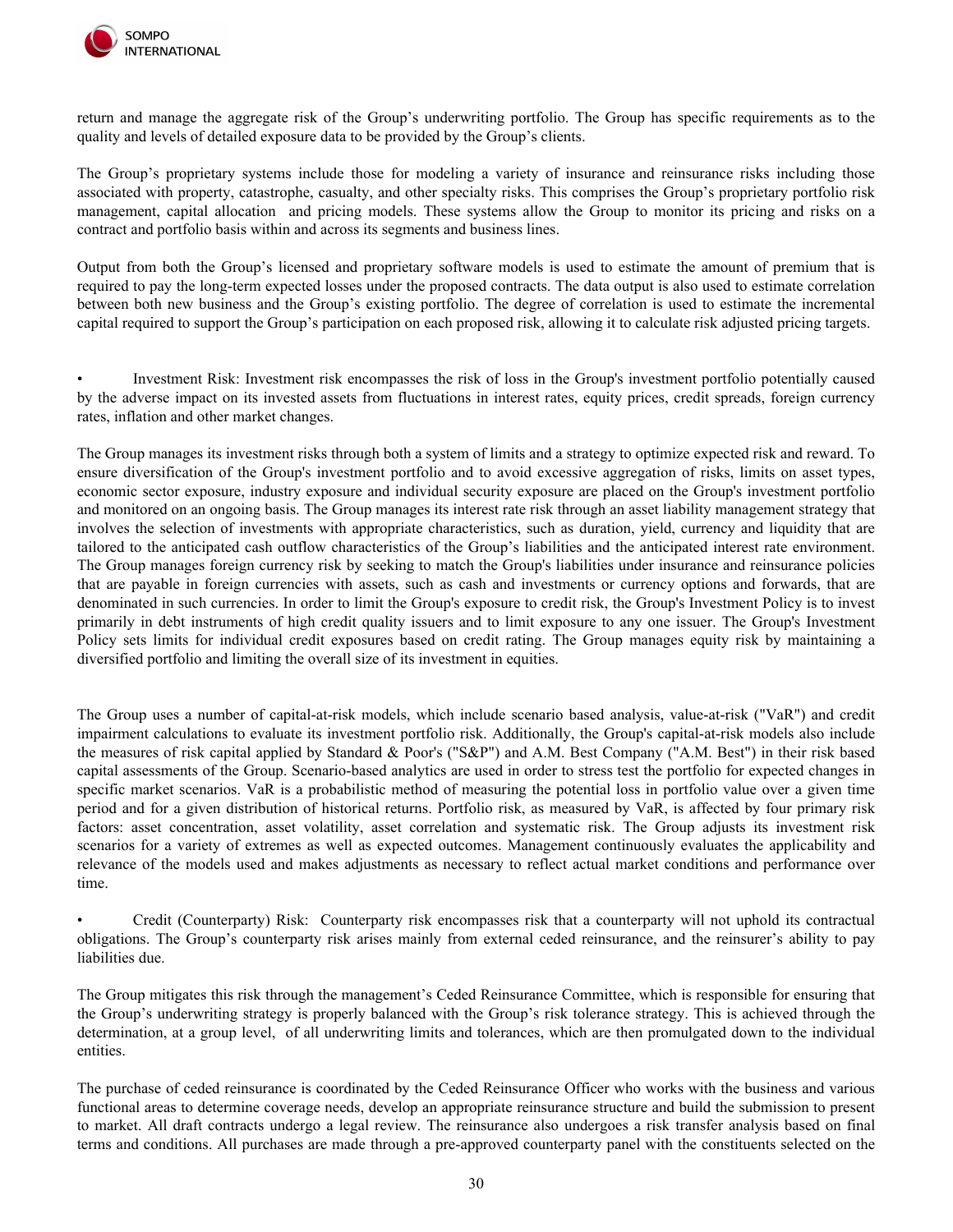

basis of their financial strength rating and other background criteria. In the event of credit downgrades, approved counterparties are removed from the panel. The ceded reinsurance function formally advises the risk claims and finance functions of all inforce ceded reinsurance treaties to ensure that reinsurance cessions are properly recorded and appropriate recoveries are obtained.

• Operational Risk: Operational risk represents the risk of loss as a result of inadequate or failed internal processes, system failures, human error or external events. Operational risks include, for example, employee or third-party fraud, business interruptions, inaccurate processing of transactions, information technology failures, the loss of key employees without appropriate successors, and non-compliance with reporting obligations.

The Group seeks to mitigate operational risks through ongoing training and the application of strong process controls throughout its business. Key process controls include underwriting letters of authority, underwriting referral protocols, claims procedures guidelines, financial reporting controls and procedures, information technology procedures, succession planning, disaster recovery planning and business continuity planning. The Group's internal audit department tests the Group's policies and various process controls on a regular basis.

The use by the Group of the services of unaffiliated third parties exposes the Group to heightened operational risks, including the risk of information technology and physical security breaches, fraud, non-compliance with laws, regulations or internal guidelines and inadequate service to its clients. The Group mitigates the operational risk posed by the use of third-party vendors by verifying, among other items, a potential third-party vendor's financial stability, ability to provide ongoing service, business continuity planning and its business reputation as well as monitoring any significant third party relationships.

#### <span id="page-30-0"></span>Item 3.c. Material Risk Concentrations

The primary material risk exposure for the Group is insurance/underwriting risk. Insurance/underwriting risk incorporates those risks associated with premium, reserve and catastrophe risks. Premium risk broadly encompasses the risks of estimation error and estimation bias throughout the Group's pricing and reserving activities. Reserving risk includes the same risks as those of premium risks with the addition of mis-estimation arising from latent sources of risk and delays in the emergence of loss information. Catastrophe risk includes the premiums and expenses surrounding the writing of business for both natural catastrophes and manmade events. The Group conducts at least annual risk assessments which review the current strategies for identifying and managing these risks. An objective of the risk assessment process is to highlight any increases in risk exposures as well as any deficiencies in the Group's strategies to address these risks. The results of these assessments are reviewed by the Management Risk Committee. As of year-end 2021, the largest concentration of the Group's underwriting exposure arises out of natural catastrophe events, and more specifically, North Atlantic hurricane. To minimize the exposure to such a concentration risk, the Group monitors and controls its catastrophe risk exposure through aggregate and occurrence catastrophe tolerances.

The secondary risk exposures areas, other than underwriting and catastrophe risk, by which the Group might be subject to concentration of risk would be investments and credit or counterparty risks. In order to minimize its subjectivity to investment concentration risk, the Group has designed its investment portfolio to diversify risks, including interest rate, credit, structure and equity risks. To ensure diversification and to avoid excessive aggregation of risks, the Group has placed limits on asset types, economic sector exposure, industry exposure and individual security exposure, which are monitored on an ongoing basis. The Finance Committee of the Board of Directors is charged with the responsibility to monitor the Group's compliance with the policies, guidelines and risk limits governing its investment portfolios. The weighted average credit rating of the Group's investment portfolio is AA as of year-end 2021, and the exposures due to investment concentration are within internal tolerances.

Credit or counterparty risk exposures other than those associated with investments, as noted above arise from exposure to default by a third party. The Group is subject to credit risk with respect to the Group's reinsurers because the transfer of risk to a reinsurer does not relieve the Group of its liability to its clients. If the Group's reinsurers experience financial difficulties, they may be unable to pay. In addition, reinsurers may be unwilling to pay, even though they are able to do so. The failure of one or more of the Group's reinsurers to honor their obligations to the Group in a timely fashion would impact its cash flow and reduce its net income and, depending upon the amount of reinsurance it has purchased, could cause the Group to incur a significant loss. When reinsurance or retrocessional reinsurance is purchased, the Group requires its reinsurers to have strong financial strength ratings. The Group evaluates the financial condition of its reinsurers and monitors its concentration of credit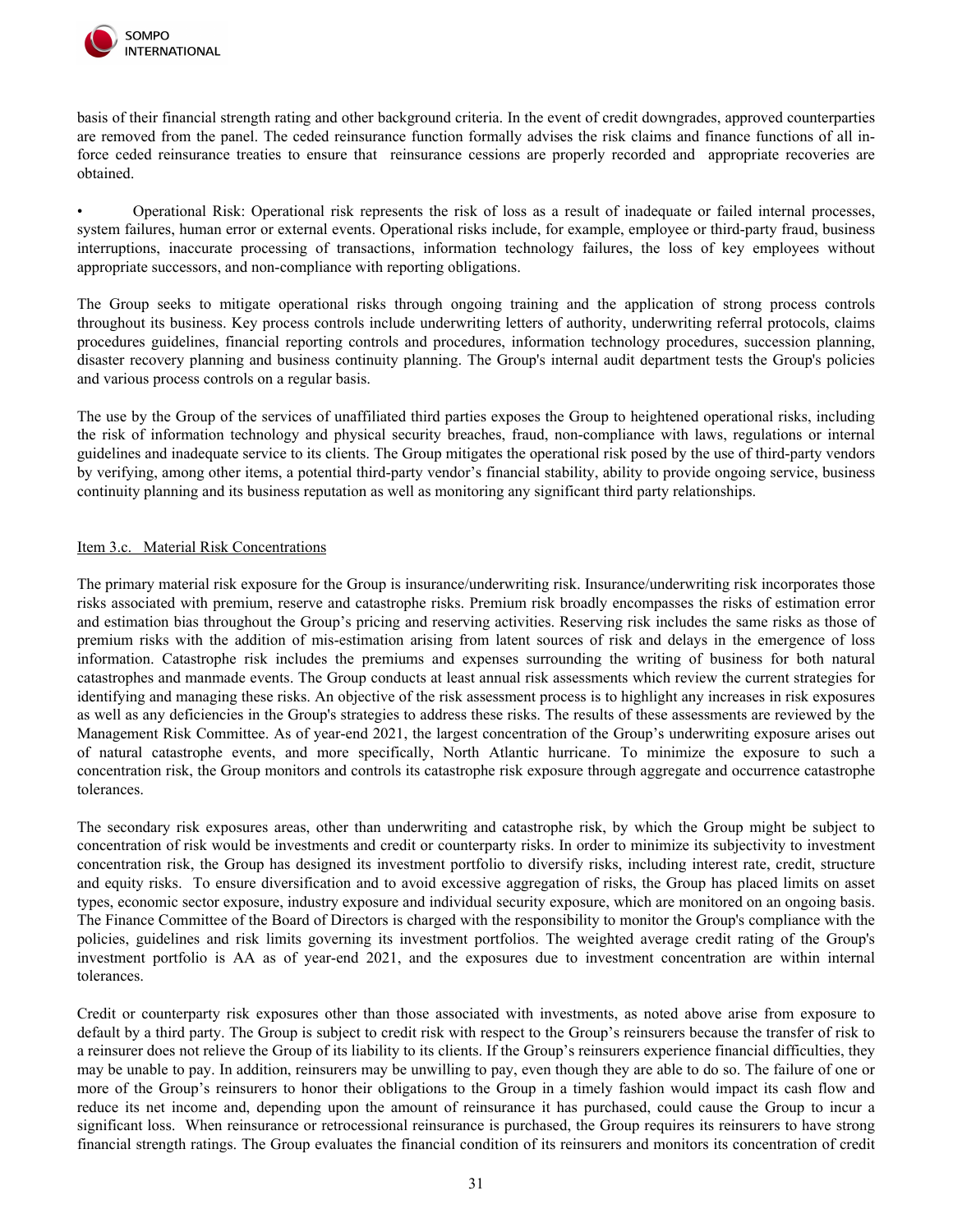

risk on an ongoing basis. The Group manages its credit risk in its reinsurance relationships by transacting with reinsurers that it considers financially sound and, if necessary, may hold collateral in the form of cash, trust accounts and/or irrevocable letters of credit. This collateral can be drawn on for amounts that remain unpaid beyond specified time periods on an individual reinsurer basis.

# <span id="page-31-0"></span>Item 3.d. Asset Investing

The Group's investment strategy is designed to protect book value and generate appropriate risk adjusted returns to grow book value, while providing sufficient liquidity to meet our operating cash needs. The investment portfolio is designed to diversify risks, including interest rate, credit, structure and equity risks. Our investment portfolio is managed by our Chief Investment Officer and a team of investment professionals. Our investment team is experienced in direct portfolio management, asset allocation, managing external investment manager relationships and risk management. Our investment team uses specialized analytical tools to evaluate risk and opportunity in investments to facilitate a risk managed, opportunity oriented approach to investing consistent with the requirements of our Investment Policy. We utilize external portfolio managers to oversee most of the day-to-day activities of our investment portfolio, and our investment professionals actively monitor our investment managers' performance and compliance with our Investment Policy and with the specific investment guidelines applicable to each investment manager. We use quoted values and other data provided by nationally recognized third-party pricing sources as inputs to our process for determining the value of our investment portfolio that is carried at fair value in our financial statements.

Our Investment Policy establishes authority for our investment activities and specifies risk tolerances and minimum criteria on the overall credit quality and liquidity characteristics of the portfolio. This includes limitations on the size of certain holdings as well as restrictions on purchasing certain types of securities or investing in certain industries. Our investment managers may be instructed to invest some of the investment portfolio in currencies other than U.S. dollars based upon the business we have written, the currency in which our loss reserves are denominated or regulatory requirements.

Our Investment Policy incorporates a traditional policy limit approach to each type of risk, thus setting a maximum amount of capital that may be exposed at any one time to particular types of securities and investment vehicles. We develop and maintain an investment risk profile, including the establishment of risk limits, which is reviewed and revised by the Finance Committee of the Board of Directors based on market conditions and our developing needs and includes estimates of the maximum and expected levels of investment risk relative to shareholders' equity that will be taken over a 12 month period. In determining our investment decisions, we consider the impact of various catastrophic events on our invested assets, particularly those to which our insurance and reinsurance portfolio may also be exposed, in order to protect our financial position. In addition, as part of our risk management processes, we maintain a watch list of securities that management considers to be at risk due to industry and/or issuer specific issues or securities potentially subject to future impairments. These securities are subjected to further internal analysis to evaluate their underlying structures, credit characteristics and overall industry and security specific fundamentals until they are sold, mature or it is deemed that further review is no longer necessary.

In managing the Group's invested and assets, the Group applies the SIH Policy and Principles. Our Policies and Principles state that all investment decisions will be made within the context of their impact on shareholder value and in accordance with the Prudent Person Principle. The Finance Committee ("FC") of the Board of Directors is charged with the oversight and governance of the Group's investment strategies, policies and guidelines, and limits as noted above in *Item 2.a.(i) Structure, Roles, and Responsibilities.*

# <span id="page-31-1"></span>Item 3.e. Stress Testing and Sensitivity

The Group performs stress testing and sensitivity analysis as part of its risk management framework. The purpose of these tests is to consider the resilience of the Groups solvency ratio to various financial or insurance risk shocks. As part of the stress and scenario framework, the Group performs a reverse stress test ("RST") which evaluates the capital depletion necessary for the Group to drop below the BMA target capital level of 120%. At year-end 2021, this is equivalent to a capital depletion of \$1.7 billion.

By ranking the simulation results from the Company's GCM, the 24,059th ranked trial (out of 25,000) was the first to exhibit a \$1.7 billion capital depletion. The key driver of this level of capital depletion was losses arising from major natural catastrophe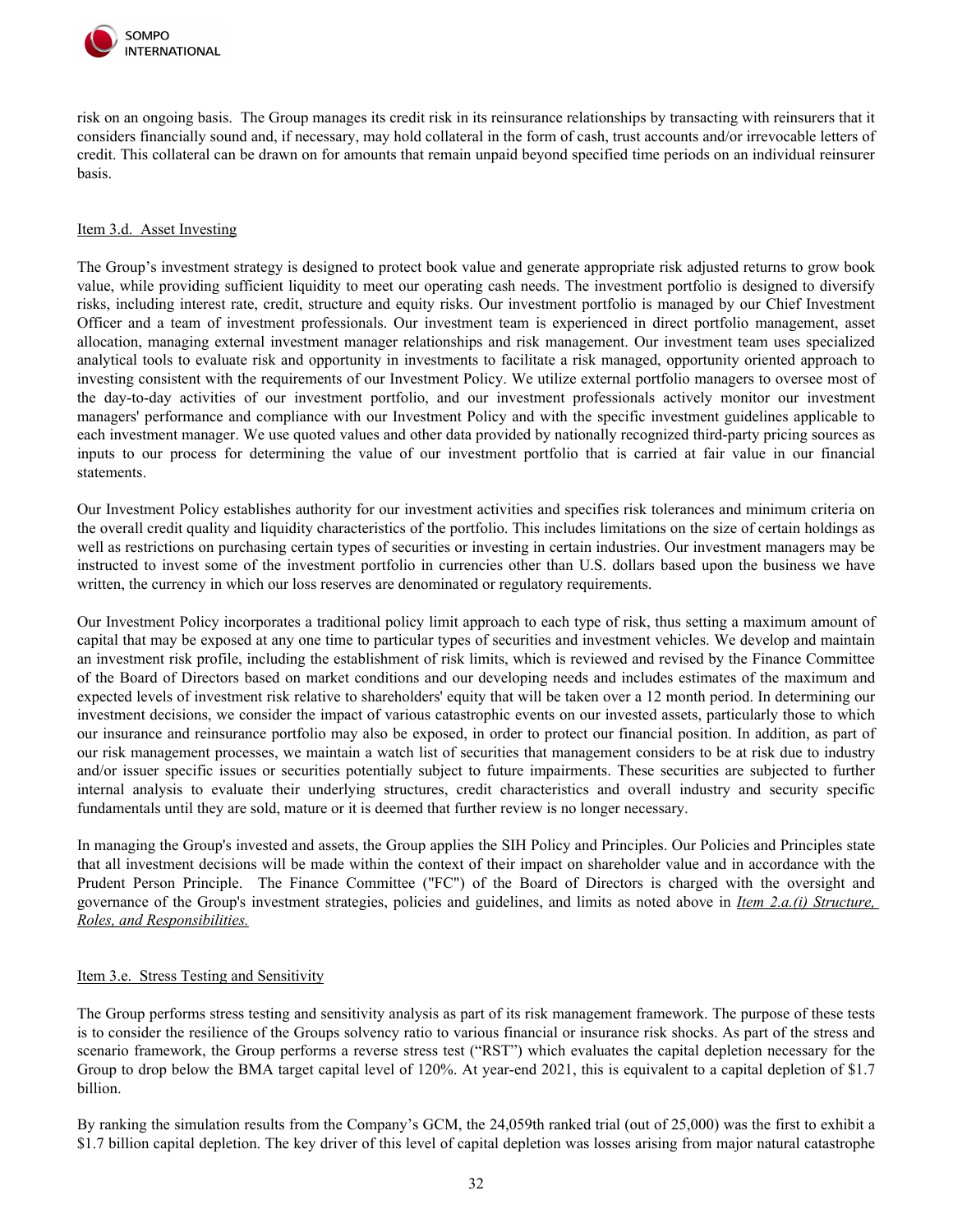

events combined with sizeable prior-year reserve deterioration and modest credit losses. This was offset by non-cat underwriting and investment gains.

It should be noted that insolvency was not chosen as an RST event because none of the modelled 25,000 simulated trials resulted in such an outcome. As such, while the Group may require a moderate capital injection under certain extreme scenarios, like the RST above, management cannot discern any risks / scenarios that would jeopardize the Group's ability to pay its policyholders and meet its other obligations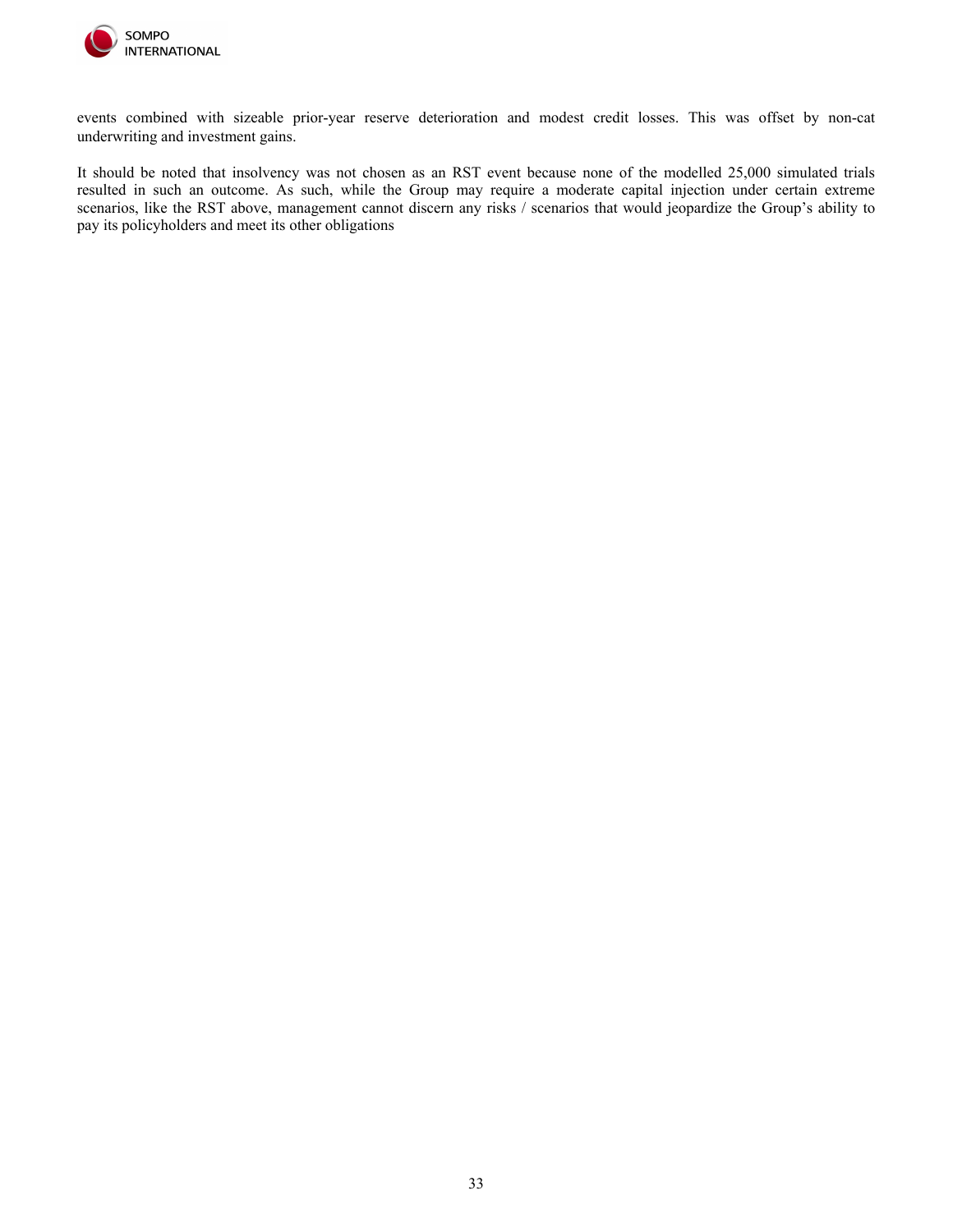

# <span id="page-33-0"></span>**Part 4. Solvency Valuation**

The Group is supervised by the BMA (see *Item 1.b.* above) and is required to meet certain solvency requirements on a group basis. During 2016, the BMA achieved Solvency II regulatory equivalency with the European Union, and as such the BMA instituted a solvency valuation basis or Economic Balance Sheet ("EBS") as a key component of its regulatory reporting requirements. Except where specifically noted by the BMA, assets and liabilities should be valued at fair value in line with generally accepted accounting principles ("GAAP") for EBS valuations. The BMA's EBS framework applies prudential filters to certain balance sheet classes and non-admits certain assets to form the basis for their solvency valuations.

#### <span id="page-33-1"></span>Item 4.a. Asset Valuations

For solvency valuation purposes, cash, cash equivalents, investments, and accrued income on investments are recorded on the same valuation basis as they are under International Financial Reporting Standards ("IFRS") in our audited financial statements.

ESIL and subsidiaries designates its fixed maturity investments, short-term investments and equity securities as at fair value through profit or loss ("FVTPL") because they are managed on a fair value basis and their performance is monitored on this basis. Securities designated as FVTPL are carried at estimated fair value, with related net unrealized gains or losses recognized on the Consolidated Statements of Profit and Comprehensive Income (Loss). Investment transactions are recorded on a trade date basis.

Equity securities are carried at estimated fair value, with related net realized and unrealized gains or losses included in net loss.

ESIL and subsidiaries determines the fair value of its trading investments and equity securities in accordance with current accounting guidance, which defines fair value and establishes a fair value hierarchy based on inputs to the various valuation techniques used for each fair value measurement. The use of valuation techniques for any given investment requires a significant amount of judgment and consideration of factors specific to the underlying investment. Fair value measurements determined by ESIL and subsidiaries seek to maximize observable inputs and minimize the use of unobservable inputs.

ESIL and subsidiaries determines the estimated fair value of each individual security utilizing the highest level inputs available.

Other investments within the investment portfolio are comprised of (i) hedge funds, private investment funds and other investment funds that generally invest in senior secured bank debt, high yield credit securities, distressed debt, macro strategies, multi-strategy, equity long/short strategies, distressed real estate, and energy sector private equity ("alternative funds") and (ii) an investment in a non-public entity where the Group has significant influence ("investments in associates"). Interests in associates are accounted for using the equity method. Under this method, the investment in an associate is initially recognized at cost. Subsequent to initial recognition, the carrying amount of the investment is adjusted to recognize changes in the Company's proportionate share of net assets of the associate since the acquisition date. Adjustments are made to the investee's accounting policies, where necessary, to be consistent with the Group's accounting policies. Due to the timing of the delivery of the final valuations reported by the managers of certain of our alternative funds, our investments in those funds are estimated based on the most recently available information including period end valuation statements, period end estimates, or, in some cases, prior month or quarter valuation statements.

On occasion ESIL enters into investment repurchase agreements whereby ESIL sells securities and repurchases them at a future date for a predetermined price. These investment repurchase agreements are accounted for as secured borrowings and are recorded at the contractual repurchase price plus accrued interest. The securities to be repurchased are the same, or substantially the same, as those sold. The fair value of the underlying securities is included in fixed maturity investments in ESIL's Consolidated Balance Sheet. The use of the cash received from the counterparty pursuant to the repurchase agreement is not restricted. The obligation to return the cash is included in payable under repurchase agreements in the Consolidated Balance Sheet. In these repurchase transactions, the securities sold by ESIL (pledged collateral) may be sold or repledged by the counterparties with whom the repurchase agreement is executed.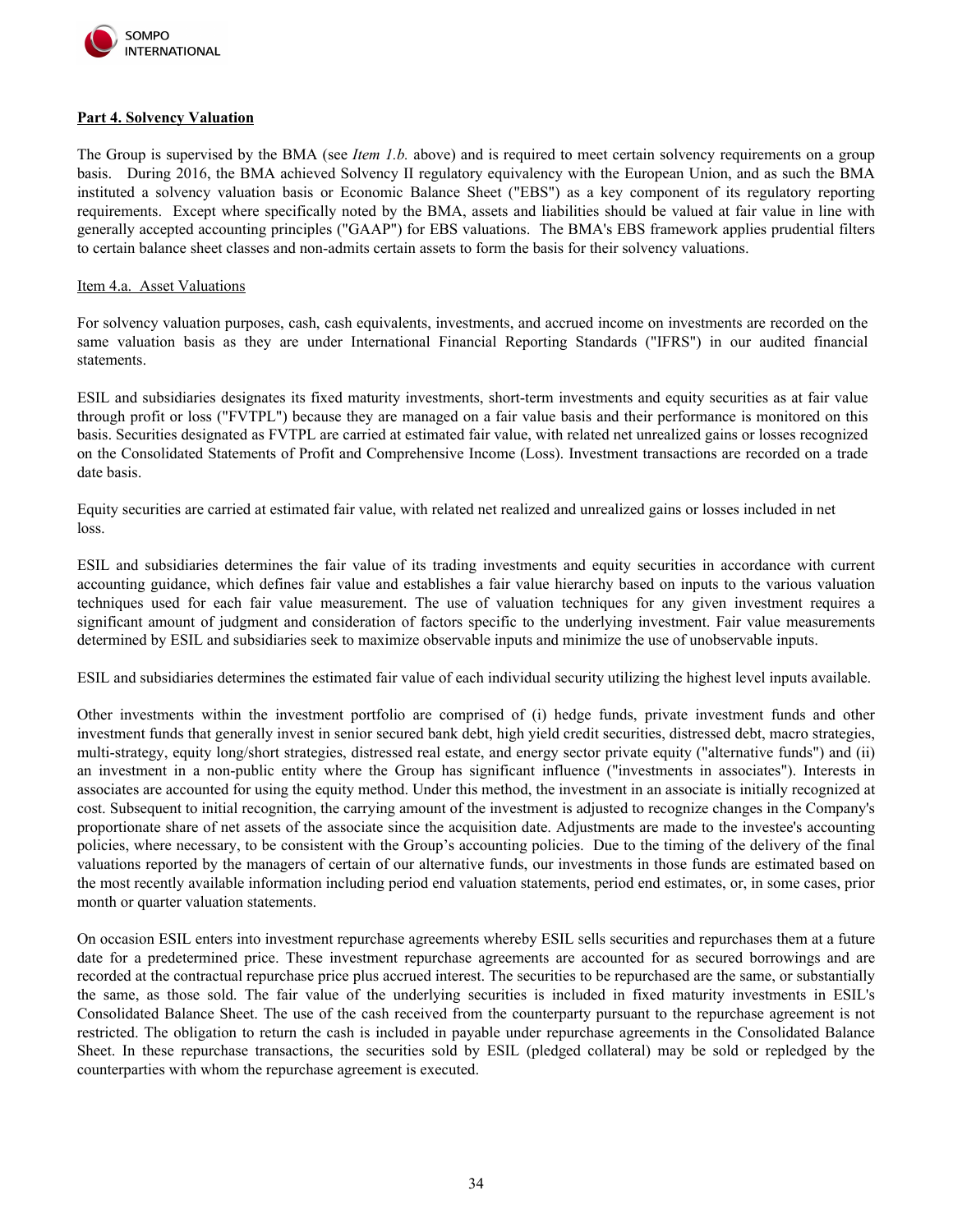

Cash equivalents include highly liquid short-term deposits and securities with maturities of ninety days or less at the time of acquisition. Cash equivalents are valued at amortized cost, which approximates fair value due to the short-term, liquid nature of these securities. Fixed maturity investments, bank deposits and investments in money market funds with maturities of greater than ninety days and less than one year are classified as short-term investments.

Insurance premiums receivable and payable (net of any allowance for bad debts) on a IFRS basis are analyzed to determine the amount of premiums actually due at the balance sheet date or currently due, versus those due in the future. The net amounts currently due are deemed to be received within one year and are recorded in the EBS at their IFRS values. The net amounts which have been deemed as not yet due are deducted from the premiums receivable asset/ premiums payable liability and included in the valuation process noted below for determining the technical provisions.

Reinsurance balances recoverable represent monies due to ESIL and subsidiaries from third parties for insurance losses paid or unpaid by ESIL and subsidiaries on their behalf. Amounts recoverable from reinsurers are estimated in a manner consistent with the provisions of the reinsurance agreements and consistent with the establishment of ESIL's reserve for losses and loss expenses. Reinsurance recoverables are segregated into those which are recoverable on paid losses and those which are based upon estimates or unpaid losses. Reinsurance recoverables on paid losses are deemed as more than likely to be received within the next fiscal year and are reported at their IFRS valuation in the EBS. Reinsurance recoverables on unpaid losses and estimates are included in the valuation process noted below for determining the technical provisions.

The insurance and reinsurance balances receivable on the IFRS balance sheet represent funds withheld by ceding reinsurers. The funds withheld relate to premiums, profit commissions, claims and/or funds advanced for claims. The receivables are analyzed to determine which amount if any are deemed as more than likely to be received in a period greater than one year. Amounts that are deemed as such are discounted using the BMA's prescribed discount rates for the reporting period. Differences between the original balance and the discounted values are deducted from insurance and reinsurance balances receivable and offset against ESIL's statutory capital and surplus.

Prepaid reinsurance premiums and deferred acquisitions costs are considered as a component in determining the technical provisions in the EBS. Therefore, these amounts in their entirety are deducted from ESIL's total assets and, in the case of prepaid reinsurance premiums, included in the base amounts utilized to calculate the technical provisions as noted below in *Item 4.b*.

ESIL's remaining assets includes the value of its derivative instruments, balances due from investment sales, particular intangible assets, deferred tax assets, and other assets. Unless noted in other assets, fixed assets are not an admissible asset and are excluded from the EBS. Similarly right of use leased assets do not transfer any economic benefit, and therefore the asset and liabilities are excluded from the EBS.

Derivative assets in the EBS are reported at the same valuation basis as they are under IFRS in the audited financial statements. Current accounting guidance requires the recognition of all derivative financial instruments including embedded derivative instruments, as either assets or liabilities in the Consolidated Balance Sheets at fair value. ESIL and subsidiaries may use various derivative instruments such as foreign exchange forward, future and option contracts; industry loss warranty swaps; interest rate futures, swaps, swaptions, and options; credit default swaps; LIBOR swaps; commodity futures and options; weather swaps and options; loss development covers; and to-be-announced mortgage-backed securities. These derivative instruments are used to manage exposure to interest rate and currency risk, to enhance the efficiency of the investment portfolio, to economically hedge certain risks, and as part of its weather risk management business. These derivative instruments do not qualify, and are not designated, as hedges. Derivatives are recorded at fair value with changes in fair value and any gains or losses are recognized in net realized and unrealized gains losses, net foreign exchange gains losses, or other underwriting loss in the Consolidated Statements of Income and Comprehensive Income. Where ESIL and subsidiaries have entered into master netting agreements with counterparties, or has the legal and contractual right to offset positions, the derivative positions may be netted by the counterparty.

Balances due from investment sales represent the net funds to be received from the sale of investments and are usually attributable to timing differences between sales dates and settlement dates which are typically 2-3 days. As such the reported value is the fair value measurement on a IFRS basis.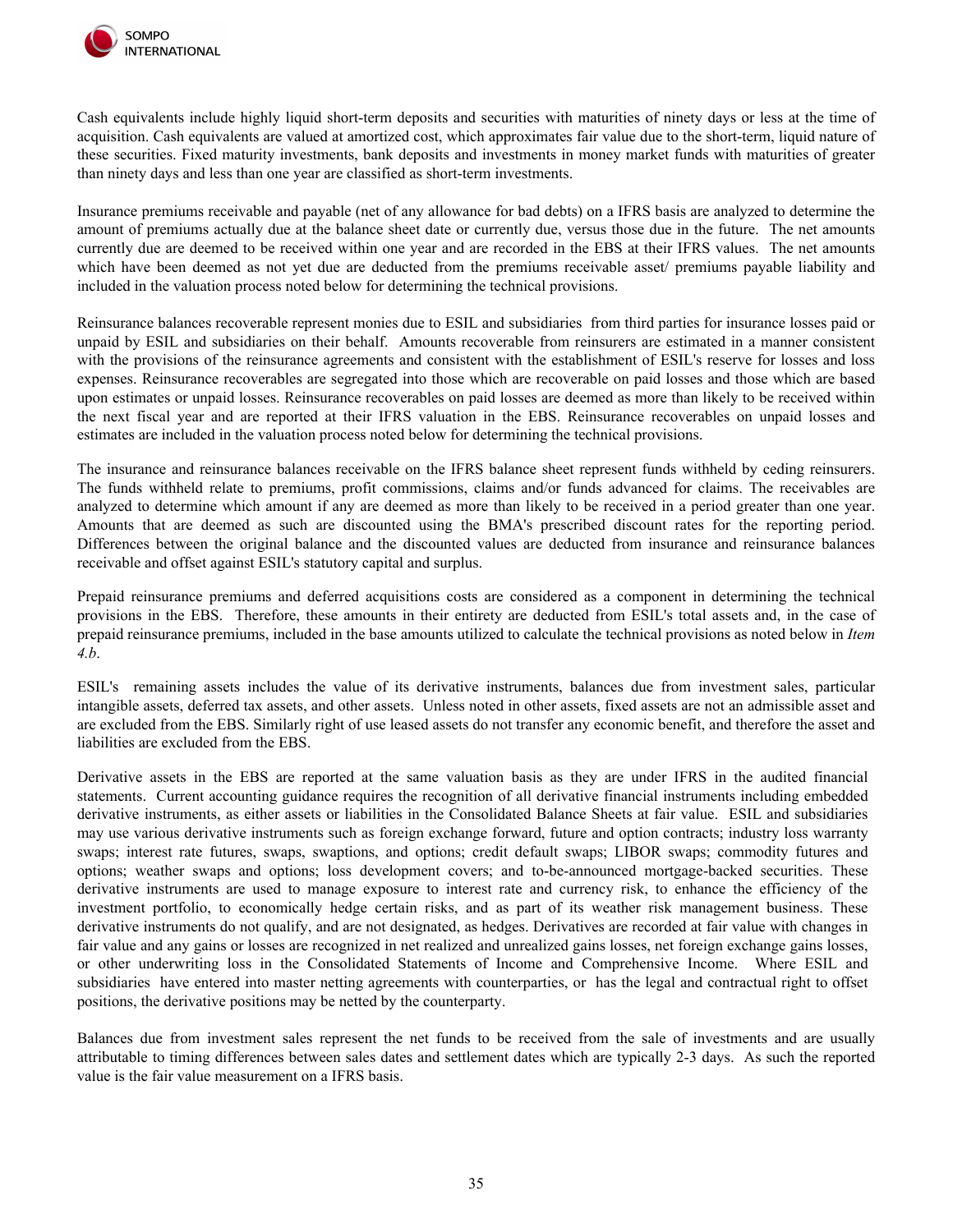

In general, goodwill and intangible assets are not considered admitted assets in the EBS. However, the BMA's EBS guidance does allow for intangible assets to be admitted as recognized if it is probable that the expected future economic benefits will flow to the insurer and that their value can be measured reliably. The assets must be separable, and there should be evidence of exchange transactions for the same or similar assets indicating they are saleable in the market place. If a fair value measurement of an intangible asset is not possible, then such an asset should be excluded. ESIL has reviewed and analyzed the nature of the items included within its intangible asset balance and determined that the US state licenses at its US insurance entities meet this criteria. Where available the aggregate of the mid-point of the valuation ranges for each license is recognised and reported as an intangible asset in the EBS.

ESIL's deferred tax assets ("DTAs") on a IFRS basis are reviewed and analysed within the following EBS criteria. DTAs are ascribed a positive value where it is probable that future taxable profit will be available against which the DTA can be utilised, taking into account any legal or regulatory requirements on the time limits relating to the carry-forward of unused tax losses or the carry-forward of unused tax credits. Should a DTA meet this criteria the actual value to be recognized is the aggregate of the deferred tax asset matched by future profits discounted to their net present value based upon the discount rates as published by the BMA.

Other assets include receivables and other recoverable balances from our weather risk management operations, rent deposits, current tax receivable, and other fixed assets. As with goodwill, prepayments or prepaid expenses are not admissible assets under the EBS basis and therefore are excluded. Weather assets, rent deposits and current tax receivables are deemed as readily realizable and therefore are valued and reported at their IFRS valuation basis with no applicable prudential filters for EBS reporting purposes. ESIL's other fixed assets consist of a building, vehicles and a transportation lease which are wholly owned or leased by ESIL and its subsidiaries. These assets are analyzed and valued to determine whether or not a readily realisable value exists.

# <span id="page-35-0"></span>Item 4.b. Technical Provisions

General insurance business technical provisions are to reflect values based on best-estimate cash flows, adjusted to reflect the time value of money using a risk-free discount rate term structure. Under the BMA's EBS framework, general insurance business (non-life) technical provisions are comprised of three main components:

- Best estimate of premium provisions
- Best estimate of loss and loss expense provisions
- General Insurance business risk margin

Under the EBS regime, the best estimate premium provision is the expected present value of future cash flows relating to future claim events on existing policies and future premiums falling within the contract boundary definition and not yet due premiums. Existing policies include incepted but unearned and bound but not incepted policies. The plan loss ratio by planning classes are applied to the unearned premium and bound premium to come up with an estimation of the total undiscounted claims. The claims cashflows are discounted using the relevant BMA Standard Approach Rates.

The best estimate of the loss and loss expense provisions reported in the EBS reflect the probability-weighted average of future cash flows, discounted using the relevant BMA Standard Approach Rates.

The events that may not be adequately reflected in the data, known as 'Binary Events' or 'ENIDs' (Events Not In Data set), are also reflected in the best estimate. Cash flows arising from ongoing administration of the in-force policies, including any commission payments, any premium collection costs and investment related expenses have been included within the best estimate. The best estimate of recoverable amounts are calculated and shown separately.

The last component of the technical provision is the risk margin. The risk margin is intended to represent the uncertainty associated with the probability-weighted cash flows or the compensation the Group would require in order to bear the risk of holding additional funds to meet cash flows. The risk margin for the Group is calculated using the BMA's prescribed cost of capital approach. This approach calculates a cost of capital by applying a BMA prescribed factor against the enhanced capital requirement ("ECR") of the BSCR discounted over a 21 year period at the risk free discount rates as determined by the BMA.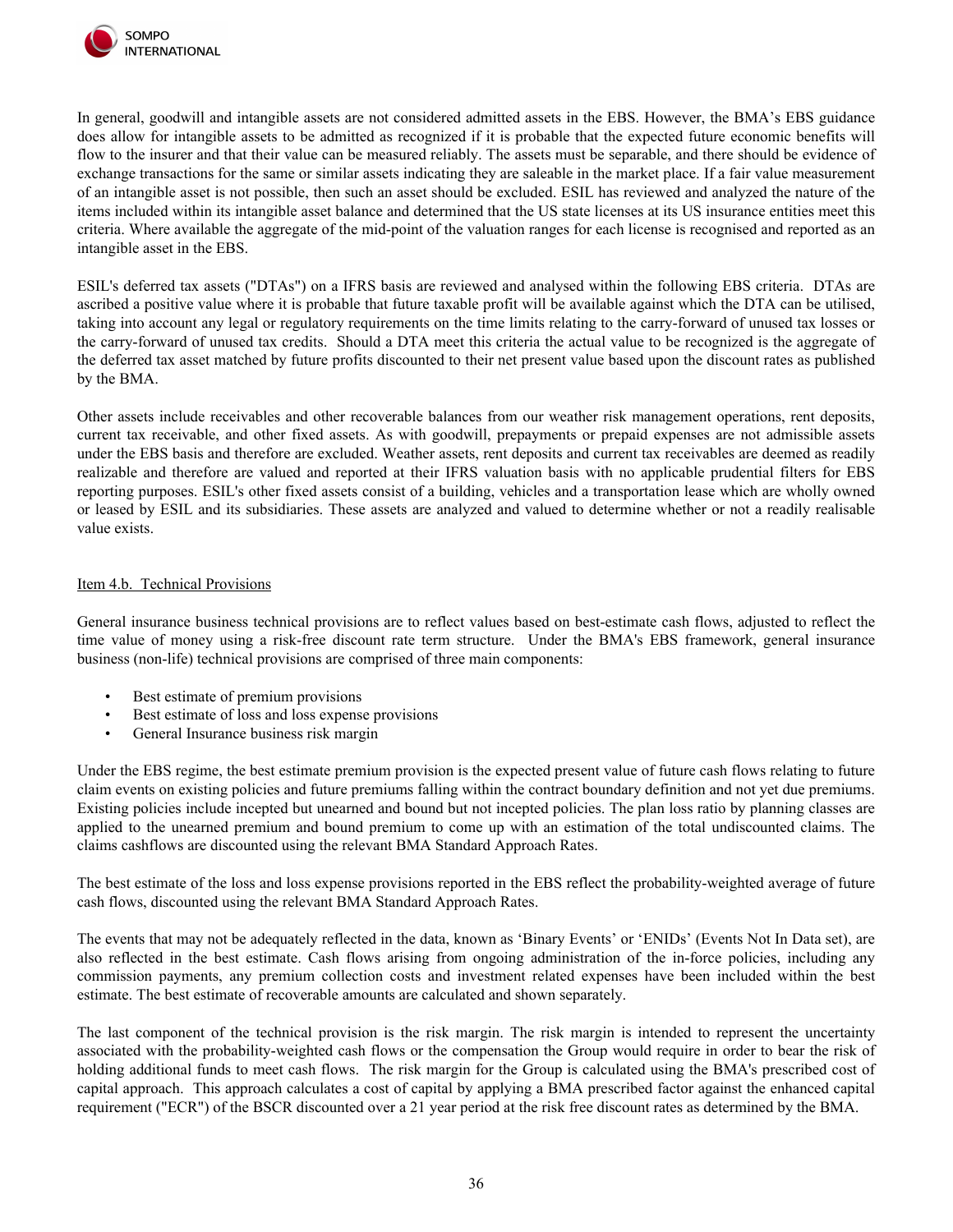

|                                                              |  | <b>ESIL</b>                      |  |
|--------------------------------------------------------------|--|----------------------------------|--|
|                                                              |  | $(U.S.$ dollars in<br>thousands) |  |
| Net Premium Provisions                                       |  | 431,463                          |  |
| Net Loss and Loss Expense Provisions                         |  | 8,010,138                        |  |
| <b>Risk Margin</b>                                           |  | 653,565                          |  |
| <b>Total General Business Insurance Technical Provisions</b> |  | 9,095,166                        |  |

ESIL's consolidated EBS technical provisions and risk margin as at December 31, 2021 were as follows:

#### <span id="page-36-0"></span>Item 4.c. Reinsurance Recoverables

As noted above in *Item 3 b. Risk Mitigation and Monitoring*, the Group utilizes third party reinsurers as part of its underwriting risk management strategy. Included as part of that strategy, the Group has established a Ceded Reinsurance Policy which provides governance over our ceded reinsurers and their selection.

The Group purchases quota share, facultative and excess of loss reinsurance across most Insurance lines of business. In the Reinsurance segment, the Group purchases proportional and excess of loss retrocessional coverage on the catastrophe line of business, and proportional coverage on the specialty line of business. The Group's U.S., U.K. and Bermuda insurance operating subsidiaries use proportional and excess reinsurance to protect larger limits on certain business written by the Insurance segment. Our agriculture Insurance line of business participates in a crop reinsurance program sponsored by the U.S. federal government and utilizes third party reinsurance covers. Excess reinsurance coverage is often purchased in relation to the property Insurance line of business to protect against catastrophic events.

The Group remains obligated for amounts ceded in the event that its reinsurers or retrocessionaires do not meet their obligations, except for amounts ceded to the U.S. federal government in the agriculture line of business. Accordingly, the Group has evaluated the reinsurers and retrocessionaires that are providing reinsurance and retrocessional protection and will continue to monitor the stability of its reinsurers and retrocessionaires. At December 31, 2021, ESIL and its subsidiaries held collateral of \$1,237 million, related to its ceded reinsurance agreements. The balance of ceded reinsurance recoverables for ESIL and its subsidiaries at December 31, 2021 was distributed as follows based on the ratings of the reinsurers:

| <b>Rating</b>          |   | 2021                             |
|------------------------|---|----------------------------------|
|                        |   | $(U.S.$ dollars in<br>thousands) |
| <b>AAA</b>             | S | 121,721                          |
| $AA^+$ , $AA$ , $AA^-$ |   | 1,615,733                        |
| $A^+, A, A^-$          |   | 4,002,922                        |
| BBB+, BBB, BBB-        |   | 347,590                          |
| Other / Not rated      |   | 497,061                          |
| Total                  |   | 6,585,027                        |

The balances reported in the table above are on a IFRS basis. The balances are discounted at the BMA prescribed risk free rates as noted above in *Item 4.b. Technical provisions* to determine their valuation on an EBS basis.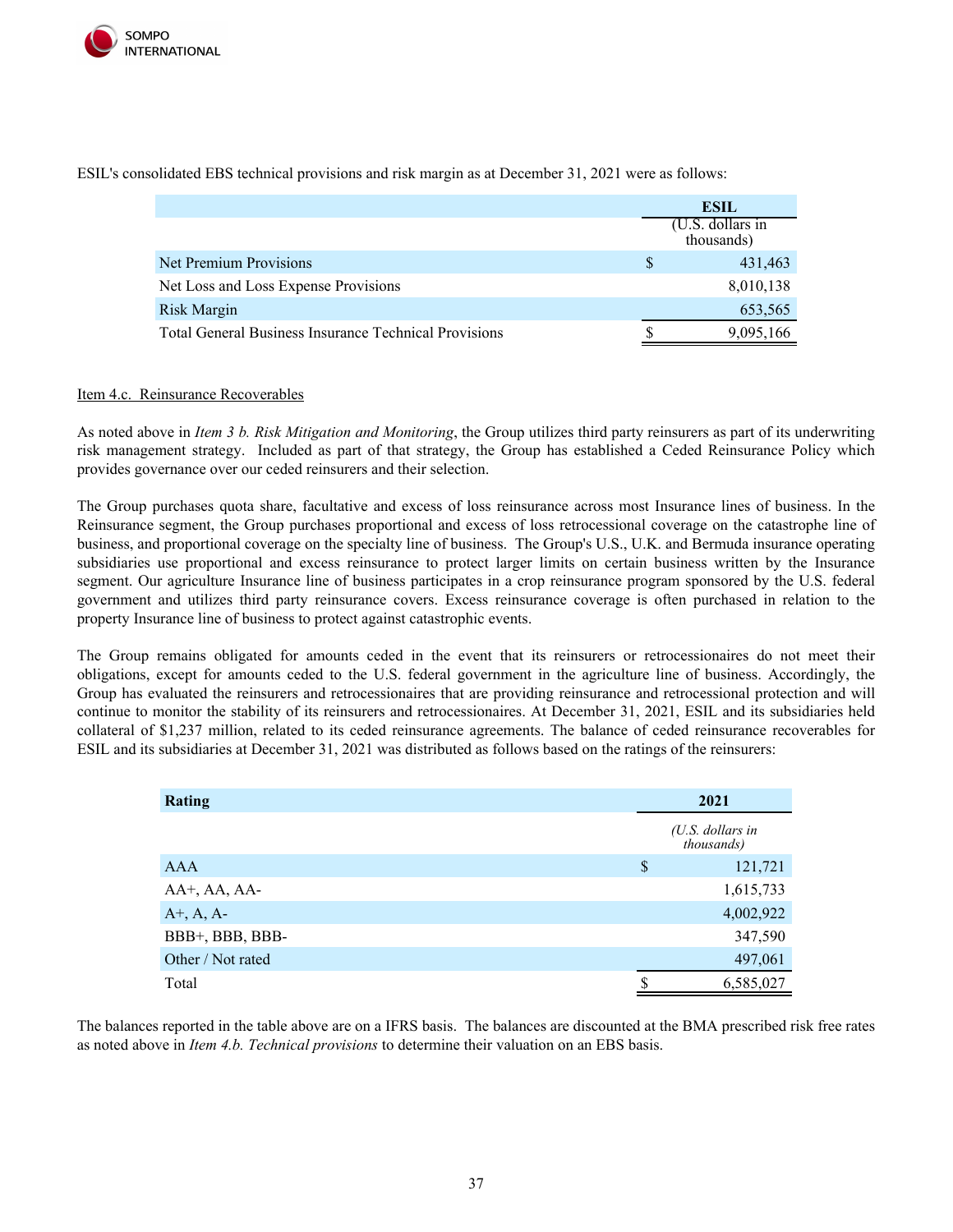

#### <span id="page-37-0"></span>Item 4.d. Other Liabilities Valuations

Insurance and Reinsurance balances payable and commissions, expenses, fees and taxes payable represent amounts due to insurers and reinsurers under current insurance contracts. The amounts payable include premiums, taxes, underwriting expenses, fees, taxes, and profit commissions. As noted in *Item 4.b.* above the amount of advanced premiums payable are included in the calculation of the best estimate of premium provisions. The components of ESIL's insurance and reinsurance payables are reviewed and analysed to determine which amounts if any are deemed as not readily realisable within the next fiscal year. Those amounts deemed as such are discounted at the risk free discounted rates as published by the BMA.

Tax liabilities on a IFRS basis include current income tax and deferred tax liabilities. The values are reviewed and analyzed using the BMA's EBS guidance which states that current tax liabilities are measured at the amount expected to be paid to or recovered from the taxation authorities, using the tax rates that have been enacted or substantively enacted by the end of the reporting period and in conformity with our IFRS financial statements. Deferred tax liabilities are valued on the basis of the difference between the values ascribed to assets and liabilities recognised and valued in accordance with the EBS requirements and the values ascribed to assets and liabilities as recognized and valued for tax purposes.

Accounts Payable and Accrued Liabilities include accrued operating expenses, accrued interest expenses, accrued miscellaneous tax expenses, general accounts payable related to our weather risk management business, salary related payables and general other payables. Payables are reviewed and analyzed to determine which amounts if any are deemed as not readily realizable within the next fiscal year. Those amounts deemed as such are discounted at the risk free discounted rates as published by the BMA. Those amounts deemed as a readily realizable within the next fiscal year are recorded at their IFRS value.

Sundry liabilities include derivative liabilities, investments pending settlement, and deposit liabilities for contracts which have assessed as not having risk transfer. Our derivative liabilities are valued in accordance with our audited IFRS financial statements as noted above in Item 4. a. above.

Investments pending settlement represent the net funds to be paid from the purchase of an investment and are usually attributable to timing differences between purchase and settlement dates which are typically 2-3 days. As such the reported value is the fair value measurement on a IFRS basis.

Our deposit liabilities are based upon insurance contracts which we have assessed as not transferring significant risk. Since these deposit liabilities are net reserves on these contracts, the reserves have been discounted using the risk free discount rates as provide by the BMA with their EBS valuation reflective of the discounted values.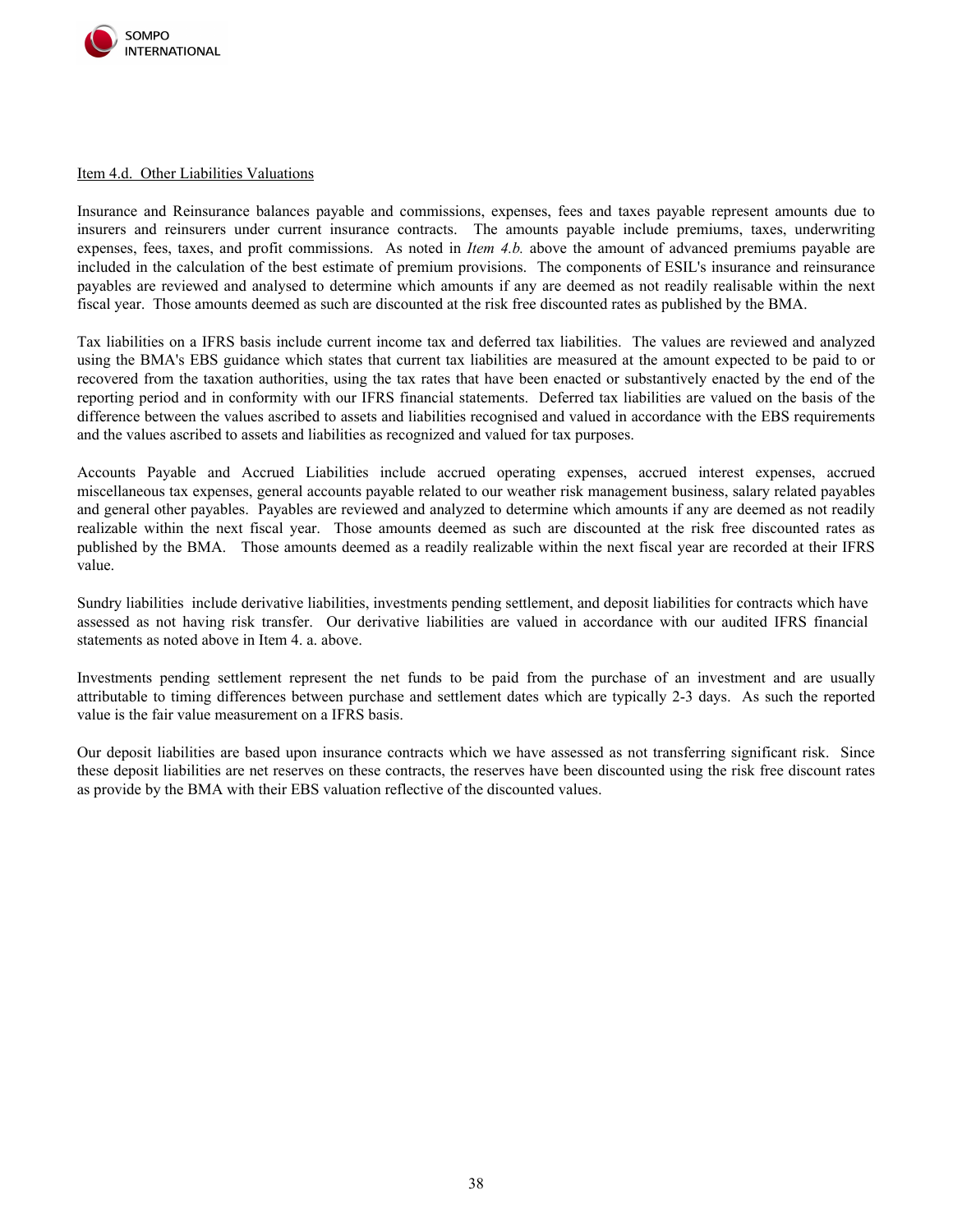

# <span id="page-38-0"></span>**Part 5. Capital Management**

Sompo International is a holding company which relies primarily upon the dividends and other distributions from its various entities. As a result, the Group proactively manages its capital base through the utilization of underwriting revenues, reinsurance and prudent risk management.

<span id="page-38-1"></span>Item 5.a. Eligible Capital

# <span id="page-38-2"></span>Item 5.a.(i) Capital Management Policy

The Group's capital management policy is aimed at ensuring we maintain sufficient levels of risk based capital and financial flexibility as required by our clients, our various regulatory bodies, rating agencies, and our strategic business purposes. The Group assesses the various capital level requirements and internally establishes an appropriate minimum capital level that satisfies all. Incorporated within this assessment is the focus on retaining earnings to build capacity and reinvest in our business.

# <span id="page-38-3"></span>Item 5.a.(ii) Eligible Capital by Tiers

ESIL's eligible capital as at December 31, 2021 is comprised of the following capital tiers as per the Bermuda Monetary Authority's classifications:

|             |                        |   | <b>ESIL</b> |
|-------------|------------------------|---|-------------|
| <b>Tier</b> | <b>Description</b>     |   |             |
| 1 Basic     | Total Tier 1           | S | 6,222,515   |
| 2 Basic     | Total Tier 2           |   | 291,138     |
|             | Total Eligible Capital | S | 6,513,653   |

# <span id="page-38-4"></span>Item 5.a.(iii) Eligible Capital by Tier for Regulatory Capital Levels

ESIL's eligible capital composition by Tier available to meet its minimum solvency margin ("MSM") and ECR as at December 31, 2021 is as follows:

| Tier | Amount (in $000$ 's) | Applicable to MSM | Applicable to ECR |
|------|----------------------|-------------------|-------------------|
|      | $6,222,515$ \$       | $6,222,515$ \$    | 6,222,515         |
|      | 291,138              | 291,138           | 291,138           |
|      | 6,513,653            | 6,513,653         | 6,513,653         |

# <span id="page-38-5"></span>Item 5.a.(iv) Eligible Capital Transition

Not applicable.

# <span id="page-38-6"></span>Item 5.a.(v) Eligible Capital Encumbrances

ESIL's Tier 1 Basic eligible capital is reduced by the amount of assets which are encumbered for other than securing policyholder obligations. The regulatory requirements also provide an adjustment between tiers in respect of assets encumbered where those assets held are in excess of the policyholder obligations. See *Item 5. a.(ii)*.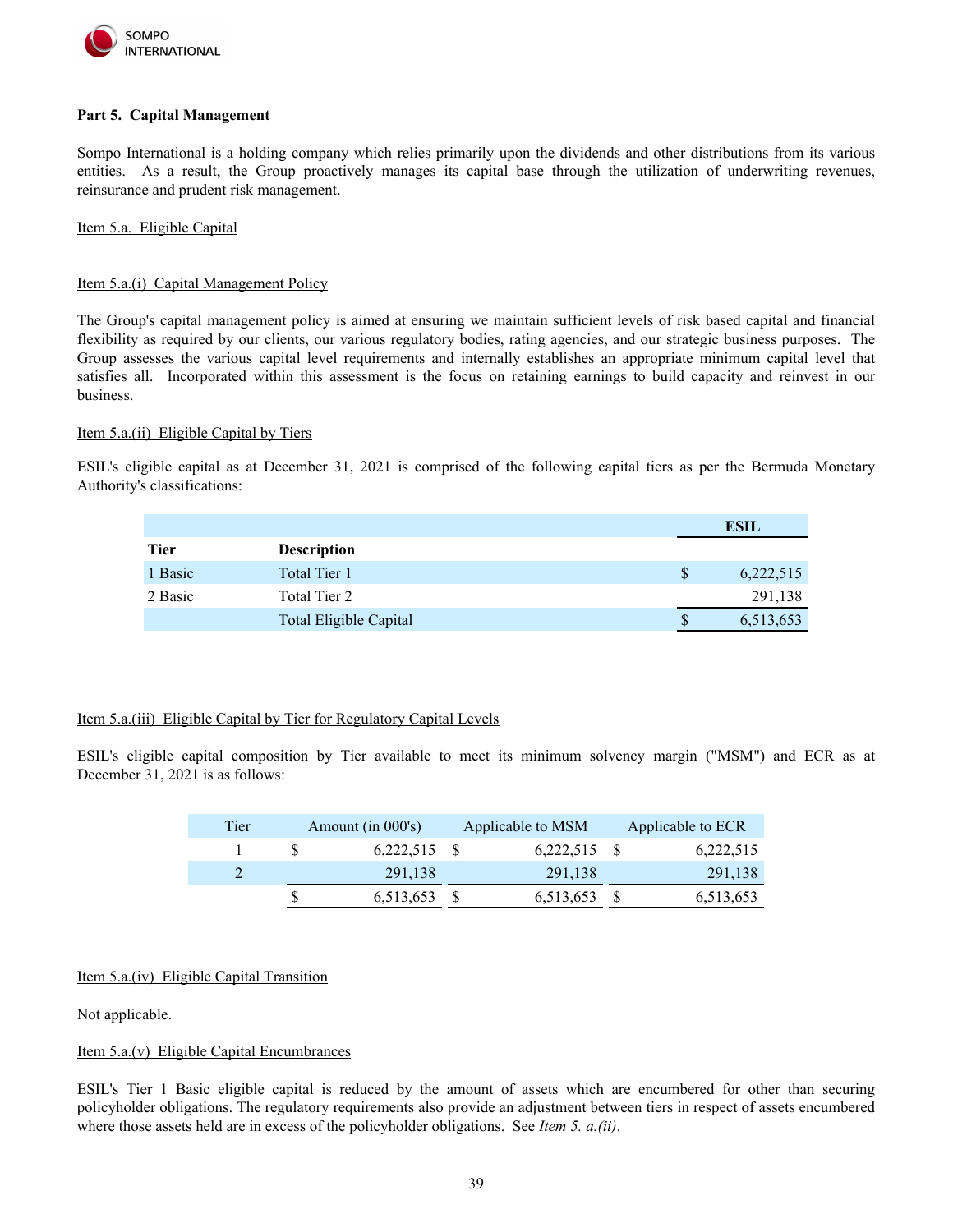

# <span id="page-39-0"></span>Item 5.a.(vi) Ancillary Capital Instruments

See *Item 5.a.(iv)*.

# <span id="page-39-1"></span>Item 5.a.(vii) Adjustments to Statutory Capital and Surplus

ESIL's shareholders' equity on a IFRS basis is adjusted by various prudential filters to arrive at ESIL's statutory capital and surplus as per the Bermuda regulatory requirements. ESIL currently applies eight types of primary adjustments to ESIL IFRS shareholders' equity to produce the Bermuda statutory capital and surplus on an EBS basis described as follows:

- Technical Provisions: adjustments for the impact of the revaluation of the IFRS premium receivables, UPR, loss and loss expense provisions and related items to reflect values based on best-estimate cash flows, adjusted to reflect the time value of money using a risk-free discount rate term structure.
- General Business Risk Margins: adjustments under the cost of capital approach for the impact of the uncertainty associated with the probability-weighted cash flows or the compensation the Group would require in order to bear the risk of holding additional funds to meet cash flows.
- Deferred Tax Assets: the aggregate of the deferred tax asset matched by future profits discounted to their net present value based upon the discount rates for EBS as published by the BMA.
- Intangible Assets: the aggregate fair value of intangible assets deemed as saleable in the market place, such as our insurance licenses.
- Fixed Assets: adjustments to eliminate those fixed assets which are deemed as not having a readily realizable value.
- Reinsurance Balances Payable, Accounts Payable and Accrued Liabilities: adjustments for the impact of payable amounts deemed as not readily realizable within the next fiscal year.
- Non-Admitted Assets: adjustments for the impact of goodwill and prepayments which are not admitted under the BMA's statutory regulations.
- Additional Approved Capital Instruments: as noted above in *Item 5 a. (vi)*, the SIH Group has received approval from the BMA to include certain debt instruments as capital which are reflected as an addition to IFRS shareholders' equity.

# <span id="page-39-2"></span>Item 5.b. Regulatory Capital Requirements

Under the supervision rules promulgated by the Bermuda Monetary Authority, ESIL and subsidiaries are required to maintain available statutory capital adequacy and surplus at a level equal to or in excess of its ECR, which is established by reference to either the BSCR or an approved internal capital model. In addition, under the supervision rules ESIL and subsidiaries are required to maintain available statutory capital adequacy and surplus at a level equal to or in excess of the MSM.

# <span id="page-39-3"></span>Item 5.b.(i) ECR and MSM for the Reporting Period

As of the year ended December 31, 2021, the ESIL Consolidated ECR was \$3,956 million and its MSM was \$1,417 million.

# <span id="page-39-4"></span>Item 5.b.(ii), (iii) and (iv) Compliance

<span id="page-39-5"></span>ESIL has consistently remained in compliance with the ECR and MSM requirements.

# <span id="page-39-7"></span><span id="page-39-6"></span>Item 5.c. Approved Capital Model

ESIL utilizes the regulatory capital model as prescribed by the BMA (the BSCR) in determining its ECR. Were capital modifications are permitted by the BMA, company specific capital factors are used.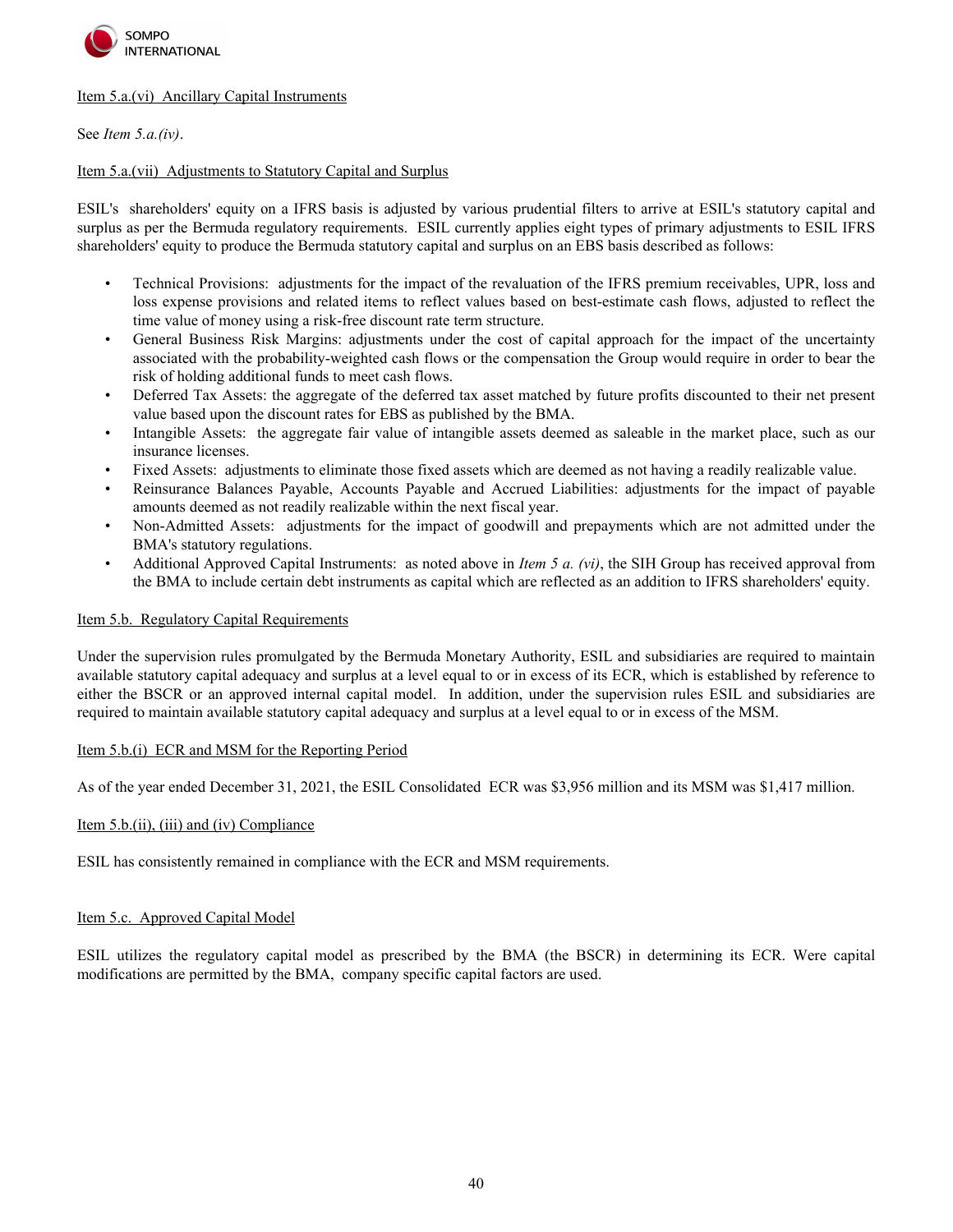

# <span id="page-40-0"></span>**Part 6. Subsequent Event**

# *Dividends*

On March 14, 2022, the Endurance Specialty Insurance Ltd board of directors declared the payment of an ordinary dividend to Sompo International Holdings Ltd of \$52.3 million, with an expected settlement date during June 2022.

On March 14, 2022, the Sompo International Holdings Ltd board of directors declared the payment of an ordinary dividend of \$263.6 million to Sompo Japan Insurance Inc, with an expected settlement date during April 2022.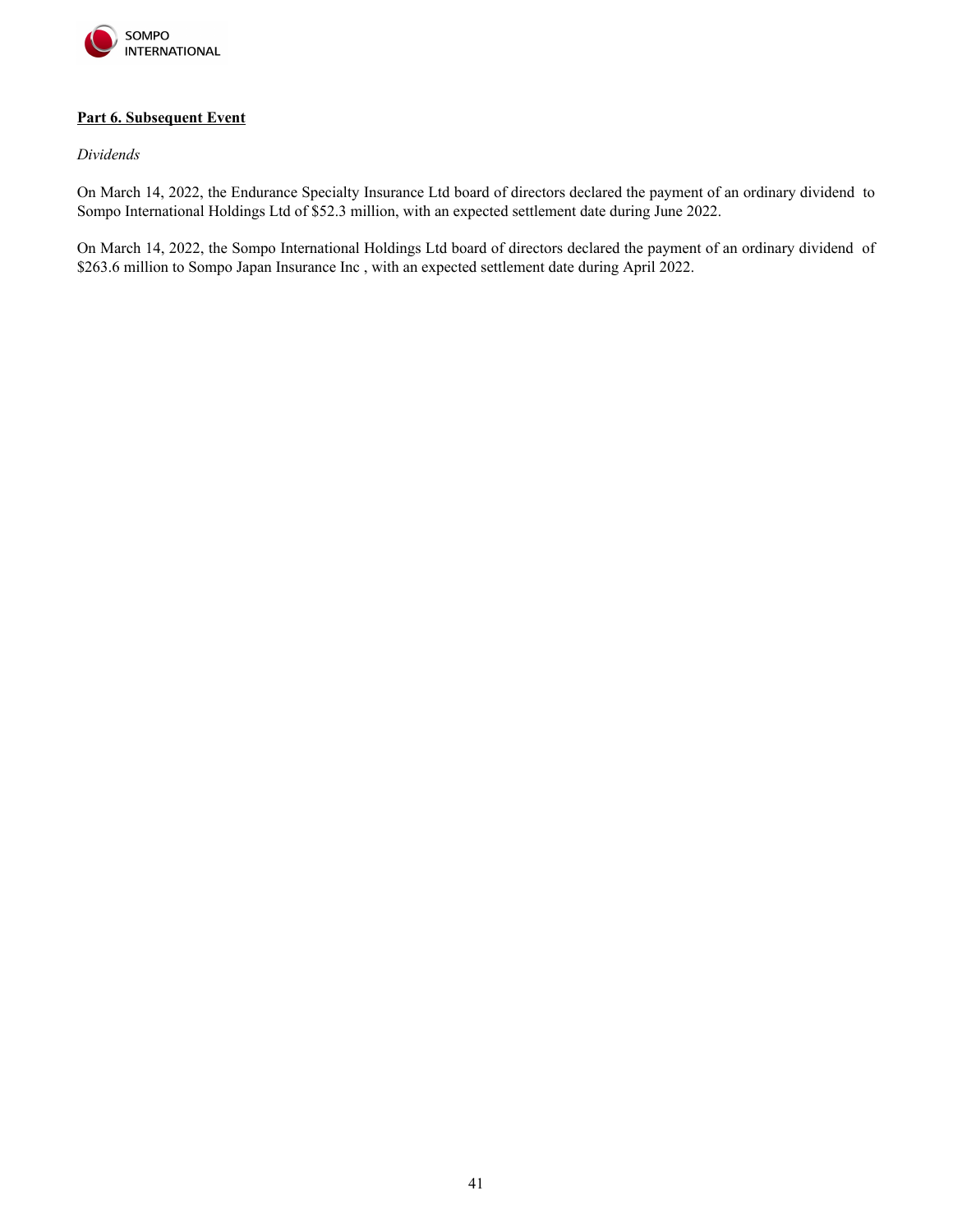

# <span id="page-41-0"></span>**Part 7. Declaration**

We, the Chief Executive Officer and Chief Risk Officer of the Group, do hereby certify that to the best of our knowledge and belief, this financial condition report fairly represents the financial condition of Sompo International Holdings Ltd. and Endurance Specialty Insurance Ltd. in all material respects.

CHIEF EXECUTIVE OFFICER

 $\frac{1}{\sqrt{2}}$  May 31, 2022 James A. Shea

CHIEF RISK OFFICER

/s/ SATYAN SAWHNEY May 31, 2022 Satyan Sawhney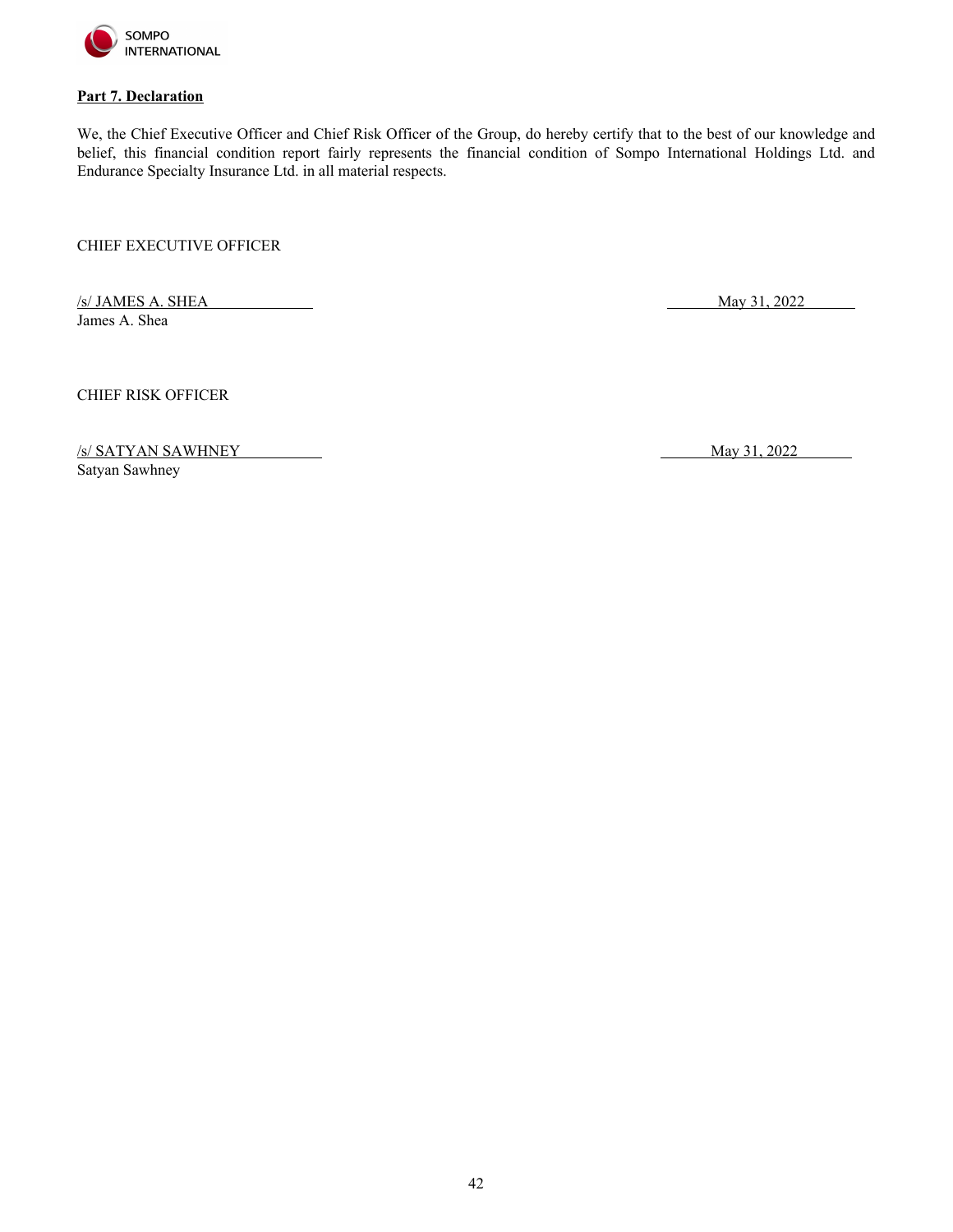

# <span id="page-42-0"></span>**Part 8. Appendix**

Item 8.a. Appendix A - Organizational Chart